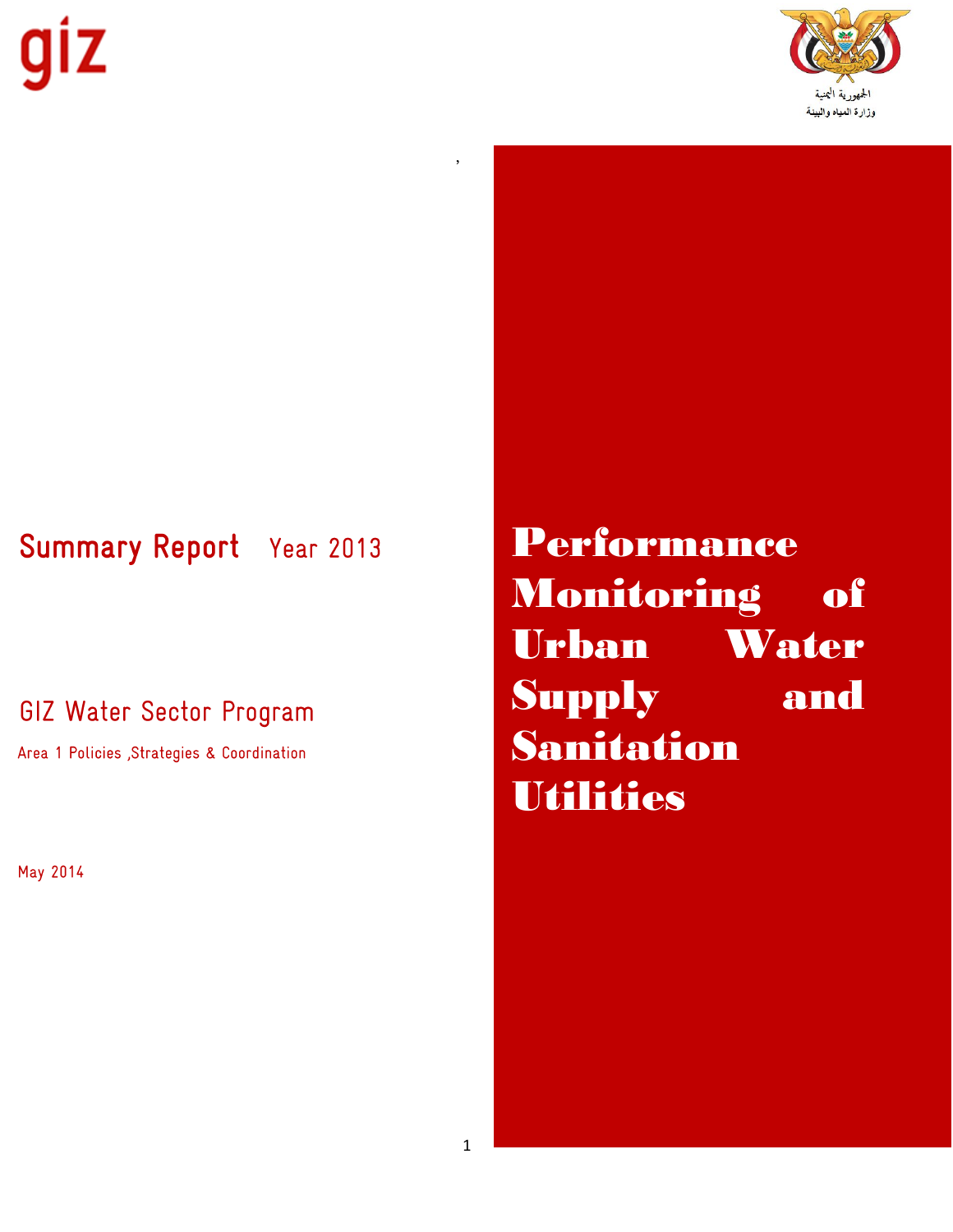

# Table of Contents

| 1 Background                                            | 3  |
|---------------------------------------------------------|----|
| <b>2 Reporting Process</b>                              | 3  |
| 2.1 Utilities Using the PIIS                            | 4  |
| 2.2 Data Submission and Quality                         | 5  |
| <b>3 Analysis of Performance Indicators</b>             | 6  |
| 3.1 Domestic Collection Efficiency                      | 6  |
| 3.2 Governmental Collection Efficiency                  | 7  |
| 3.3 Commercial Collection Efficiency                    | 7  |
| 3.4 Non-Revenue Water                                   | 8  |
| 3.5 Operational Actual Cost Coverage                    | 8  |
| 3.6 Continuity of Water Supply                          | 9  |
| <b>4 Conclusions &amp; Recommendation</b>               | 10 |
| <b>Annex 1 Analytic Chart of Performance Indicators</b> | 11 |
| Annex 2 Details analysis per each indicator             | 31 |
| <b>Annex 3 Summary table of Indicators</b>              | 37 |
| Annex 4 Table of frequency of water supply              | 38 |
| Annex 5 Lists of 60 PIIS Performance Indicators         | 39 |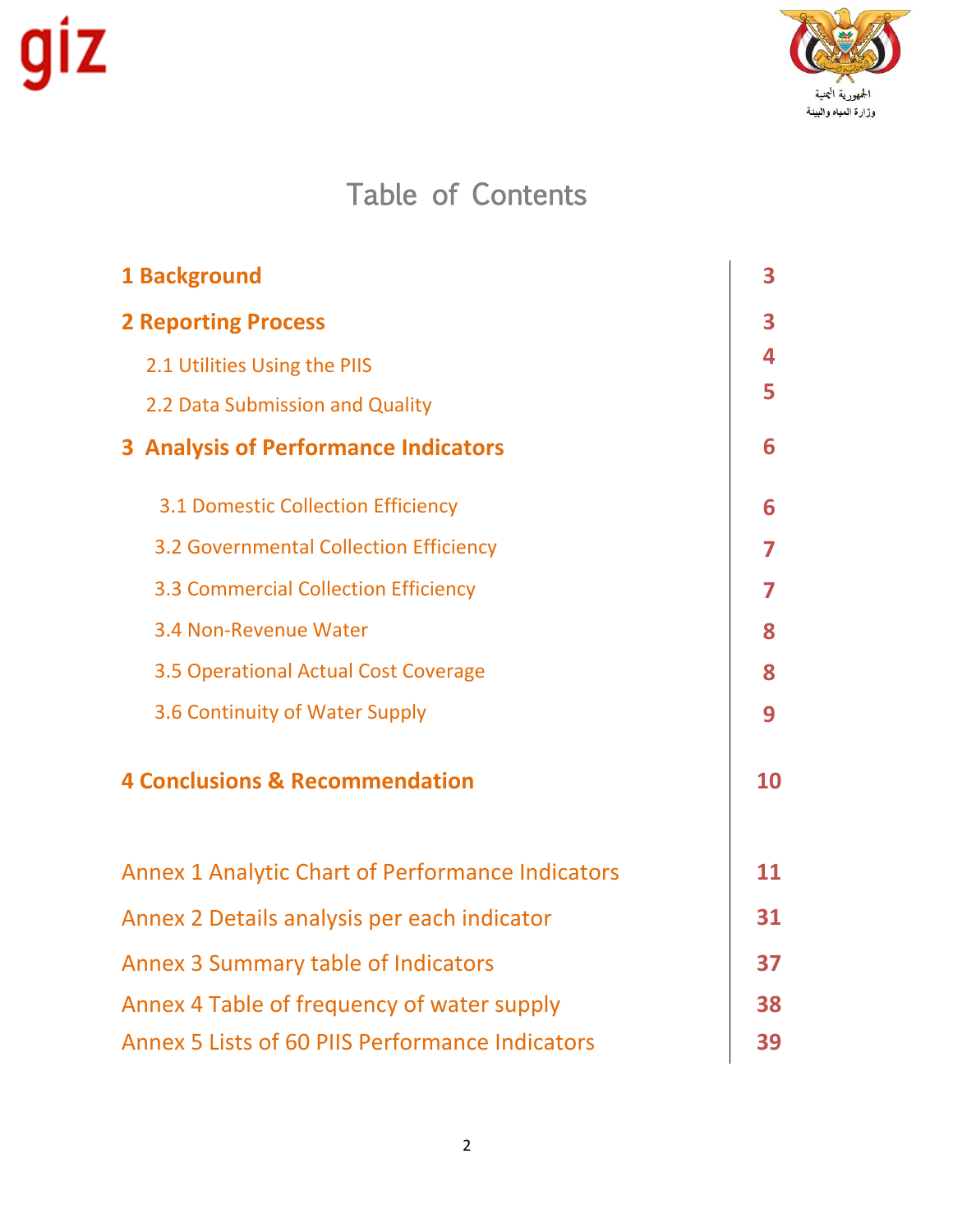

# 1 Background

This report is representing the final results of the performance indicators Jan - Dec 2013 of the Yemeni Urban Water Sector. The process was starting and leads as an emergency measures by the GIZ water sector program since 2011, when the political crisis started to throw its shadow on the water sector in Yemen.

The frequency of reporting took place in quarterly, semiannual and annual pattern to assist the Ministry of Water & Environment and other water sector stakeholder to address real and potential trends of performance on the level of operational, financial and managerial capacities of LCs/Utilities during and after the crises.

It is a fact that the urban water sector had passed severe conditions mainly in delivery of water services, a deficiency to cover the operational costs and emersion of various administrative disorders.

The outcomes of the sequential reports assisted the MWE to draw the attention of the sector stakeholders such as the traditional donors and essentially the Government of Yemen to be in the picture with regard to an important sector provides basic services for public, and consequently appealed for urgent interventions to support the urban water sector from extreme deterioration and breaking down.

Primary and effective steps should be followed in order to avoid the extended falling down of urban sector that the stakeholders started to plan for rehabilitation or/and development phase. The Government should give high priority for the water sector, allocating sufficient funds for sector development. In addition, it's highly recommended that the MWE, LCs and Utilities undertake a program to enhance their project implementation capacity to embrace local and external funds and grants.

# 2 Reporting process

The monitoring process was steered through a systematic mechanism by using the PIIS system. PIIS proves that it is a management and monitoring tool that supports the decentralized utilities in the technical, financial and administrative management of their business and helps the MWE to achieve its monitoring and evaluation role for UWSS reform.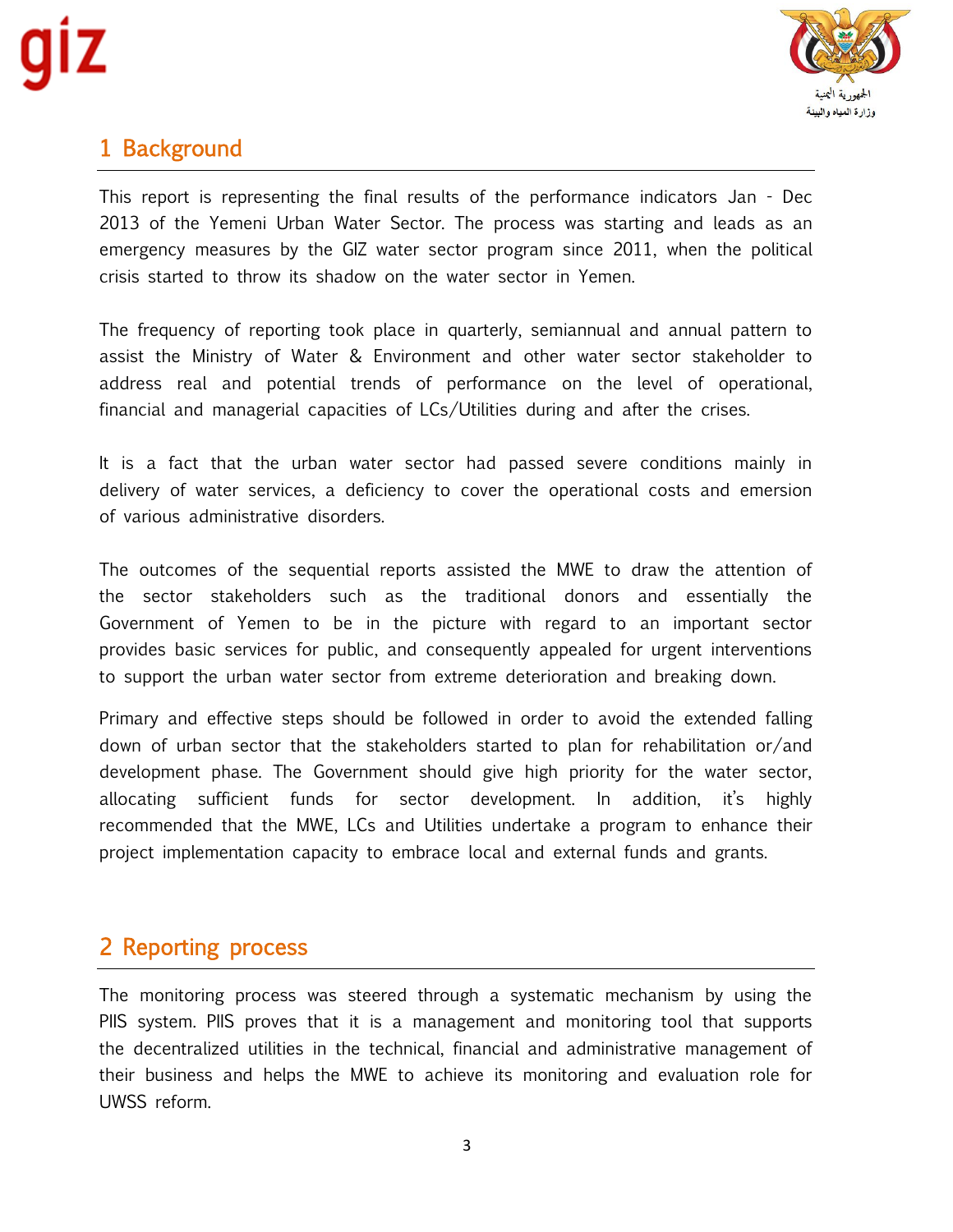

# 2.1 Utilities Using the PIIS

The graph below gives an overview of the urban water utilities. The utilities marked in orange have installed PIIS. A total of 11 local corporations, 12 autonomous water supply and sanitation utilities and branches (either supervised by LC's or NWSA) are now using the PIIS at the local level to monitor and evaluate their utility performance.



PIIS comprise in total up to 60 indicators (Annex 4), the key indicators (below) had been selected particularly to measure the performance in respect to financial, administrative and operational capacity of the utility, and we were able by the results of these indicators to some extent to determine the pattern of performance of the utilities and areas of success and weaknesses.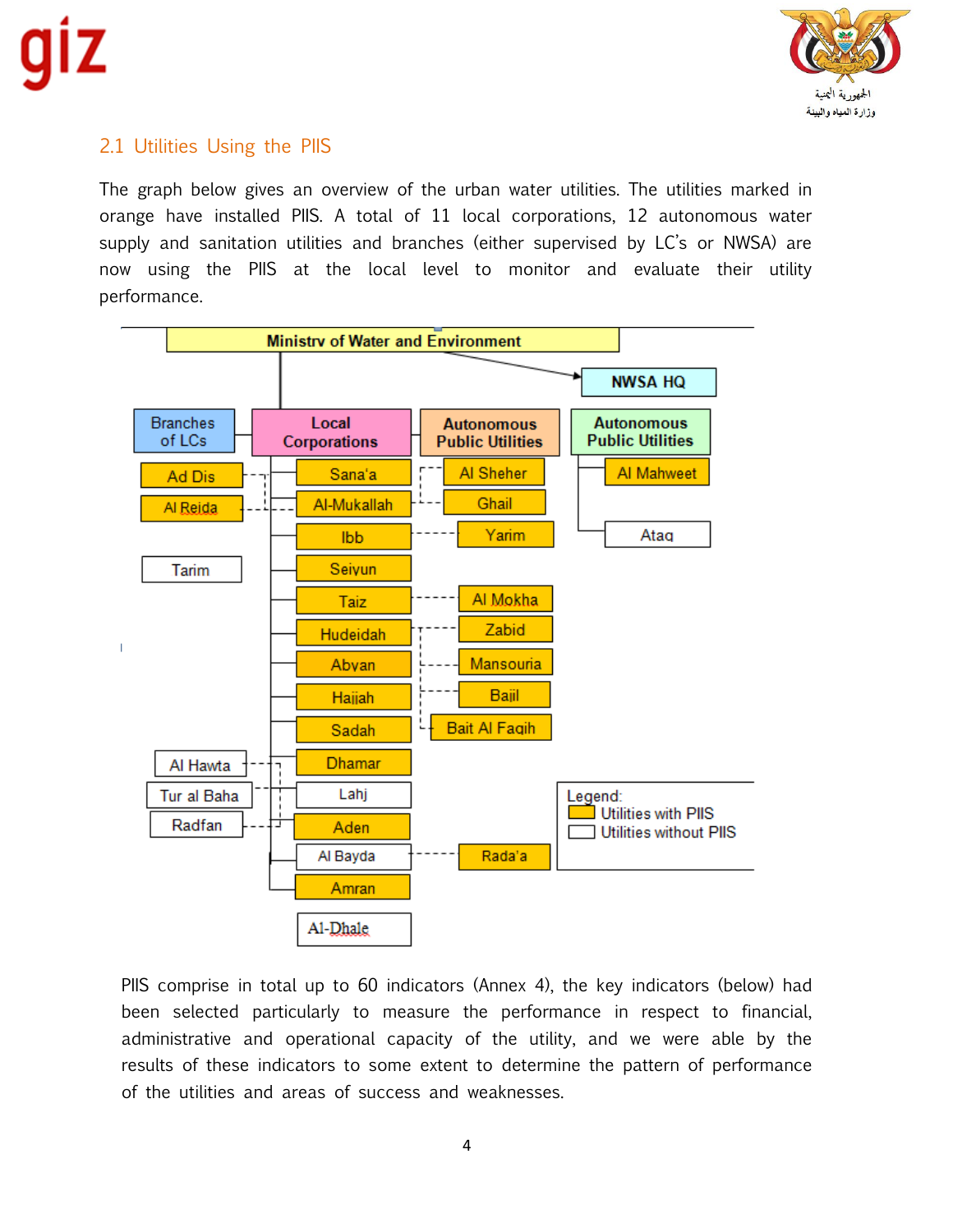

- Collection Efficiency for Domestic, Commercial & Government Connection
- Non-Revenue Water
- Operational Actual Cost Coverage
- Continuity of Water Supply

Unfortunately, we could not be able to report for some Utilities as they failed to submit their indicators on regular basis like Lahj, Abyan and Sa'dah which faced a difficult security conditions which lead to interruption of operations.

# 2.2 Data Submission and Quality

Initially, MWE had to emphases the following institutional measures to improve shortcomings in monitoring and evaluation at the local and national level:

- $\cdot$  It is of utmost importance to carry out a data quality check at the management level of the utilities before the data is submitted to MWE for sector monitoring purposes and also it is very important to carry out a data quality check at the national level.
- Utilities need to establish internal quality testing mechanisms for the provision of basic data. In particular, manually entered data needs to be checked to increase the reliability of the submitted data. This could be combined with the use of the PIIS as an internal monitoring tool by the utilities.
- Establishment of an official PIIS unit within the MWE/M&E organizational structure that reports directly to the Ministry decision makers.

Additional reasons for late and incomplete data submissions include the malfunctioning of systems due to inappropriate maintenance, the reallocation of trained personnel to fulfill other functions, manual data entry and the late closure of accounts that take time three months delay of submission. Poor data quality may also reflect an insufficient understanding of performance indicators at the local level.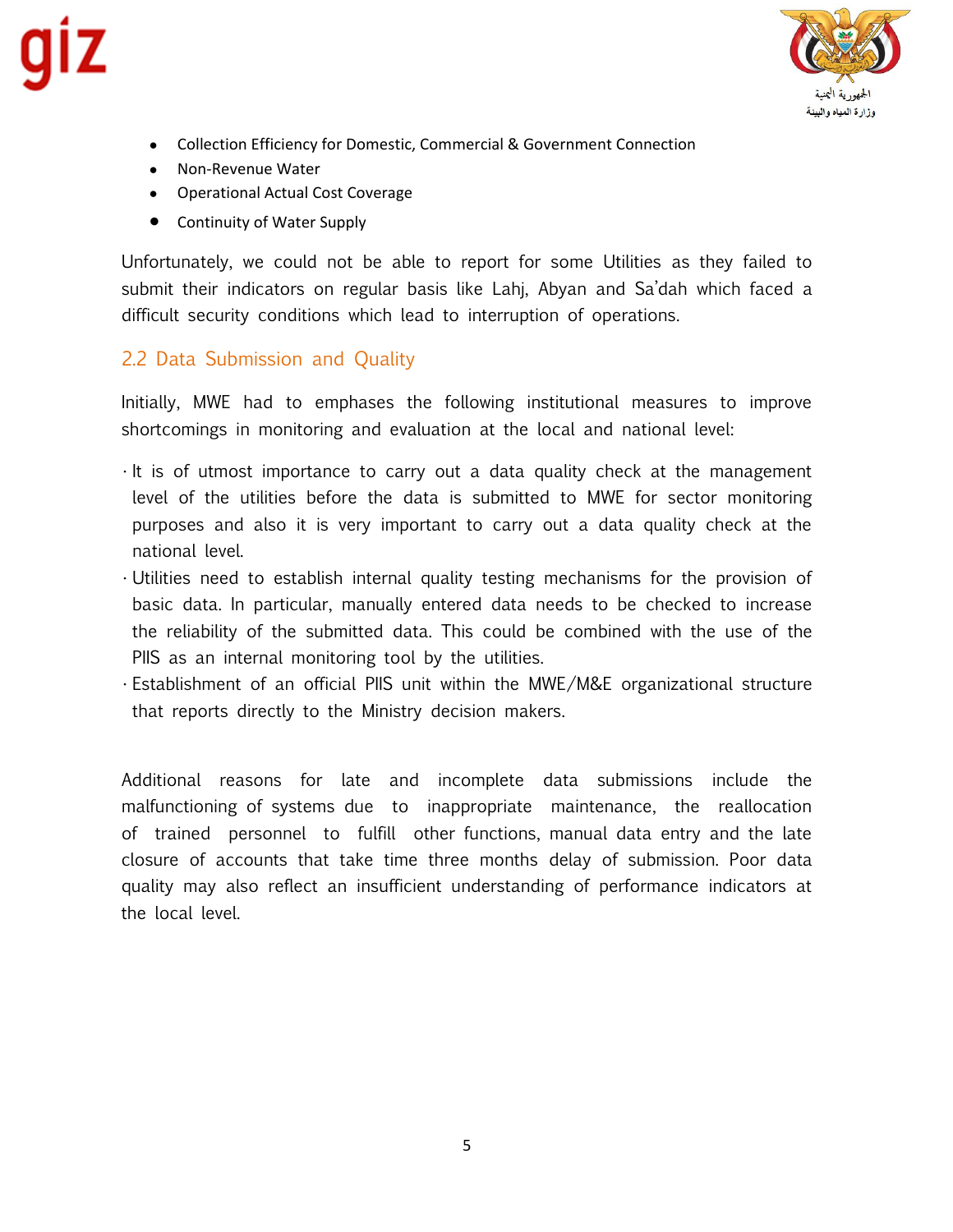

# 3 Analysis of Performance Indicators of urban WSS utilities

In this part of the report, we analyze the results per each indicator. The idea is to address the best, medium and bad performers during 2013 in comparison with 2012. Detailed analysis of indicators per each utility can be checked in Annex 2.

# 3.1 Domestic Collection Efficiency

The domestic collections are considered one of the major resources for utility income. Trends of collection efficiency varied frequently and on different consequences. People are much more willing to pay their bills dues the time they possess satisfaction and trust for receiving a regular service delivery by the utilities.

However; the utilities must embrace several methods to acquire its outstanding bills payments through:

- 1. Intensive collection and awareness campaigns.
- 2. Disconnection of illegal meter connections or those who refuse to pay their bills due the fact that utility staffs are faced with violence by the customers.
- 3. Attempts to install amounts of invoices on intermittent periods of time.

In figures; Utilities that ranked as best performers that exceed 80% annual average are:

Sana'a Mukala Rada'a Mocha Bait Alfaqih Hajjah Al Sheher

Ibb Zabid Bajil Amran Al Mansouriah Yareem

Other utilities that show uncomfortable trends of performance which really create concern to decline steadily such as

Aden Taiz Hodeidah Dhamar

Seyuon AlMahweet Al Dalea

It's worthy to highlight the average annual value of collection efficiency for Aden that falls dramatically to 51% as consequences of consecutive administrative and operational regression.

Annual national average for domestic collection in 2013 was 82% and 85% for 2012.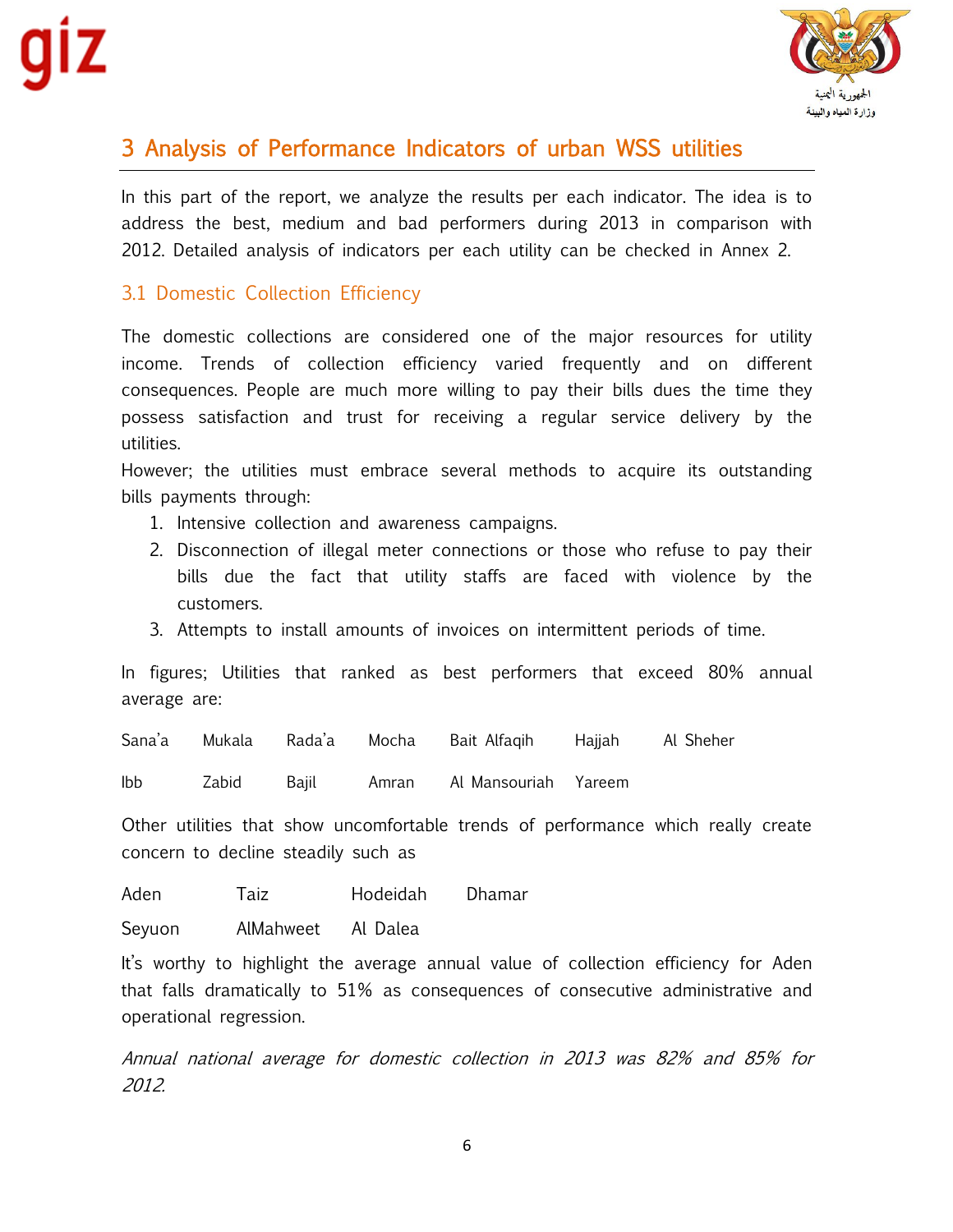

# 3.2 Governmental Collection Efficiency

It has been a practice that the government institutions pay their account payable either in the first quarter or the last quarter of the year. Many government institutions accumulate the water bills to a point that became impossible to pay their debts.

The Ministry of Water & Environment assists the utilities to retrieve their bills dues through requesting the Ministry of Finance to deduct part of the annual budget allocations of those institutions that refrain to pay.

Apparently; the governmental institutions that showed commitment to disburse the water bills are

| Sana'a       | Dhamar | $ $ lbb | Seyuon |
|--------------|--------|---------|--------|
| Bait Alfaqih | Hajjah | Bajil   | Mukala |

Whereas utilities that proves weakness in collection mostly are;

| Amran    | Al Mansouriah   Zabid |           |
|----------|-----------------------|-----------|
| Al Dalea | Yareem                | AlMahweet |

Utilities must not be reluctant to undertake any measures to assure timely collection from government institutions.

Annual national average for government collection in 2013 was 67% and 185% for 2012.

# 3.3 Commercial Collection Efficiency

Not much different from the domestic collection as deficiency occurs due to calls for boycotting ,lack of regular service provisions and active collection campaign.

In general; utilities that perfectly achieve highly rates of collection are:

| Sana'a | Rada'a | <b>Bajil</b> | Hajjah | Mukala        |
|--------|--------|--------------|--------|---------------|
| Aden   | Mocha  | Bait Alfagih | Amran  | Al Mansouriah |

The remaining utilities assumed to be in the same direction.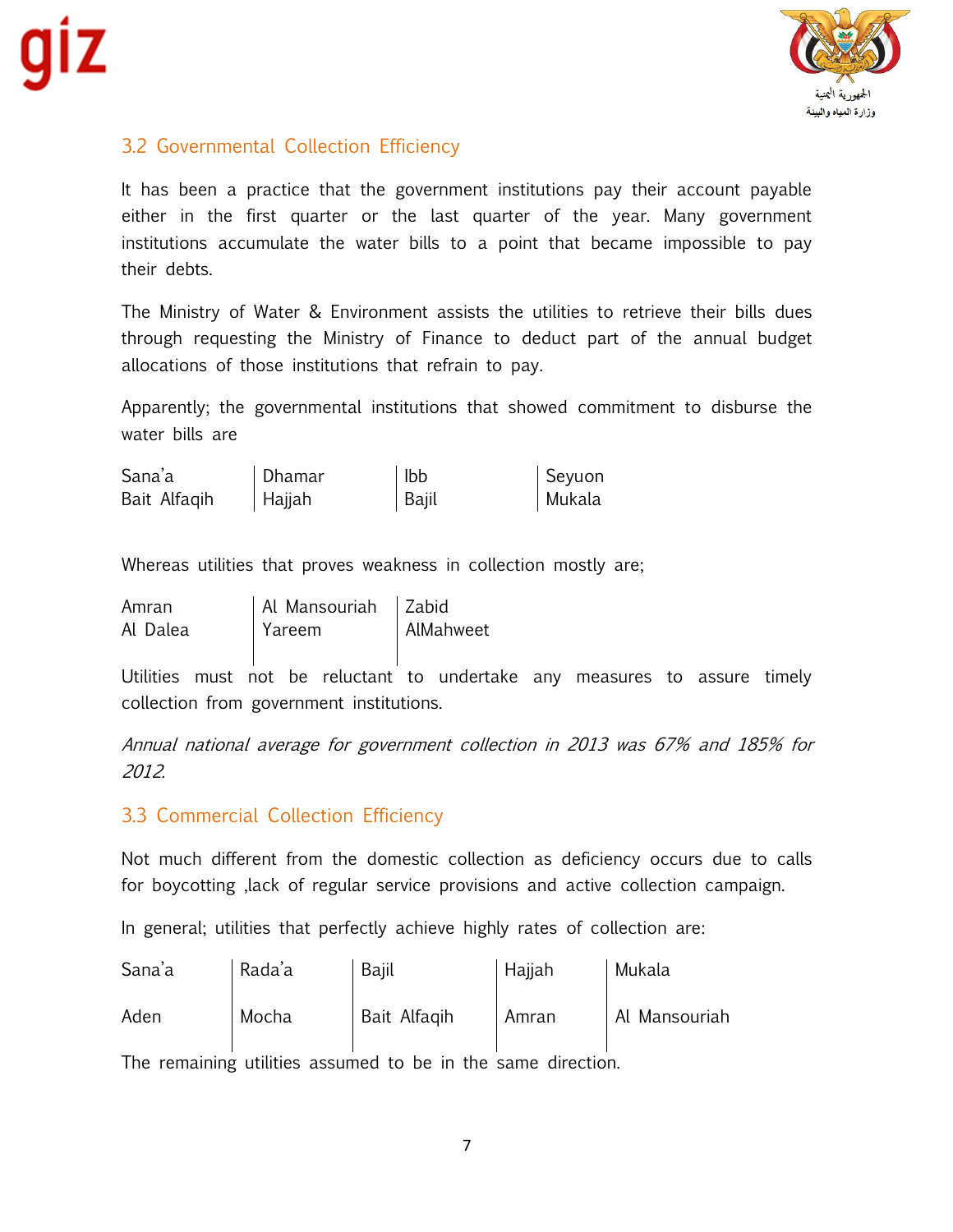

Annual national average for domestic collection in 2013 was 90% and 98% for 2012.

# 3.4 Non-Revenue Water

NWR within its two components (Administrative & Technical) become the nightmare of every water utility .Financially; the utility is prohibited from revenue of selling water and technically water leakages need more investment for repair and replacement of old networks.

NWR in Yemen is mostly as a result of:

- 1. Leakage from Transmission and Distribution Mains
- 2. Meter reading error.
- 3. Water theft.

For 2013, Dhamar, Mukala, Aden and Hodeidah suffer from excessive loss of water, and direct reasons of NWR need to be inspected each case individually.

Annual national average for NWR in 2013 was 27% and 28% for 2012.

# 3.5 • Operational Actual Cost Coverage

The low and fluctuant revenue collections act as a challenge for the LCs/Utilities during the time of crises .The government considers the UWSS as a revenue own generator and only cover the investment plans during the annual budget allocations, and any running expenditures such as O&M and other expenses supposed to be covered by the revenues of the LCs/Utilities. These procedures induce the UWSS to provide the cash needed to fulfill its operational obligations.

To cover optimum cost coverage, the utilities need to earn revenues to achieve 100% of cost coverage. Utilities that worth mentioning as good performer are:

| Sana'a | Ibb   | Baiil | Al Mansouriah |
|--------|-------|-------|---------------|
| Mukala | Mocha | Amran |               |

In 2011, many utilities used their depreciation accounts to cover its operational costs where Aden was the prominent example in this regards.

Annual national average for Operational Actual Cost Coverage in 2013 was 88% and 106% for 2012.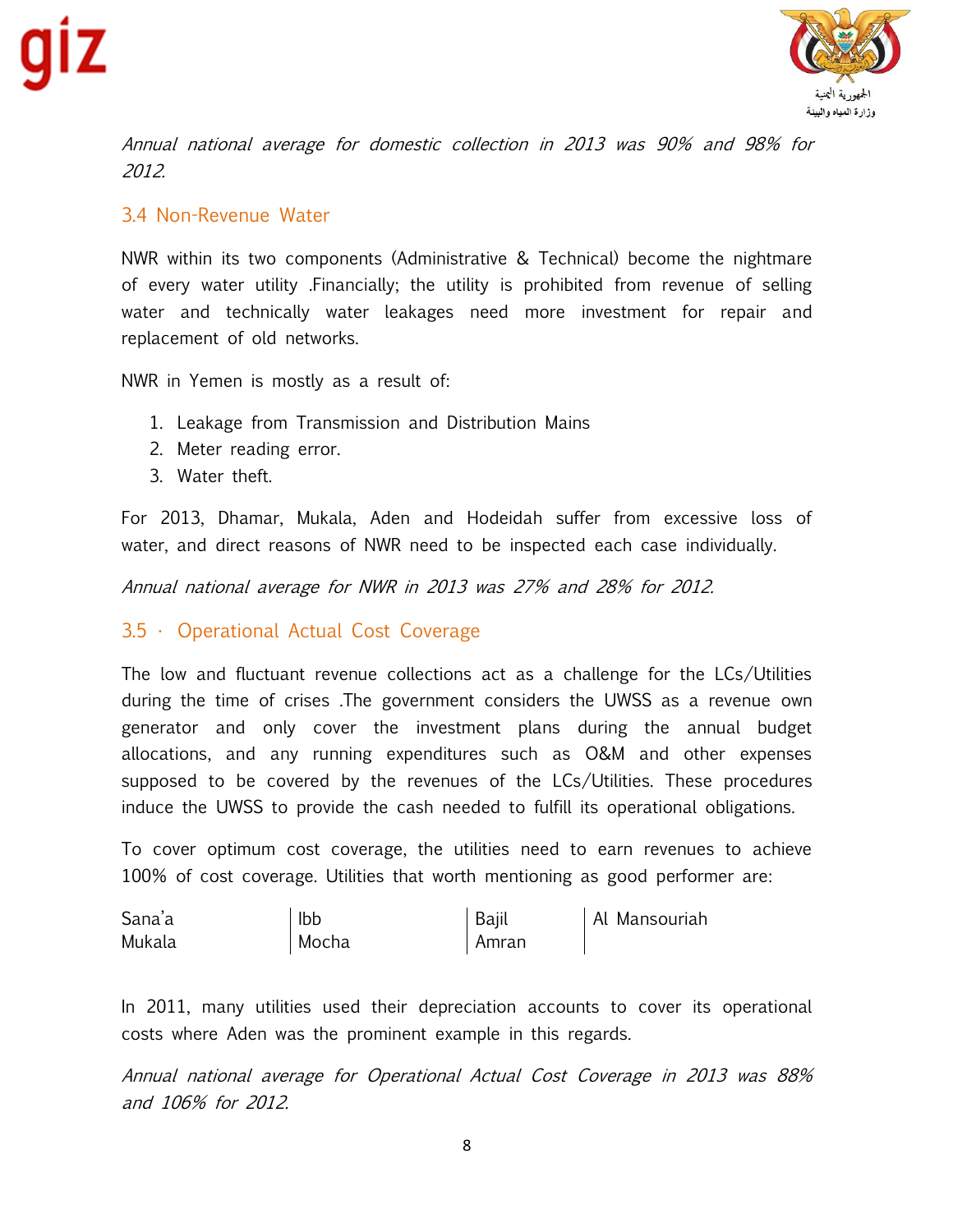

# 3.6 Continuity of Water Supply

Supplying potable water to people is the core objectives for existence of the UWSS. In Yemen, the feedback of people towards getting water in urban area always reported dissatisfaction. Two main factors for the negative feedback are

1- Scarce water resources in some areas for instance Taiz and Sana'a, and 2- the high rate of population growth that impedes the extension of networks. It is important to mention that water is supplied on different frequencies within the same boundary of the service area (zones).

The government tried its best to meet the MDGs of service coverage (Water & Sanitation) through various actions thus by supporting investing in network extensions and find alternative means of water resources. Saving water resources and alleviate further depletion are a shared responsibility between Ministry of Water & Environment and the Ministry of Agriculture & Irrigation.

Utilities that supply water on daily basis are Aden, Mukala, Hodeidah, and Dhamar, Al Sheher, Seyuon, Mocha, Zabid and Bait Alfaqih.

Utilities that supply water on weekly basis are Sana'a, Ibb, Bajil and Amran.

Utilities that supply water on monthly basis are Taiz, Rada'a, AlMahweet, Hajjah, Al-Dalea and Yareem.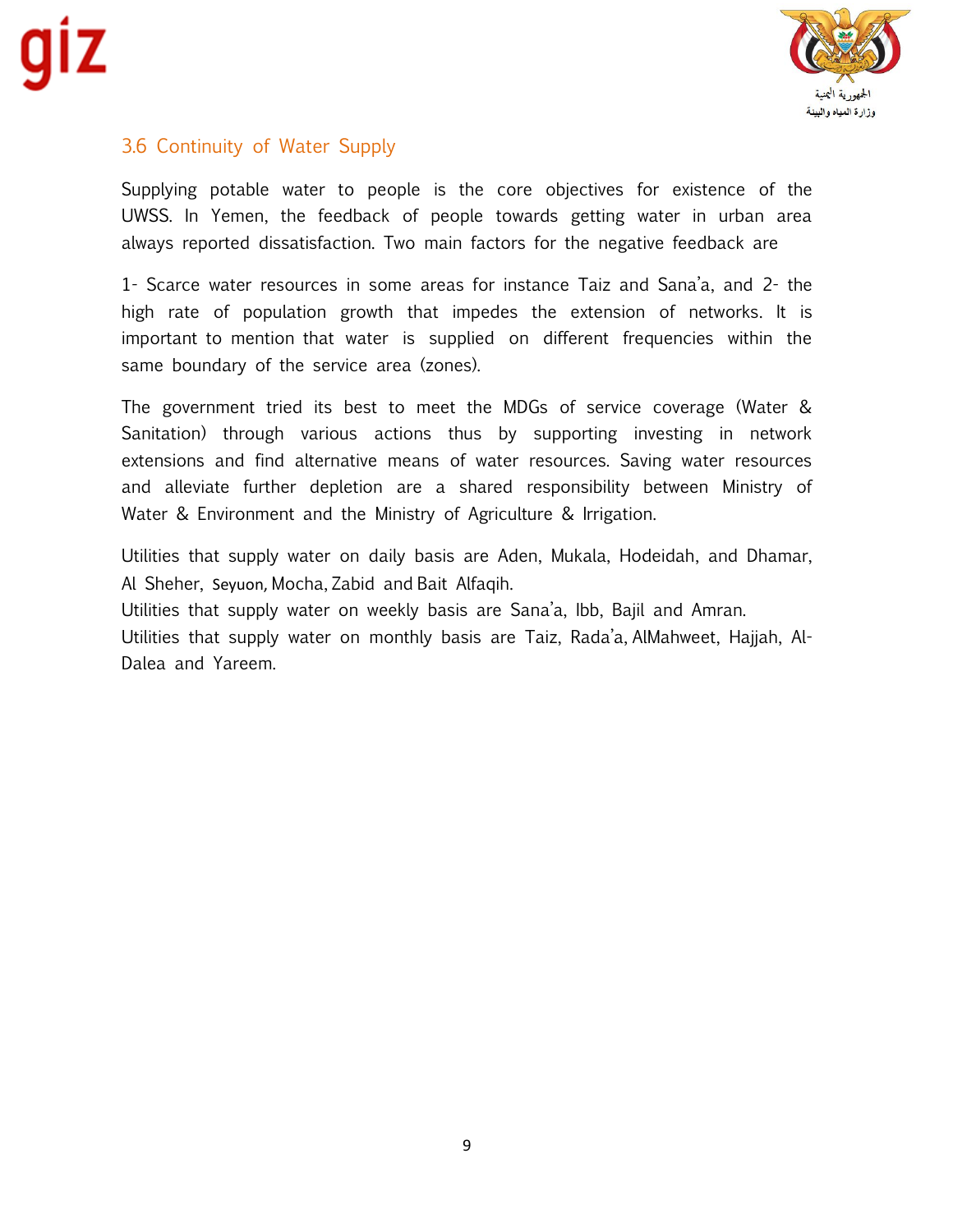

# 4 Conclusions & Recommendations

The expanded analysis observed above was done for each key indicator, it is apparent that the general observations of the results covering the year 2013 (81%) are not promising in total when compared to the results of 2012 (119%). This creates questions about the reasons behind the shortcomings of performance in the water utilities for 2013, contrary to what was expected as a result of gradual improvement in the political context.

In general, Utilities which proves ability to persist its operational capability in 2013 were Ibb, Mocha, Bajil, Bait Al-Faqih and Hajjah. Whereas the vast majority of Utilities without surprises revealed a regression of performance as a result of accumulative impact of declined operational and management practices such as Aden, Taiz, Hodeidah, Al-Sheher and Al-Mahweet , including Al-Dalea LC which is encountering a severe security crises ,and last of all Al-Mansouriah which also suffers from proper management and financial elements.

GIZ is committed to work with the Ministry of Water and Environment and other stakeholders to assess the performance of utilities in order to provide improved services. GIZ WSP is coordinating with MWE to provide the technical support for activating PIIS unit in MWE to resume its functions as soon as possible in preparing the full fledge Monthly/Quarterly/Annual PIIS report.

Finally, there are many challenges facing the water sector in Yemen, the difficulty to prioritize water issues in the Yemeni Constitution, and difficulty to streamline financial funds to support the sector .In addition to durable solution assuring efficient provision of potable water to people in parallel with strengthening the capacity of Utilities.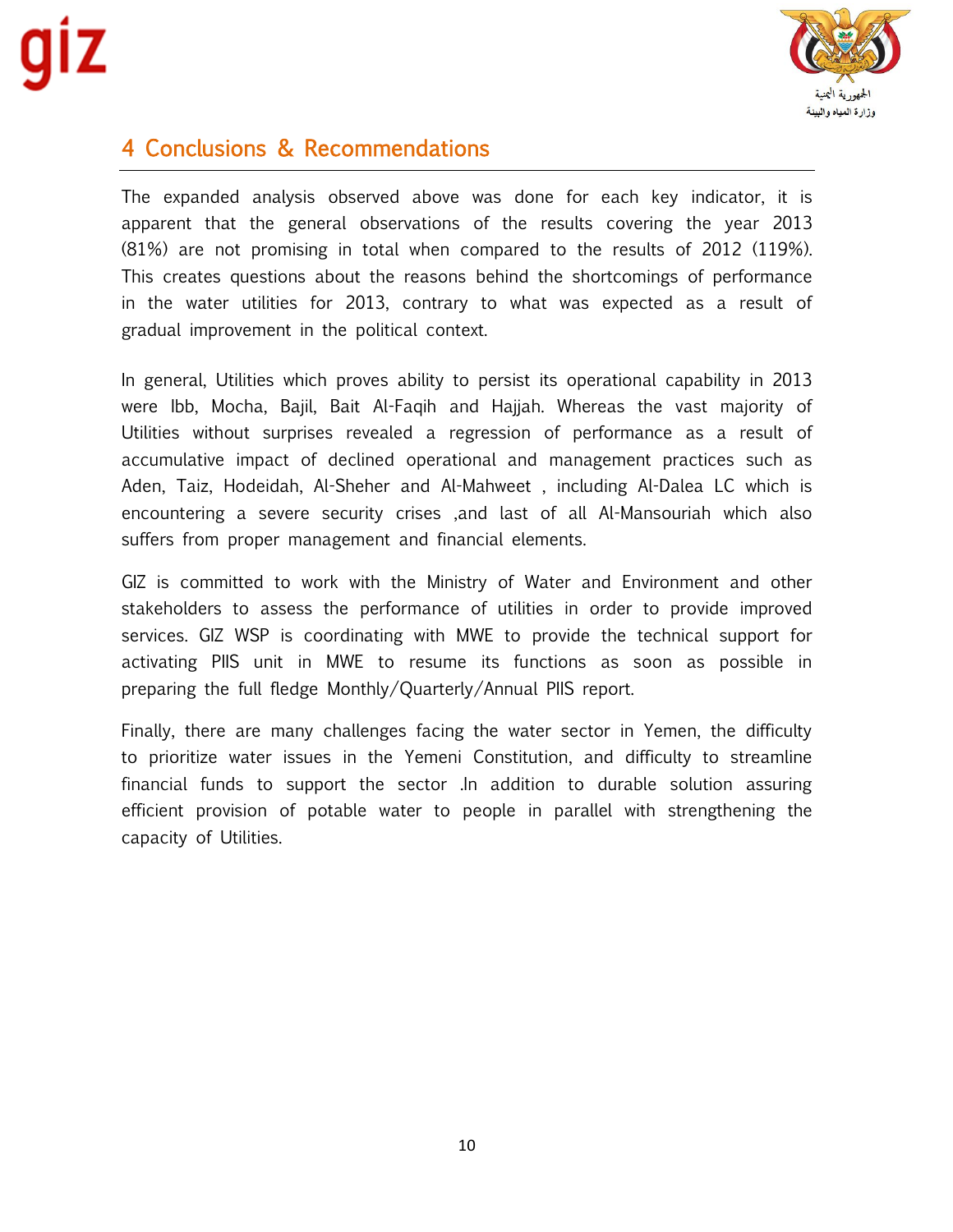

# Annex 1 Analytic Chart of Performance Indicators

## **Sana'a LC** Jan-Dec 2013



## **1 Collection Efficiency for Domestic,Government & Commercial**



average 2013: 87% average 2013: 81%



average 2012: 77% average 2012: 93% average 2013: 93% average 2013: 90%



average 2012: 40% average 2013: 33%

## **2 Collection Efficiency for Domestic 3 Collection Efficiency for Government**



average 2012: 81% average 2012: 89%

### **4 Collection Efficiency for Commercial 5 Operational Actual Cost Coverage**



| Month      | Daily | Weekly                                           | Monthly |  |
|------------|-------|--------------------------------------------------|---------|--|
|            |       | Hours/Day Hours/Day Day/Week Hours/Day Day/Month |         |  |
| Jan        | 8     |                                                  |         |  |
| Feb        | 8     |                                                  |         |  |
| Mar        | 8     |                                                  |         |  |
| Apr        | 8     |                                                  |         |  |
| May        | 8     |                                                  |         |  |
| Jun        | 8     |                                                  |         |  |
| Jul        | 8     |                                                  |         |  |
| Aug        | 8     |                                                  |         |  |
| <b>Sep</b> | 8     |                                                  |         |  |
| Oct        | 8     |                                                  |         |  |
| <b>Nov</b> | 8     |                                                  |         |  |
| <b>Dec</b> | 8     |                                                  |         |  |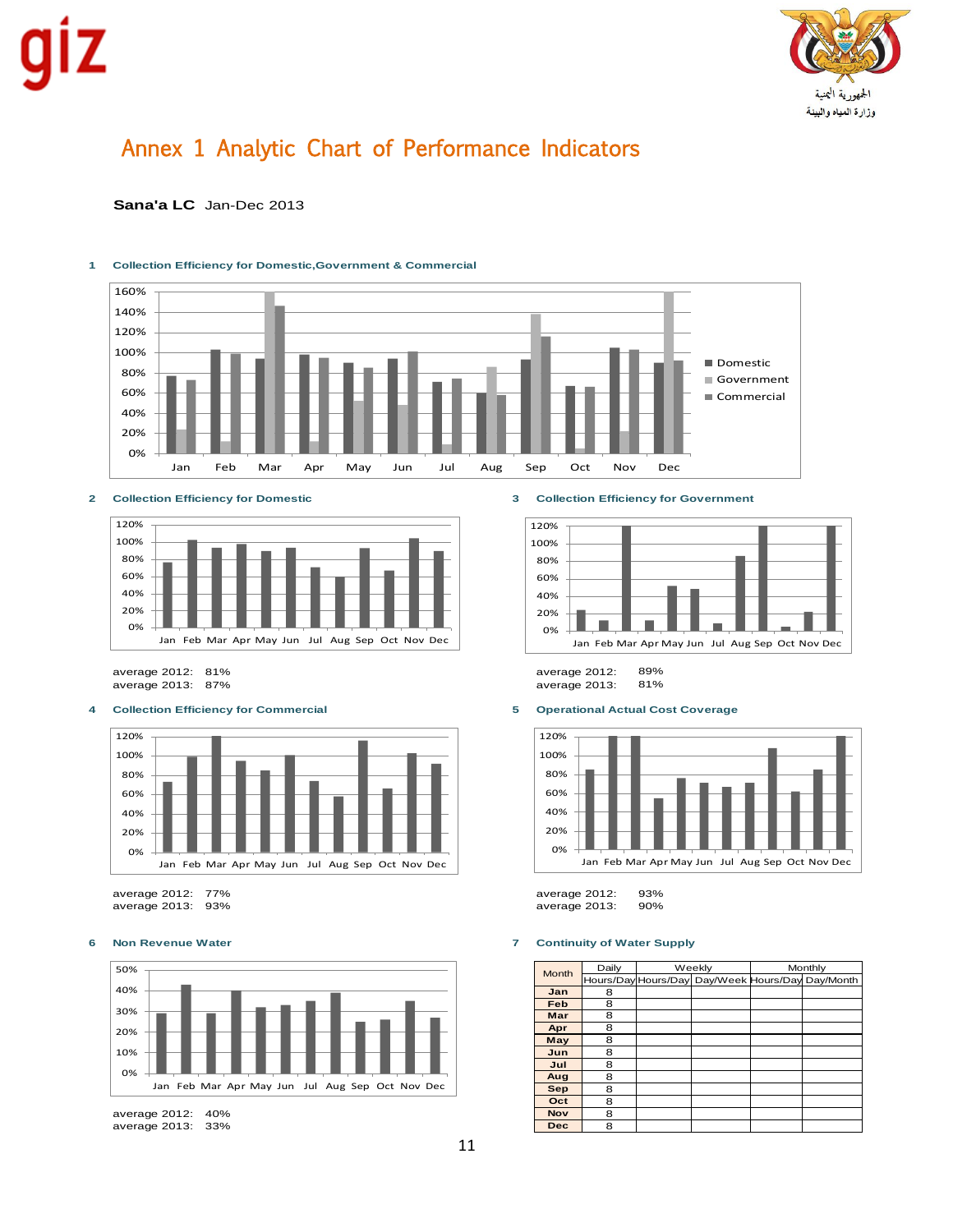

**Aden LC** Jan-Dec 2013



### **1 Collection Efficiency for Domestic,Government & Commercial**



average 2012: 53% average 2012: 149% average 2013: 51% average 2013: 59%

### **4 Collection Efficiency for Commercial 5 Operational Actual Cost Coverage**



average 2013: 89%



average 2012: 35%  $average 2013: 37%$ 

## **2 Collection Efficiency for Domestic 3 Collection Efficiency for Government**





average 2012: 93% average 2012: 124%

|              | Daily | Weekly |                                                  | Monthly |  |
|--------------|-------|--------|--------------------------------------------------|---------|--|
| <b>Month</b> |       |        | Hours/Day Hours/Day Day/Week Hours/Day Day/Month |         |  |
| Jan          | 17    |        |                                                  |         |  |
| Feb          | 17    |        |                                                  |         |  |
| Mar          | 17    |        |                                                  |         |  |
| Apr          | 17    |        |                                                  |         |  |
| May          | 17    |        |                                                  |         |  |
| Jun          | 17    |        |                                                  |         |  |
| Jul          | 17    |        |                                                  |         |  |
| Aug          | 17    |        |                                                  |         |  |
| <b>Sep</b>   | 17    |        |                                                  |         |  |
| Oct          | 17    |        |                                                  |         |  |
| <b>Nov</b>   | 17    |        |                                                  |         |  |
| <b>Dec</b>   | 17    |        |                                                  |         |  |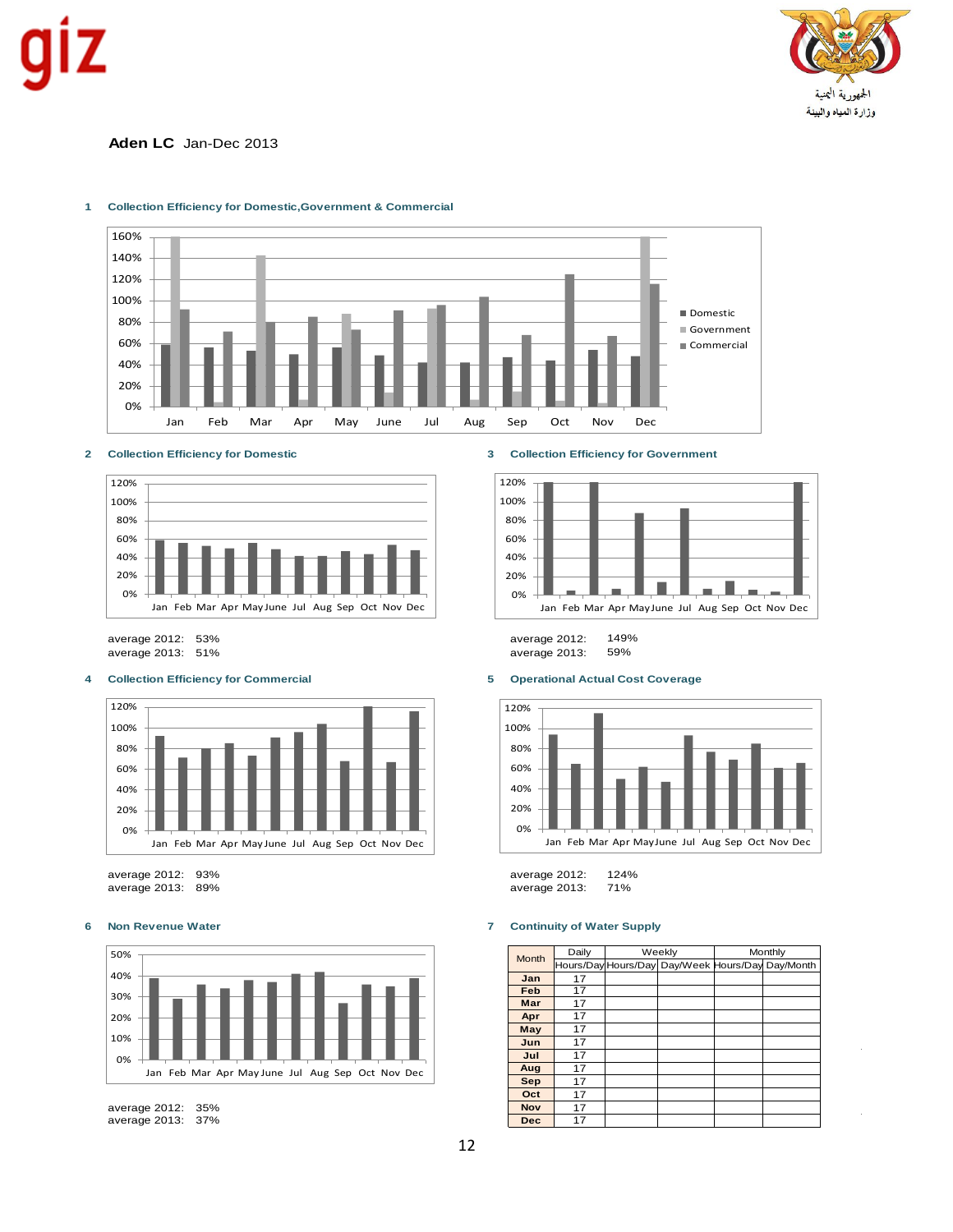



**Taiz LC** Jan-Dec 2013



### **1 Collection Efficiency for Domestic,Government & Commercial**





average 2013: 78% average 2013:

## **4 Collection Efficiency for Commercial 5 Operational Actual Cost Coverage**



average 2013: 63% average 2013: 57% average 2013: 57% average 2013: 57% average 2013: 57% average 2013:



average 2013: 19% **Dec**



average 2012: 75% average 2012: 151%



average 2012: 123% average 2012: 102%

|            | Daily | Weekly<br>Monthly |                                                  |  |  |
|------------|-------|-------------------|--------------------------------------------------|--|--|
| Month      |       |                   | Hours/Day Hours/Day Day/Week Hours/Day Day/Month |  |  |
| Jan        |       |                   |                                                  |  |  |
| Feb        |       |                   |                                                  |  |  |
| Mar        |       |                   |                                                  |  |  |
| Apr        |       |                   |                                                  |  |  |
| May        |       |                   |                                                  |  |  |
| Jun        |       |                   |                                                  |  |  |
| Jul        |       |                   |                                                  |  |  |
| Aug        |       |                   |                                                  |  |  |
| Sep        |       |                   |                                                  |  |  |
| Oct        |       |                   |                                                  |  |  |
| <b>Nov</b> |       |                   |                                                  |  |  |
| <b>Dec</b> |       |                   |                                                  |  |  |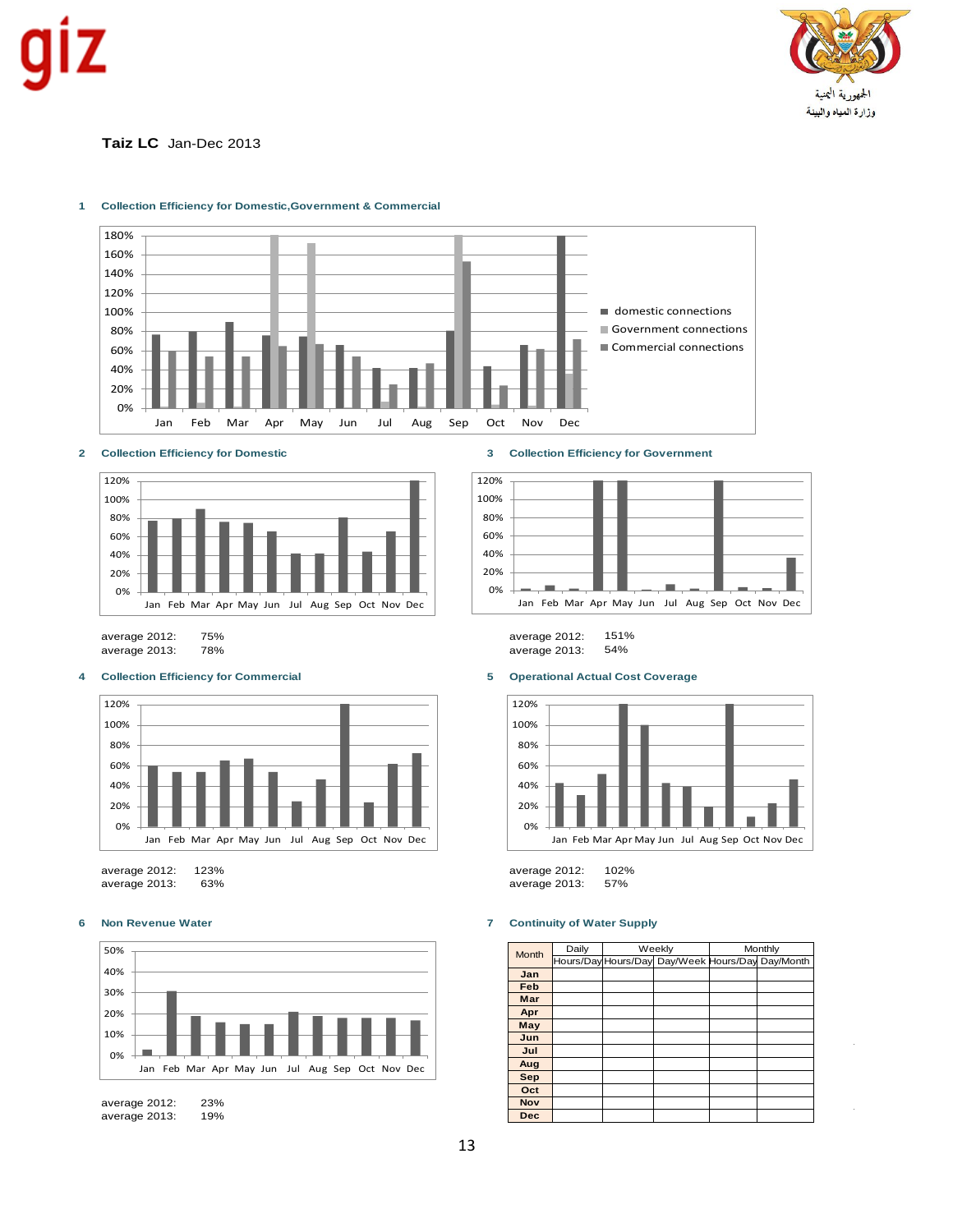

**Mukala LC** Jan-Dec 2013



## **1 Collection Efficiency for Domestic,Government & Commercial**



average 2013: 84% average 2013:

## **4 Collection Efficiency for Commercial 5 Operational Actual Cost Coverage**





**2 Collection Efficiency for Domestic 3 Collection Efficiency for Government**



average 2012: 92% average 2012: 123%



## **6 Non Revenue Water 7 Continuity of Water Supply**

average 2013:

| <b>Month</b> | Daily | Weekly<br>Monthly |                                                  |  |  |
|--------------|-------|-------------------|--------------------------------------------------|--|--|
|              |       |                   | Hours/Day Hours/Day Day/Week Hours/Day Day/Month |  |  |
| Jan          | 12    |                   |                                                  |  |  |
| Feb          | 12    |                   |                                                  |  |  |
| Mar          | 12    |                   |                                                  |  |  |
| Apr          | 8     |                   |                                                  |  |  |
| May          | 8     |                   |                                                  |  |  |
| Jun          | 8     |                   |                                                  |  |  |
| Jul          | 8     |                   |                                                  |  |  |
| Aug          | 8     |                   |                                                  |  |  |
| Sep          | 8     |                   |                                                  |  |  |
| Oct          | 12    |                   |                                                  |  |  |
| <b>Nov</b>   | 12    |                   |                                                  |  |  |
| <b>Dec</b>   | 12    |                   |                                                  |  |  |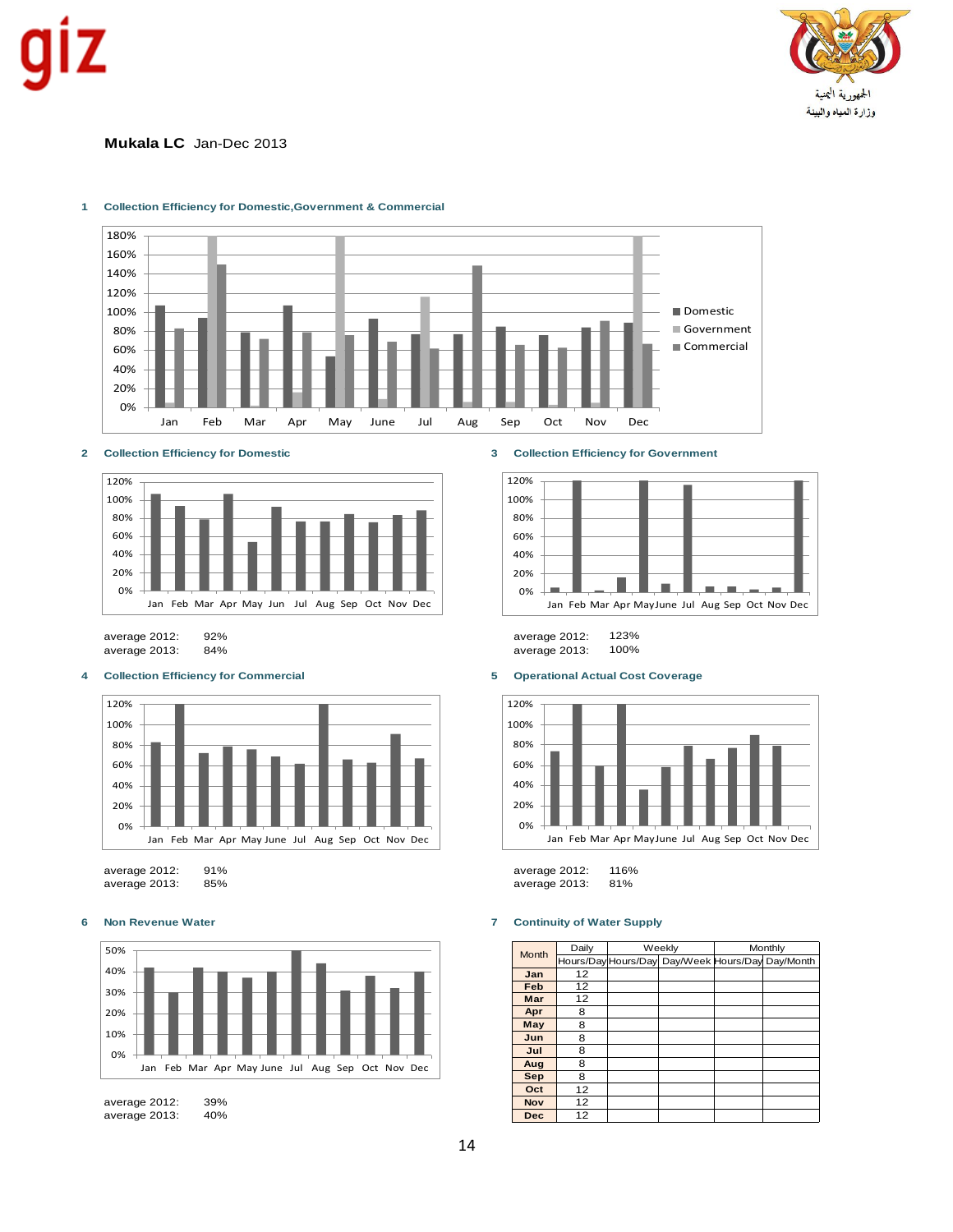

**Hodiedah LC** Jan-Dec 2013



### **1 Collection Efficiency for Domestic,Government & Commercial**



average 2012: 79% average 2012: 249% average 2013: 62% average 2013:

## **4 Collection Efficiency for Commercial 5 Operational Actual Cost Coverage**



average 2012: 78% average 2012: 140%



## **2 Collection Efficiency for Domestic 3 Collection Efficiency for Government**





average 2013:

| <b>Month</b> | Daily | Weekly                                           | Monthly |  |
|--------------|-------|--------------------------------------------------|---------|--|
|              |       | Hours/Day Hours/Day Day/Week Hours/Day Day/Month |         |  |
| Jan          | 24    |                                                  |         |  |
| Feb          | 24    |                                                  |         |  |
| Mar          | 24    |                                                  |         |  |
| Apr          | 24    |                                                  |         |  |
| May          | 24    |                                                  |         |  |
| Jun          | 24    |                                                  |         |  |
| Jul          | 24    |                                                  |         |  |
| Aug          | 24    |                                                  |         |  |
| Sep          | 24    |                                                  |         |  |
| Oct          | 24    |                                                  |         |  |
| <b>Nov</b>   | 24    |                                                  |         |  |
| <b>Dec</b>   | 24    |                                                  |         |  |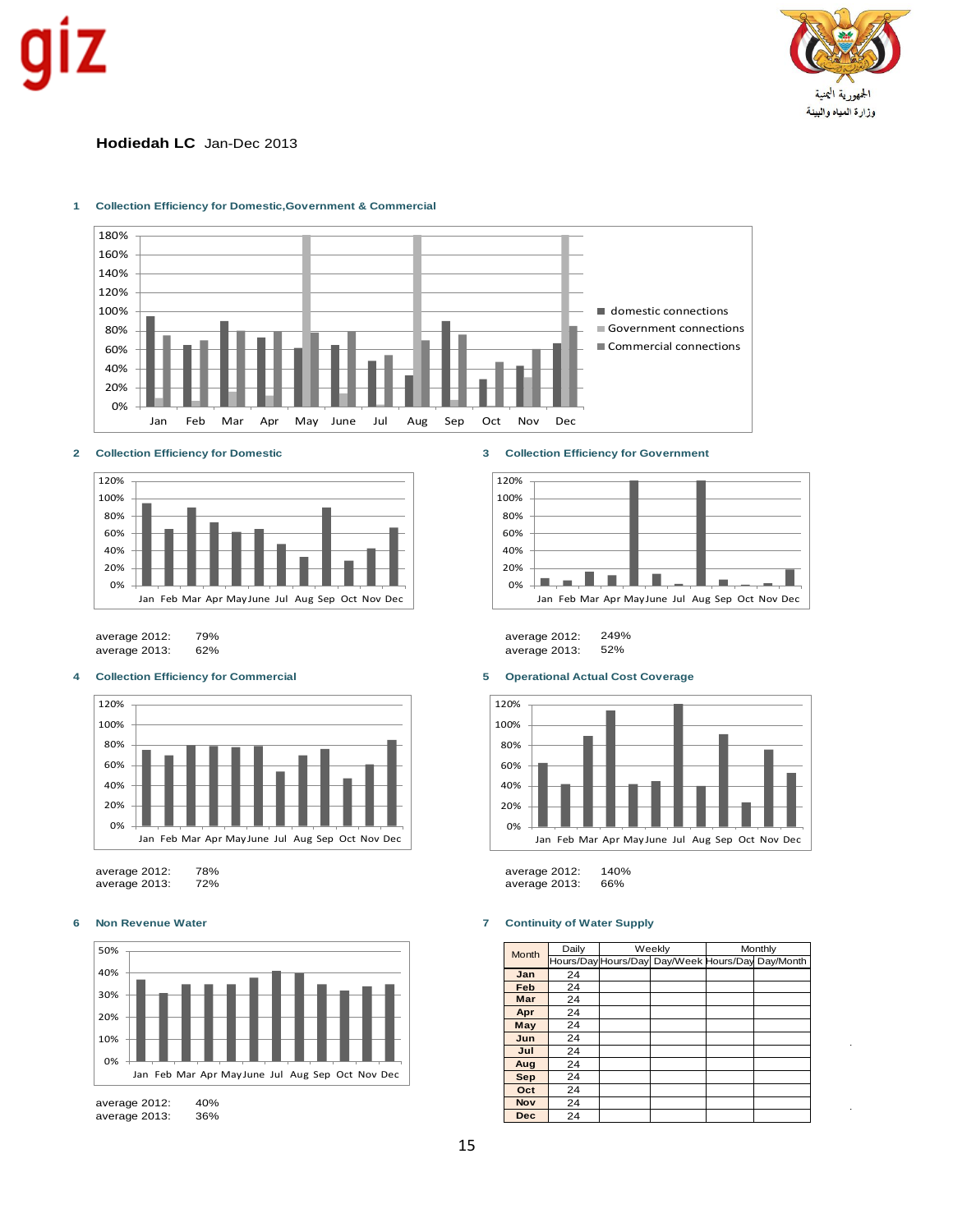

**Mocha LC** Jan-Dec 2013



### **1 Collection Efficiency for Domestic,Government & Commercial**





average 2013: 100% average 2013:

## **4 Collection Efficiency for Commercial 5 Operational Actual Cost Coverage**



average 2012: 93% average 2012: 109%





## **2 Collection Efficiency for Domestic 3 Collection Efficiency for Government**



average 2012: 96% average 2012: 172%



average 2013:

|              | Daily | Weekly                                           | Monthly |  |
|--------------|-------|--------------------------------------------------|---------|--|
| <b>Month</b> |       | Hours/Day Hours/Day Day/Week Hours/Day Day/Month |         |  |
| Jan          | 24    |                                                  |         |  |
| Feb          | 24    |                                                  |         |  |
| Mar          | 24    |                                                  |         |  |
| Apr          | 24    |                                                  |         |  |
| May          | 24    |                                                  |         |  |
| Jun          | 24    |                                                  |         |  |
| Jul          | 24    |                                                  |         |  |
| Aug          | 24    |                                                  |         |  |
| Sep          | 24    |                                                  |         |  |
| Oct          | 24    |                                                  |         |  |
| <b>Nov</b>   | 24    |                                                  |         |  |
| <b>Dec</b>   | 24    |                                                  |         |  |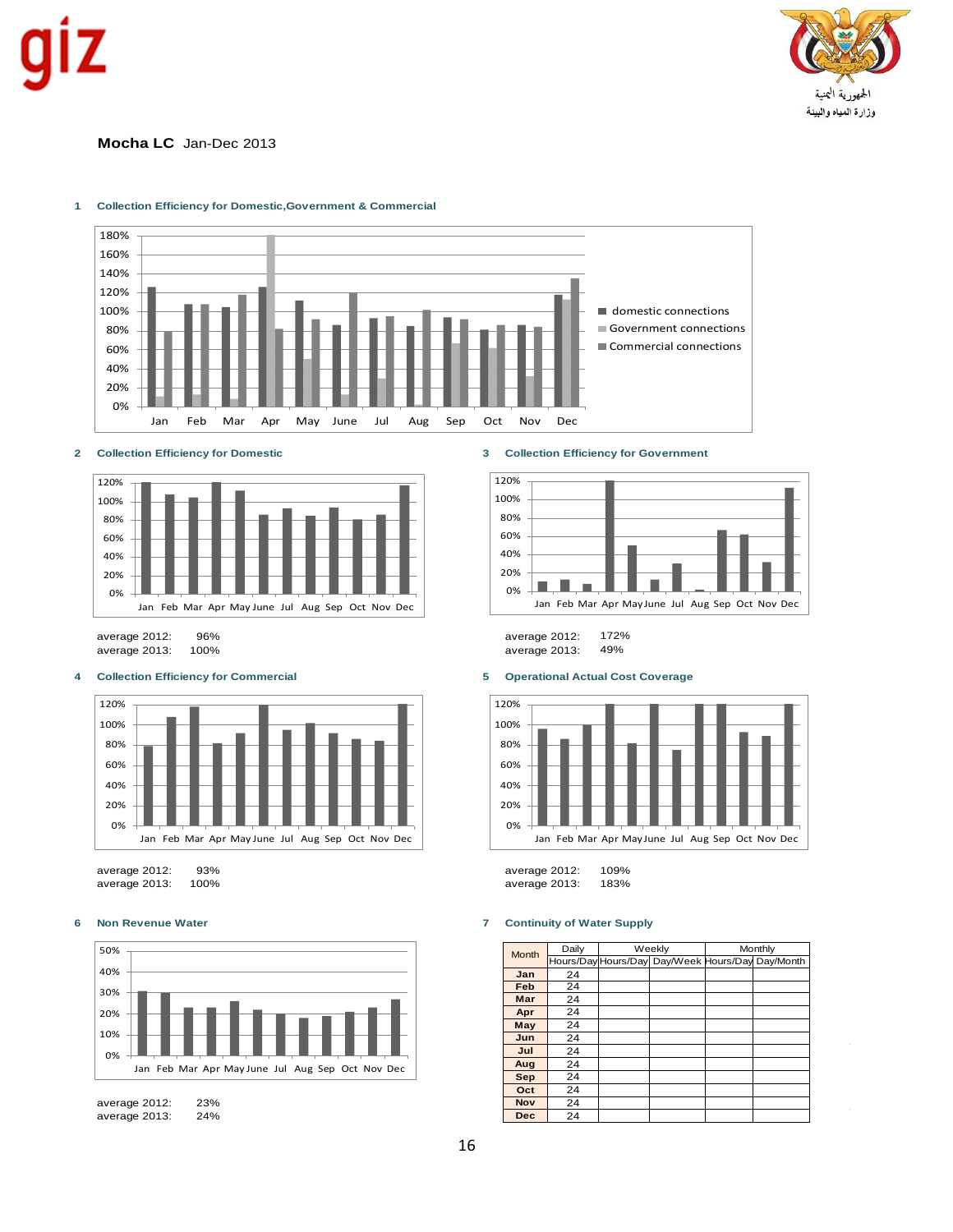



**Al-mahweet U** Jan-Dec 2013



## **1 Collection Efficiency for Domestic,Government & Commercial**

## **2 Collection Efficiency for Domestic 3 Collection Efficiency for Government**



average 2012: 86% average 2012: 241% average 2013: 76% 76% average 2013:

## **4 Collection Efficiency for Commercial 5 Operational Actual Cost Coverage**



average 2013: 23% 23% average 2013:







|              | Daily | Weekly |                                                  | Monthly |  |
|--------------|-------|--------|--------------------------------------------------|---------|--|
| <b>Month</b> |       |        | Hours/Day Hours/Day Day/Week Hours/Day Day/Month |         |  |
| Jan          |       |        |                                                  |         |  |
| Feb          |       |        |                                                  |         |  |
| Mar          |       |        |                                                  |         |  |
| Apr          |       |        |                                                  |         |  |
| May          |       |        |                                                  |         |  |
| Jun          |       |        |                                                  |         |  |
| Jul          |       |        |                                                  |         |  |
| Aug          |       |        |                                                  |         |  |
| Sep          |       |        |                                                  |         |  |
| Oct          |       |        |                                                  |         |  |
| <b>Nov</b>   |       |        |                                                  |         |  |
| Dec.         |       |        |                                                  |         |  |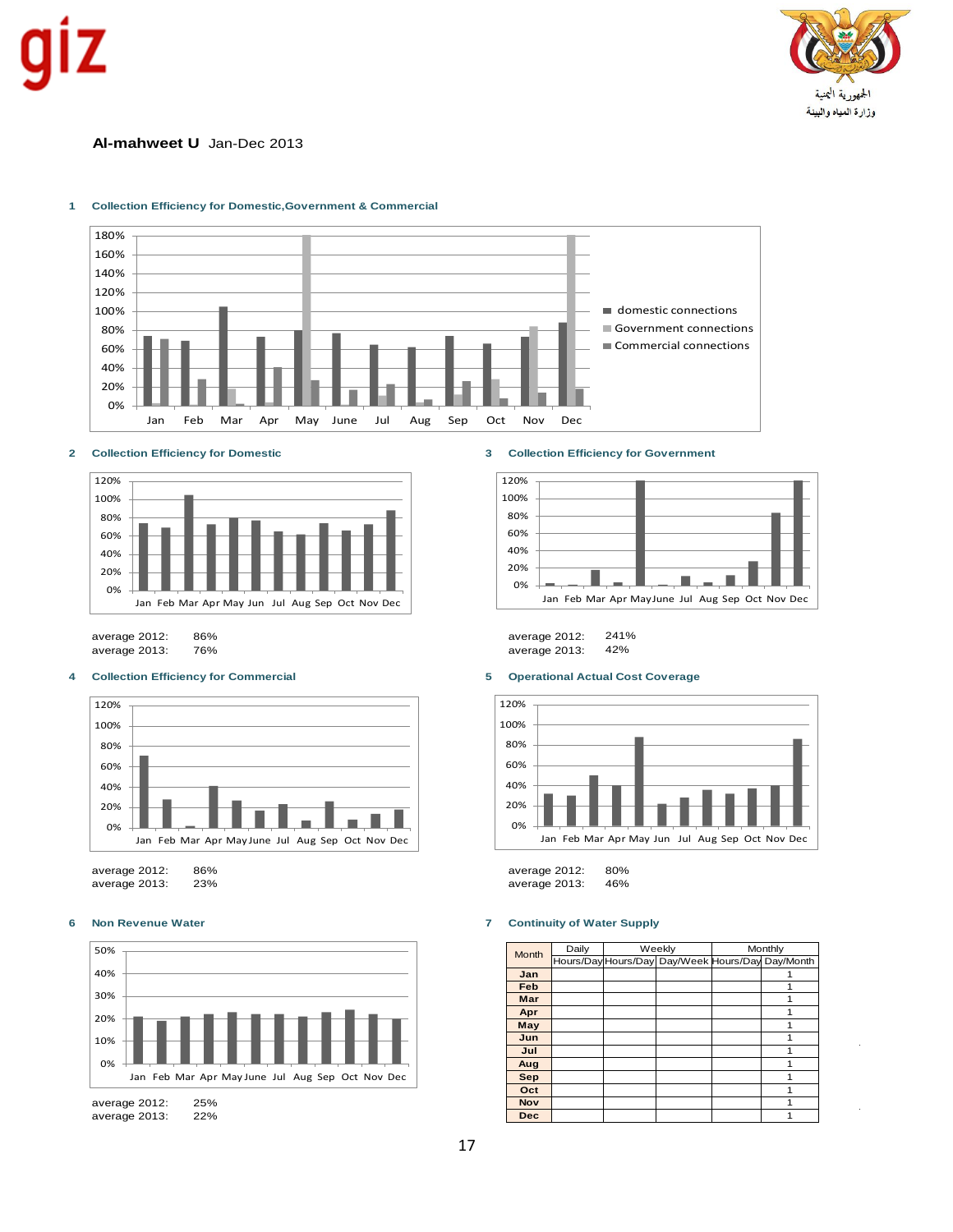



## **Zabid U** Jan-Dec 2013



### **1 Collection Efficiency for Domestic,Government & Commercial**





average 2012: 100% average 2012: 225% average 2013: 92% average 2013:

## **4 Collection Efficiency for Commercial 5 Operational Actual Cost Coverage**



average 2012: 96% average 2012: 114% average 2012: 114% average 2013: 93% average 2013: 85% average 2013: 93%

## **6 Non Revenue Water 7 Continuity of Water Supply**



## **2 Collection Efficiency for Domestic 3 Collection Efficiency for Government**





| <b>Month</b> | Daily | Weekly                                           | Monthly |  |
|--------------|-------|--------------------------------------------------|---------|--|
|              |       | Hours/Day Hours/Day Day/Week Hours/Day Day/Month |         |  |
| Jan          | 6     |                                                  |         |  |
| Feb          | 6     |                                                  |         |  |
| Mar          | 6     |                                                  |         |  |
| Apr          | 6     |                                                  |         |  |
| May          | 6     |                                                  |         |  |
| Jun          | 6     |                                                  |         |  |
| Jul          | 6     |                                                  |         |  |
| Aug          | 6     |                                                  |         |  |
| Sep          | 6     |                                                  |         |  |
| Oct          | 6     |                                                  |         |  |
| <b>Nov</b>   | 6     |                                                  |         |  |
| <b>Dec</b>   | 6     |                                                  |         |  |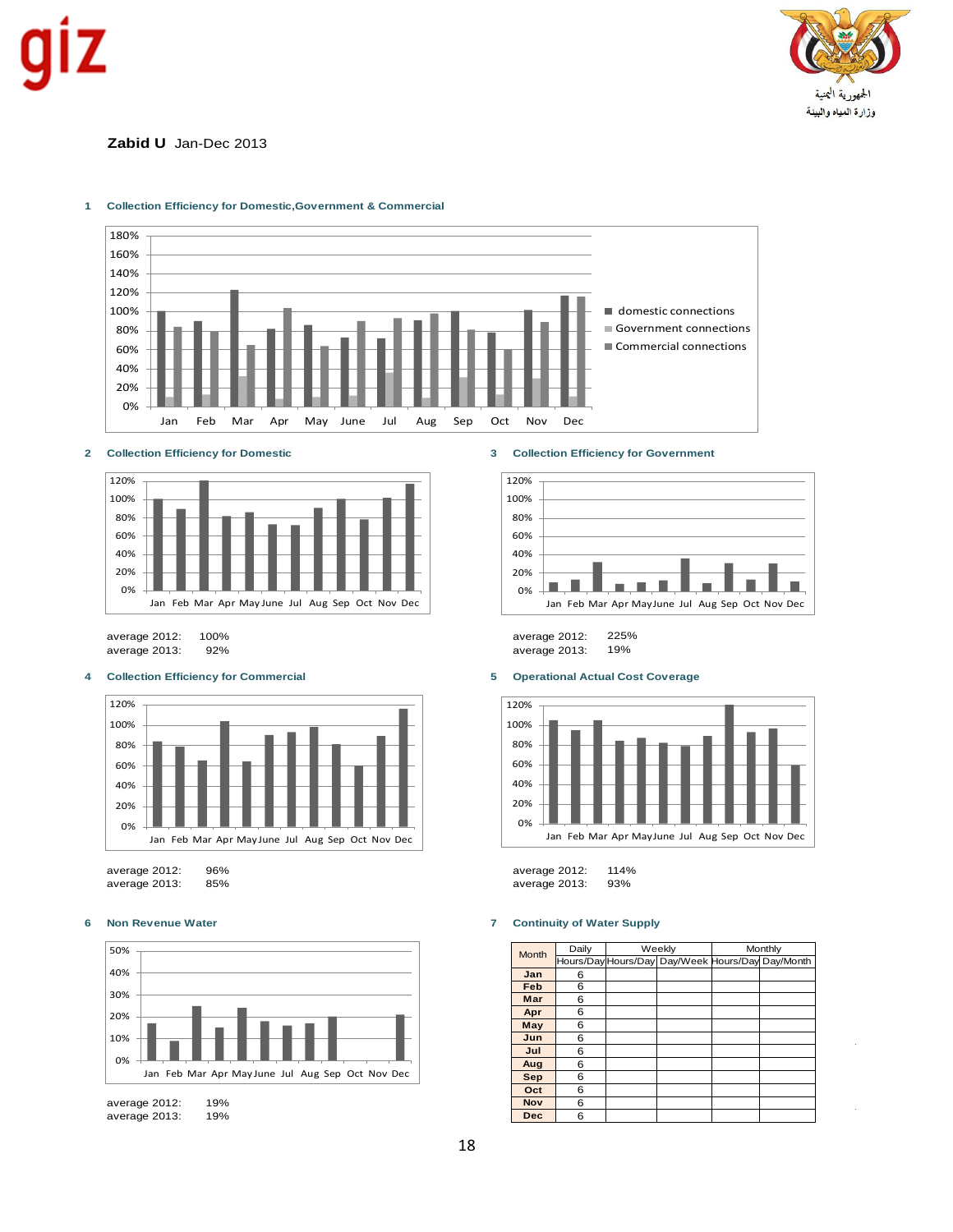

**Hajjah LC** Jan-Dec 2013



### **1 Collection Efficiency for Domestic,Government & Commercial**





average 2013: 90% average 2013:

## **4 Collection Efficiency for Commercial 5 Operational Actual Cost Coverage**



| average 2012: | 107% |
|---------------|------|
| average 2013: | 215% |





average 2012: 96% average 2012: 184%



| average 2012: 107% | average 2012: 121% |  |
|--------------------|--------------------|--|
| average 2013: 215% | average 2013: 98%  |  |

|              | Daily | Weekly                                           | Monthly |   |
|--------------|-------|--------------------------------------------------|---------|---|
| <b>Month</b> |       | Hours/Day Hours/Day Day/Week Hours/Day Day/Month |         |   |
| Jan          |       |                                                  |         | 4 |
| Feb          |       |                                                  |         | 4 |
| Mar          |       |                                                  |         | 4 |
| Apr          |       |                                                  |         | 4 |
| May          |       |                                                  |         | 4 |
| Jun          |       |                                                  |         | 4 |
| Jul          |       |                                                  |         | 4 |
| Aug          |       |                                                  |         | 4 |
| <b>Sep</b>   |       |                                                  |         | 4 |
| Oct          |       |                                                  |         | 4 |
| <b>Nov</b>   |       |                                                  |         | 4 |
| <b>Dec</b>   |       |                                                  |         | 4 |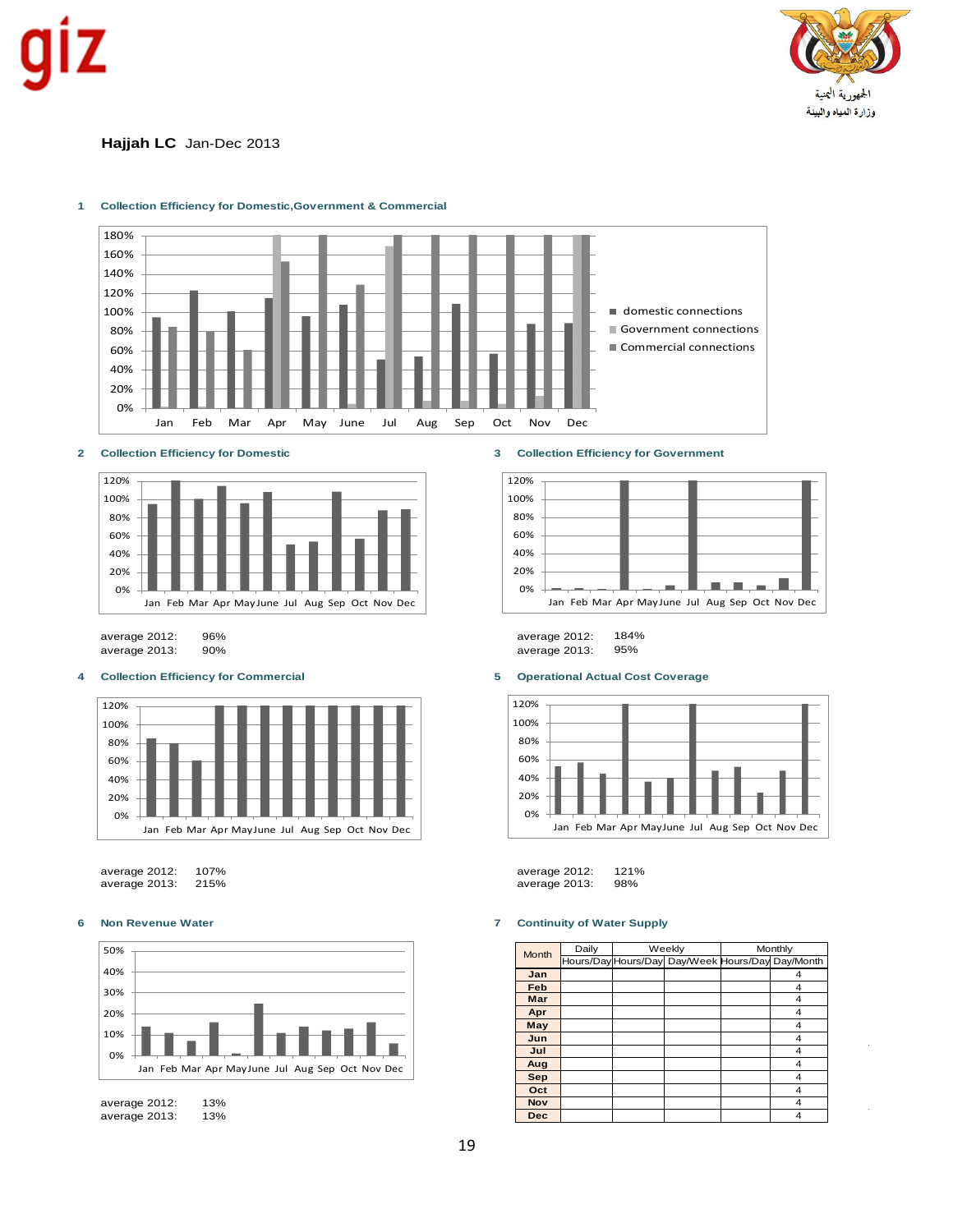

**Rada' LC** Jan-Dec 2013



### **1 Collection Efficiency for Domestic,Government & Commercial**





average 2012: 85% average 2012: 106%

## **4 Collection Efficiency for Commercial 5 Operational Actual Cost Coverage**



| average 2012: 88%  | average 2012: 81% |  |
|--------------------|-------------------|--|
| average 2013: 108% | average 2013: 79% |  |

## **6 Non Revenue Water 7 Continuity of Water Supply**



## **2 Collection Efficiency for Domestic 3 Collection Efficiency for Government**



average 2013:



| <b>Month</b> | Daily | Weekly |                                                  | Monthly |                |
|--------------|-------|--------|--------------------------------------------------|---------|----------------|
|              |       |        | Hours/Day Hours/Day Day/Week Hours/Day Day/Month |         |                |
| Jan          |       |        |                                                  |         | 2              |
| Feb          |       |        |                                                  |         | $\overline{2}$ |
| Mar          |       |        |                                                  |         | 2              |
| Apr          |       |        |                                                  |         | 2              |
| May          |       |        |                                                  |         | 2              |
| Jun          |       |        |                                                  |         | 2              |
| Jul          |       |        |                                                  |         | 2              |
| Aug          |       |        |                                                  |         | 2              |
| Sep          |       |        |                                                  |         | 2              |
| Oct          |       |        |                                                  |         | $\overline{2}$ |
| <b>Nov</b>   |       |        |                                                  |         | 2              |
| <b>Dec</b>   |       |        |                                                  |         | 2              |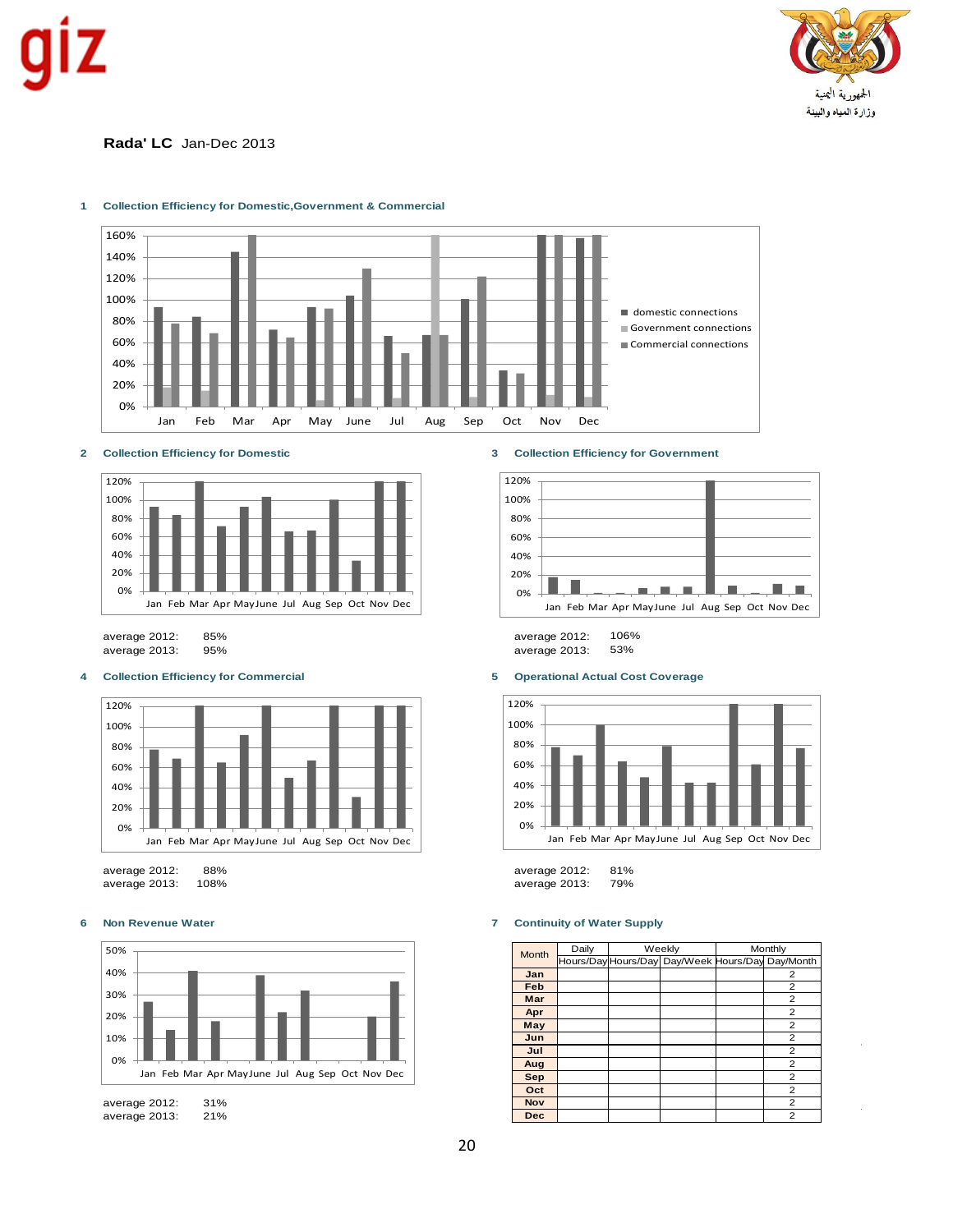



**Bajil U** Jan-Dec 2013



### **1 Collection Efficiency for Domestic,Government & Commercial**

## **2 Collection Efficiency for Domestic 3 Collection Efficiency for Government**



average 2012: 87% average 2012: 292% average 2013: 90% average 2013:

## **4 Collection Efficiency for Commercial 5 Operational Actual Cost Coverage**











average 2012: 87% average 2012: 104% average 2013:

| 104%<br>average 2012:<br>average 2013:<br>130% |                                   |    |                                                  |  |         |
|------------------------------------------------|-----------------------------------|----|--------------------------------------------------|--|---------|
|                                                | <b>Continuity of Water Supply</b> |    |                                                  |  |         |
|                                                | Daily                             |    | Weekly                                           |  | Monthly |
| <b>Month</b>                                   |                                   |    | Hours/Day Hours/Day Day/Week Hours/Day Day/Month |  |         |
| Jan                                            |                                   | 24 | 1                                                |  |         |
| Feb                                            |                                   | 24 | 1                                                |  |         |
| Mar                                            |                                   | 24 | 1                                                |  |         |
| Apr                                            |                                   | 24 | 1                                                |  |         |
| May                                            |                                   | 24 | 1                                                |  |         |
| Jun                                            |                                   | 24 | 1                                                |  |         |
| Jul                                            |                                   | 24 | 1                                                |  |         |
| Aug                                            |                                   | 24 | 1                                                |  |         |
| <b>Sep</b>                                     |                                   | 24 | 1                                                |  |         |
| Oct                                            |                                   | 24 | 1                                                |  |         |
| <b>Nov</b>                                     |                                   | 24 | 1                                                |  |         |
| <b>Dec</b>                                     |                                   | 24 | 1                                                |  |         |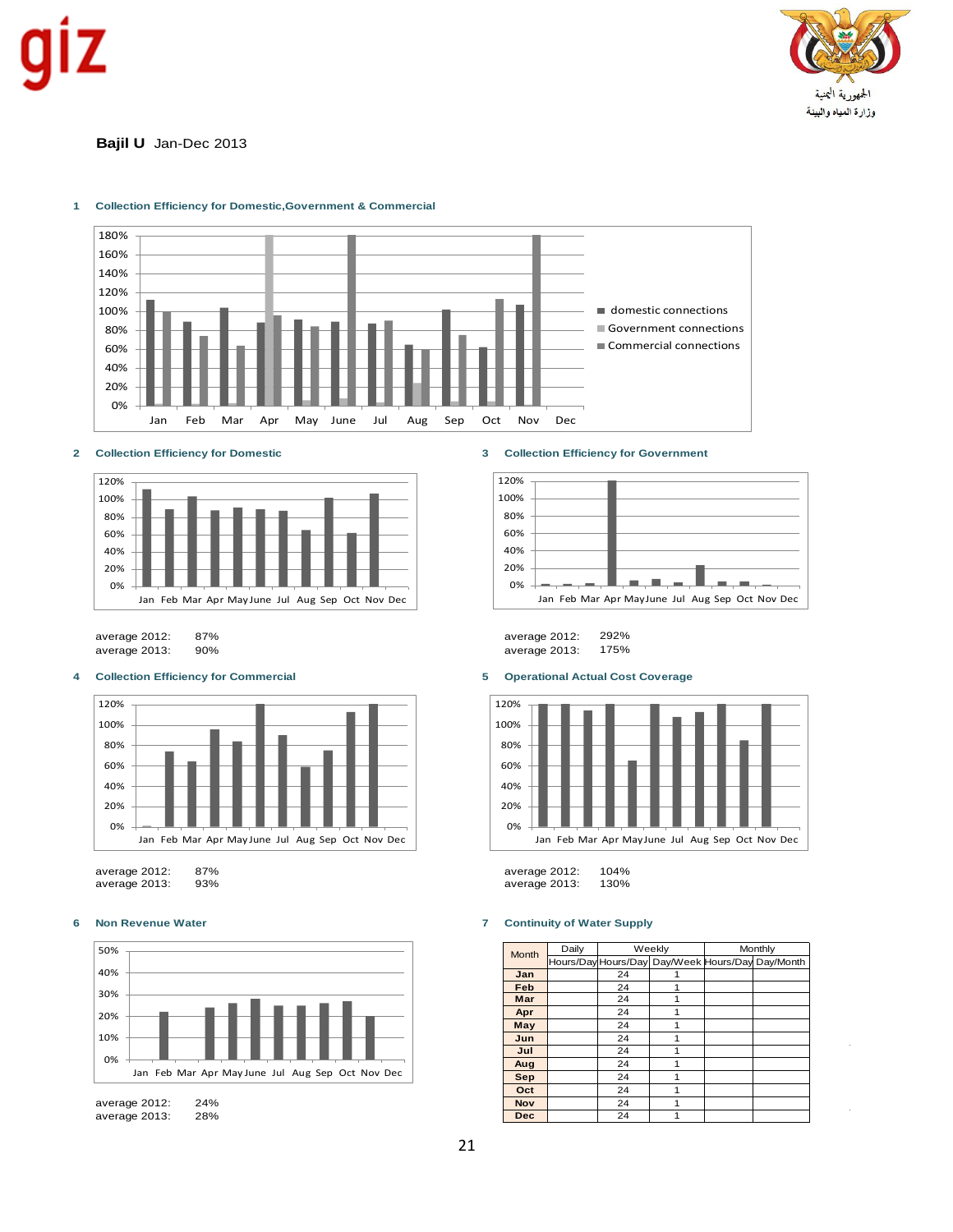



## **Seyoun** Jan-Dec 2013



### **1 Collection Efficiency for Domestic,Government & Commercial**



## **4 Collection Efficiency for Commercial 5 Operational Actual Cost Coverage**



average 2012: 90% average 2012: 106%



## **2 Collection Efficiency for Domestic 3 Collection Efficiency for Government**



average 2012: 88% average 2012: 167% average 2013:



## **6 Non Revenue Water 7 Continuity of Water Supply**

average 2013: 82% average 2013: 87%

| <b>Month</b> | Daily | Weekly                                           | Monthly |  |
|--------------|-------|--------------------------------------------------|---------|--|
|              |       | Hours/Day Hours/Day Day/Week Hours/Day Day/Month |         |  |
| Jan          | 24    |                                                  |         |  |
| Feb          | 24    |                                                  |         |  |
| Mar          | 24    |                                                  |         |  |
| Apr          | 24    |                                                  |         |  |
| May          | 24    |                                                  |         |  |
| Jun          | 24    |                                                  |         |  |
| Jul          | 24    |                                                  |         |  |
| Aug          | 24    |                                                  |         |  |
| Sep          | 24    |                                                  |         |  |
| Oct          | 24    |                                                  |         |  |
| <b>Nov</b>   | 24    |                                                  |         |  |
| Dec          | つん    |                                                  |         |  |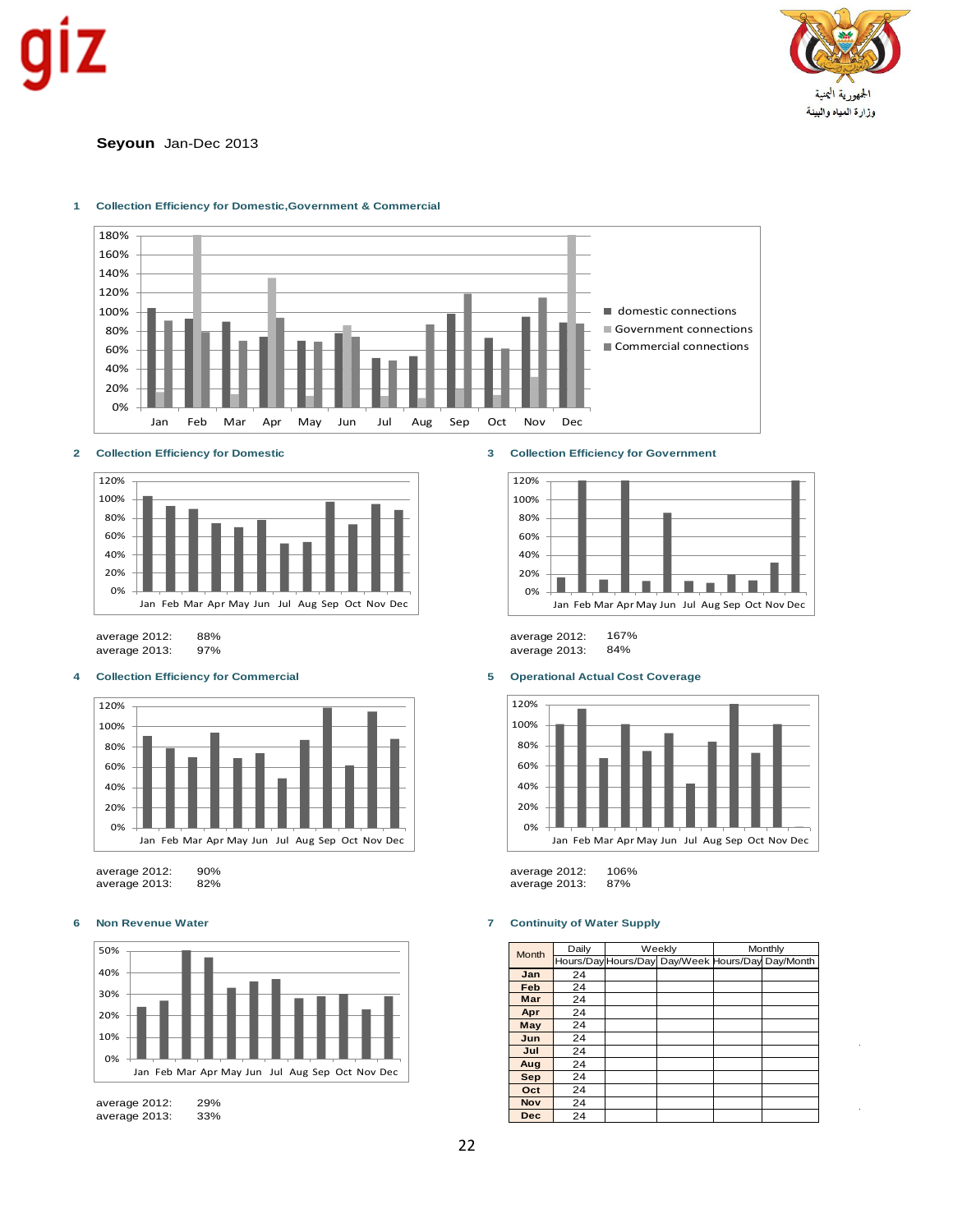



## **Ibb** Jan-Dec 2013



### **1 Collection Efficiency for Domestic,Government & Commercial**





## **4 Collection Efficiency for Commercial 5 Operational Actual Cost Coverage**



| average zu iz. | $00\%$ |
|----------------|--------|
| average 2013:  | 87%    |

## **6 Non Revenue Water 7 Continuity of Water Supply**





average 2012: 94% average 2012: 134% average 2013:



|              | average 2012: 152%                |    |                                                  |         |  |
|--------------|-----------------------------------|----|--------------------------------------------------|---------|--|
|              | average 2013: 136%                |    |                                                  |         |  |
|              | <b>Continuity of Water Supply</b> |    |                                                  |         |  |
| <b>Month</b> | Daily                             |    | Weekly                                           | Monthly |  |
|              |                                   |    | Hours/Day Hours/Day Day/Week Hours/Day Day/Month |         |  |
| Jan          |                                   | 24 | 2                                                |         |  |
| Feb          |                                   | 24 | 2                                                |         |  |
| Mar          |                                   | 24 | $\overline{2}$                                   |         |  |
| Apr          |                                   | 24 | 2                                                |         |  |
| May          |                                   | 24 | $\overline{2}$                                   |         |  |
| Jun          |                                   | 24 | $\overline{2}$                                   |         |  |
| Jul          |                                   | 24 | 2                                                |         |  |
| Aug          |                                   | 24 | $\overline{2}$                                   |         |  |
| Sep          |                                   | 24 | $\overline{2}$                                   |         |  |
| Oct          |                                   | 24 | 2                                                |         |  |
| <b>Nov</b>   |                                   | 24 | 2                                                |         |  |
| <b>Dec</b>   |                                   | 24 | $\overline{2}$                                   |         |  |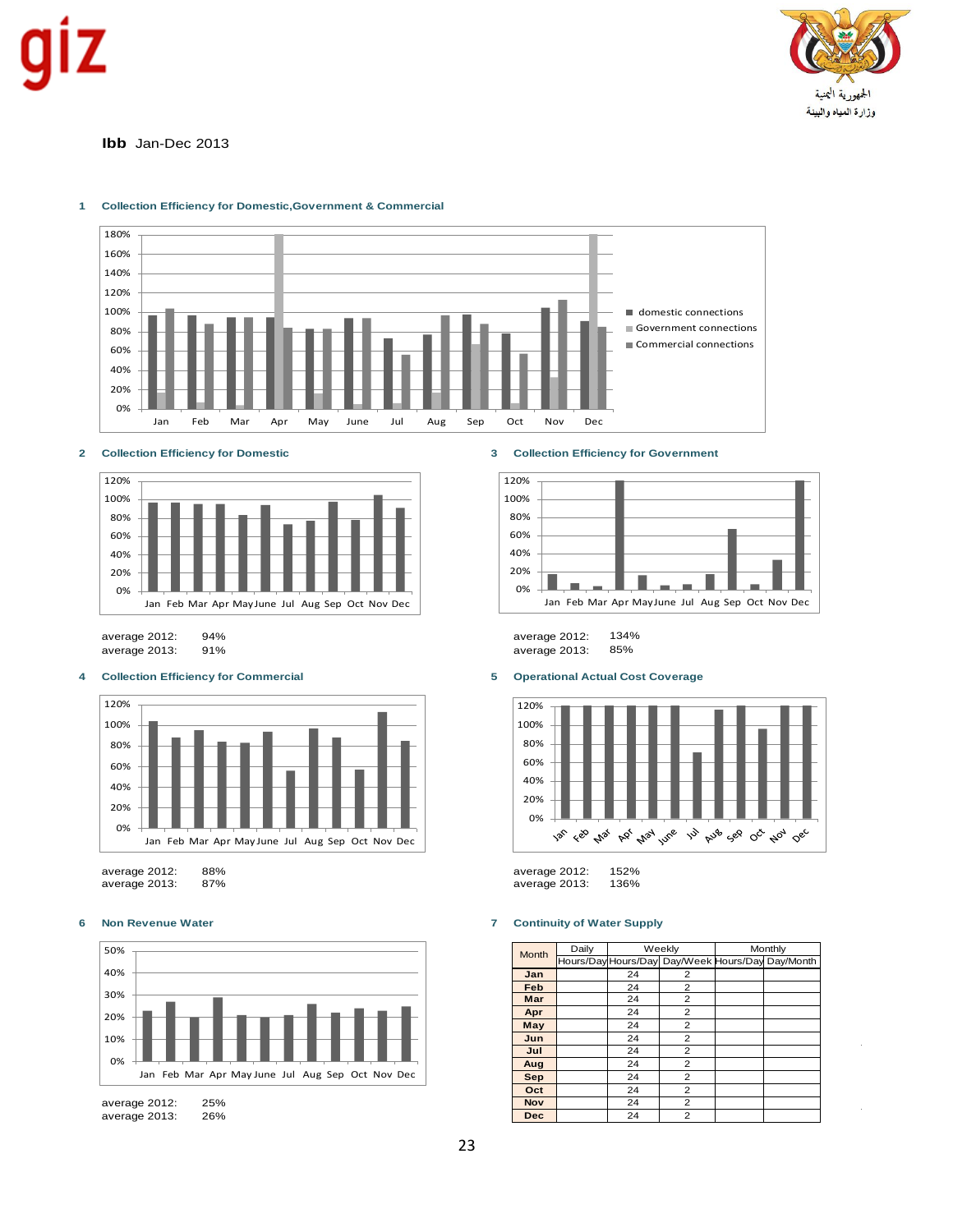



**Bait Alfaqih** Jan-Dec 2013



### **1 Collection Efficiency for Domestic,Government & Commercial**



average 2012: 97% average 2012: 12%

## **4 Collection Efficiency for Commercial 5 Operational Actual Cost Coverage**



| average 2012: | 98% | average 2012: |
|---------------|-----|---------------|
| average 2013: | 94% | average 2013: |

## **6 Non Revenue Water 7 Continuity of Water Supply**



## **2 Collection Efficiency for Domestic 3 Collection Efficiency for Government**



average 2013:



| <b>Month</b> | Daily | Weekly                                           | Monthly |
|--------------|-------|--------------------------------------------------|---------|
|              |       | Hours/Day Hours/Day Day/Week Hours/Day Day/Month |         |
| Jan          | 16    |                                                  |         |
| Feb          | 16    |                                                  |         |
| Mar          | 16    |                                                  |         |
| Apr          | 16    |                                                  |         |
| May          | 16    |                                                  |         |
| Jun          | 16    |                                                  |         |
| Jul          | 16    |                                                  |         |
| Aug          | 16    |                                                  |         |
| <b>Sep</b>   | 16    |                                                  |         |
| Oct          | 16    |                                                  |         |
| <b>Nov</b>   | 16    |                                                  |         |
| <b>Dec</b>   | 16    |                                                  |         |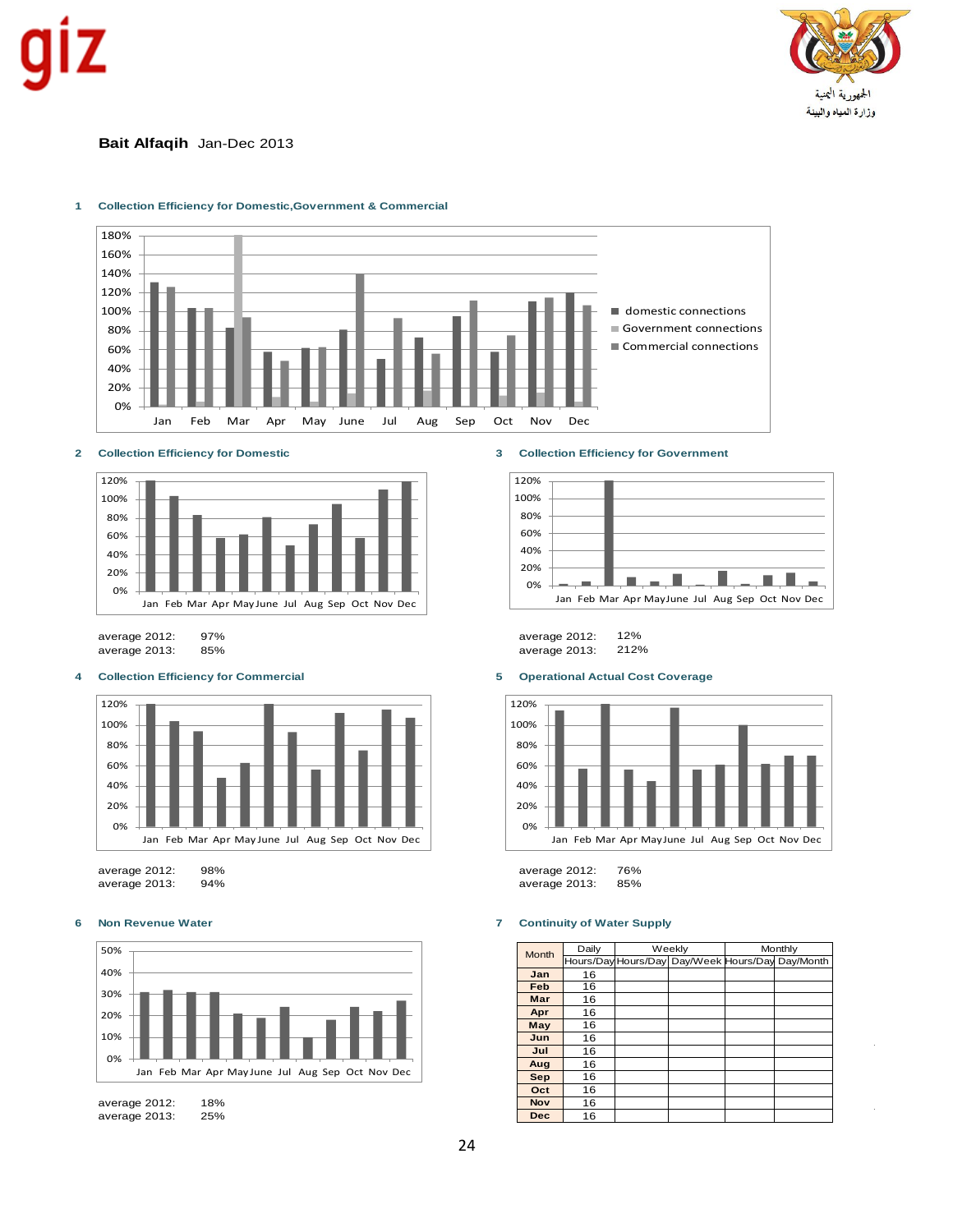



## **Al-Sheher** Jan-Dec 2013



### **1 Collection Efficiency for Domestic,Government & Commercial**



average 2012: 89% average 2012: 131% average 2013: 82% 2013: 27% average 2013:

## **4 Collection Efficiency for Commercial 5 Operational Actual Cost Coverage**



average 2012: 82% average 2012: 98%



## **2 Collection Efficiency for Domestic 3 Collection Efficiency for Government**





average 2013:

|              | Daily | Weekly                                           | Monthly |
|--------------|-------|--------------------------------------------------|---------|
| <b>Month</b> |       | Hours/Day Hours/Day Day/Week Hours/Day Day/Month |         |
| Jan          | 24    |                                                  |         |
| Feb          | 24    |                                                  |         |
| Mar          | 24    |                                                  |         |
| Apr          | 18    |                                                  |         |
| May          | 18    |                                                  |         |
| Jun          | 18    |                                                  |         |
| Jul          | 18    |                                                  |         |
| Aug          | 18    |                                                  |         |
| Sep          | 18    |                                                  |         |
| Oct          | 24    |                                                  |         |
| <b>Nov</b>   | 24    |                                                  |         |
| <b>Dec</b>   | 24    |                                                  |         |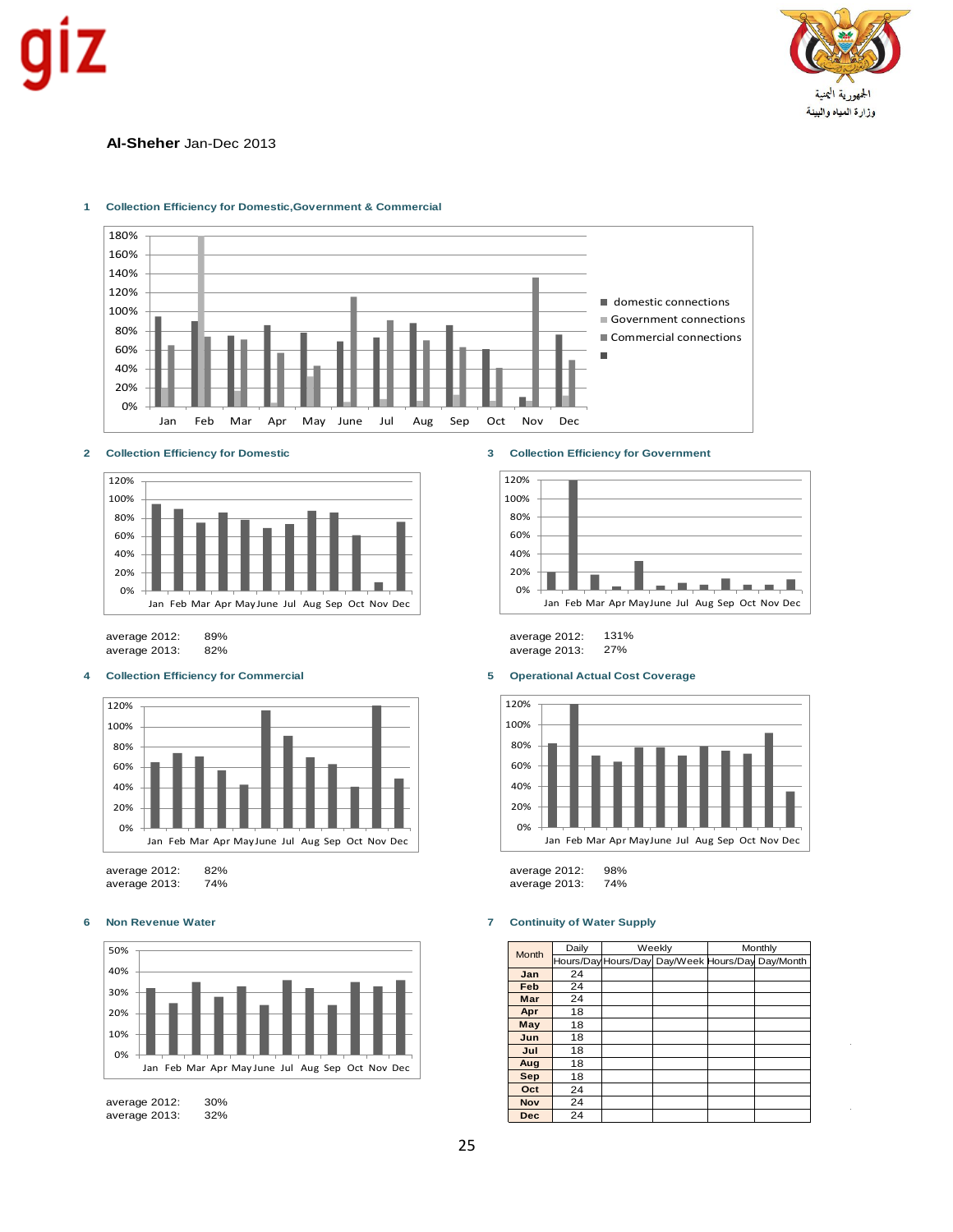



### **Amran** Jan-Dec 2013



## **1 Collection Efficiency for Domestic,Government & Commercial**





average 2012: 101% average 2012: 285% average 2013: 98% average 2013:

## **4 Collection Efficiency for Commercial 5 Operational Actual Cost Coverage**



average 2012: 103% average 2012: 136%







## **6 Non Revenue Water 7 Continuity of Water Supply**

| average 2012: 136%                                              |               |      |                                                  |  |  |  |  |  |
|-----------------------------------------------------------------|---------------|------|--------------------------------------------------|--|--|--|--|--|
|                                                                 |               |      |                                                  |  |  |  |  |  |
|                                                                 | average 2013: | 103% |                                                  |  |  |  |  |  |
| <b>Continuity of Water Supply</b><br>Weekly<br>Daily<br>Monthly |               |      |                                                  |  |  |  |  |  |
| <b>Month</b>                                                    |               |      |                                                  |  |  |  |  |  |
|                                                                 |               |      | Hours/Day Hours/Day Day/Week Hours/Day Day/Month |  |  |  |  |  |
| Jan                                                             |               | 24   | 1                                                |  |  |  |  |  |
| Feb                                                             |               | 24   | 1                                                |  |  |  |  |  |
| Mar                                                             |               | 24   | 1                                                |  |  |  |  |  |
| Apr                                                             |               | 24   | 1                                                |  |  |  |  |  |
| May                                                             |               | 24   | 1                                                |  |  |  |  |  |
| Jun                                                             |               | 24   | 1                                                |  |  |  |  |  |
| Jul                                                             |               | 24   | 1                                                |  |  |  |  |  |
| Aug                                                             |               | 24   | 1                                                |  |  |  |  |  |
| Sep                                                             |               | 24   | 1                                                |  |  |  |  |  |
| Oct                                                             |               | 24   | 1                                                |  |  |  |  |  |
| <b>Nov</b>                                                      |               | 24   | 1                                                |  |  |  |  |  |
| <b>Dec</b>                                                      |               | 24   | 1                                                |  |  |  |  |  |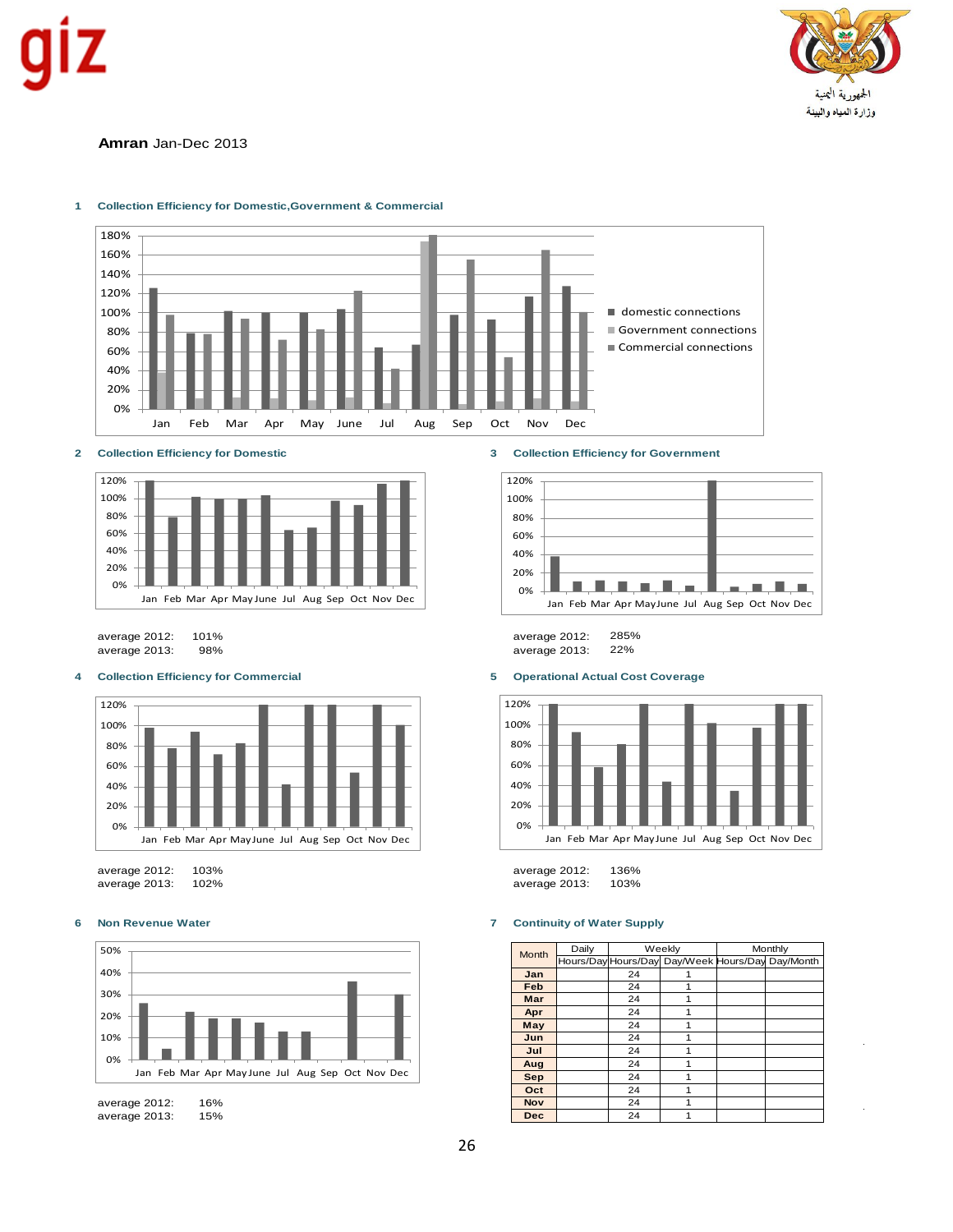



## **Dhamar** Jan-Dec 2013



### **1 Collection Efficiency for Domestic,Government & Commercial**





average 2013: 97% 300 average 2013:

## **4 Collection Efficiency for Commercial 5 Operational Actual Cost Coverage**



average 2012: 80% average 2012: 101%

## **6 Non Revenue Water 7 Continuity of Water Supply**





average 2012: 84% average 2012: 214%



average 2013:

| <b>Month</b> | Daily | Weekly                                           | Monthly |
|--------------|-------|--------------------------------------------------|---------|
|              |       | Hours/Day Hours/Day Day/Week Hours/Day Day/Month |         |
| Jan          | 24    |                                                  |         |
| Feb          | 24    |                                                  |         |
| Mar          | 24    |                                                  |         |
| Apr          | 24    |                                                  |         |
| May          | 24    |                                                  |         |
| Jun          | 24    |                                                  |         |
| Jul          | 24    |                                                  |         |
| Aug          | 24    |                                                  |         |
| Sep          | 24    |                                                  |         |
| Oct          | 24    |                                                  |         |
| <b>Nov</b>   | 24    |                                                  |         |
| <b>Dec</b>   | 24    |                                                  |         |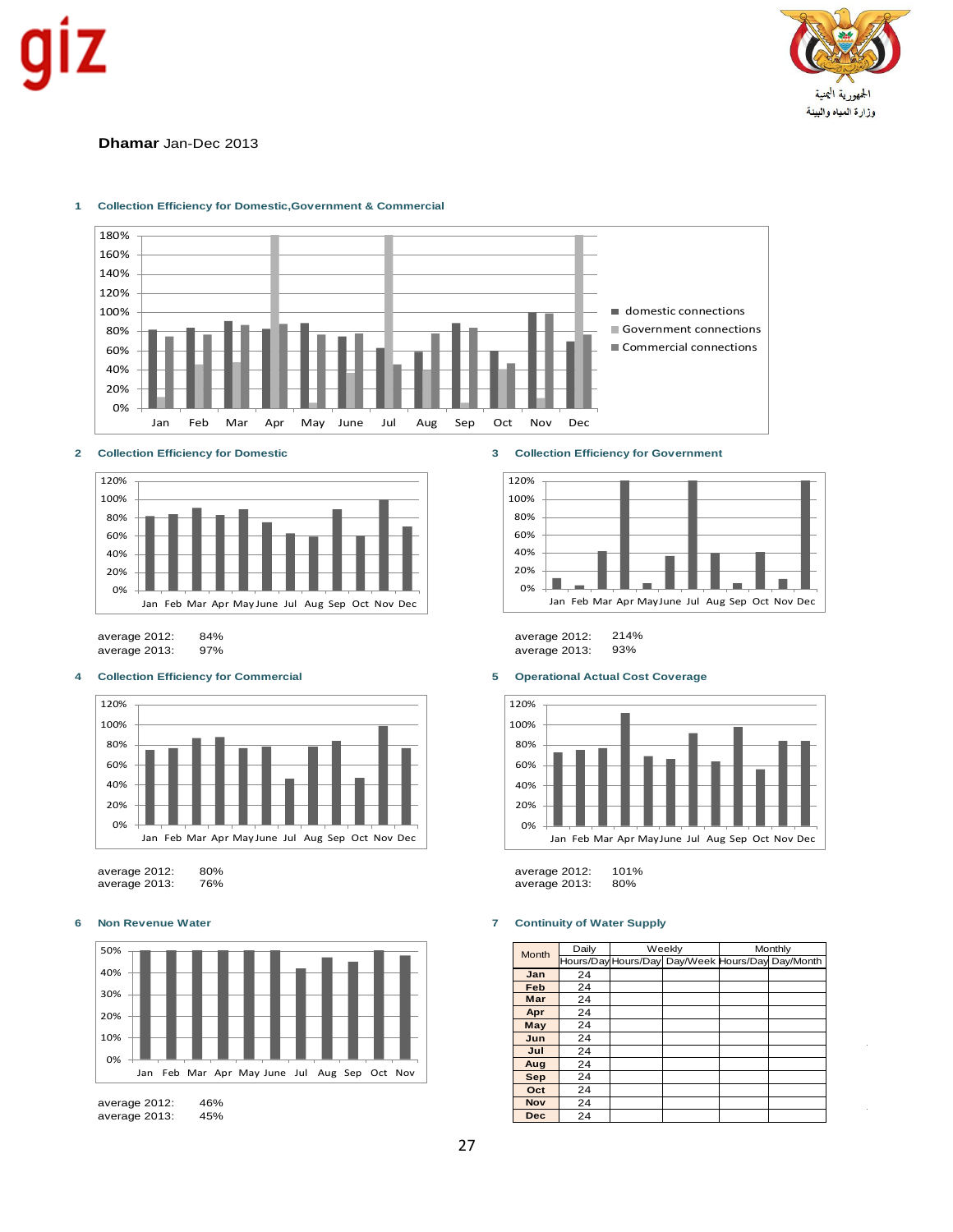



## **AlDhalea** Jan-Dec 2013



### **1 Collection Efficiency for Domestic,Government & Commercial**



average 2012: 34% average 2012: 55%

## **4 Collection Efficiency for Commercial 5 Operational Actual Cost Coverage**





## **2 Collection Efficiency for Domestic 3 Collection Efficiency for Government**



average 2013: 34% average 2013: 25%



# average 2013: 10%

| <b>Month</b> | Daily | Weekly                                           | Monthly |  |  |
|--------------|-------|--------------------------------------------------|---------|--|--|
|              |       | Hours/Day Hours/Day Day/Week Hours/Day Day/Month |         |  |  |
| Jan          |       |                                                  |         |  |  |
| Feb          |       |                                                  |         |  |  |
| Mar          |       |                                                  |         |  |  |
| Apr          |       |                                                  |         |  |  |
| May          |       |                                                  |         |  |  |
| Jun          |       |                                                  |         |  |  |
| Jul          |       |                                                  |         |  |  |
| Aug          |       |                                                  |         |  |  |
| Sep          |       |                                                  |         |  |  |
| Oct          |       |                                                  |         |  |  |
| <b>Nov</b>   |       |                                                  |         |  |  |
| <b>Dec</b>   |       |                                                  |         |  |  |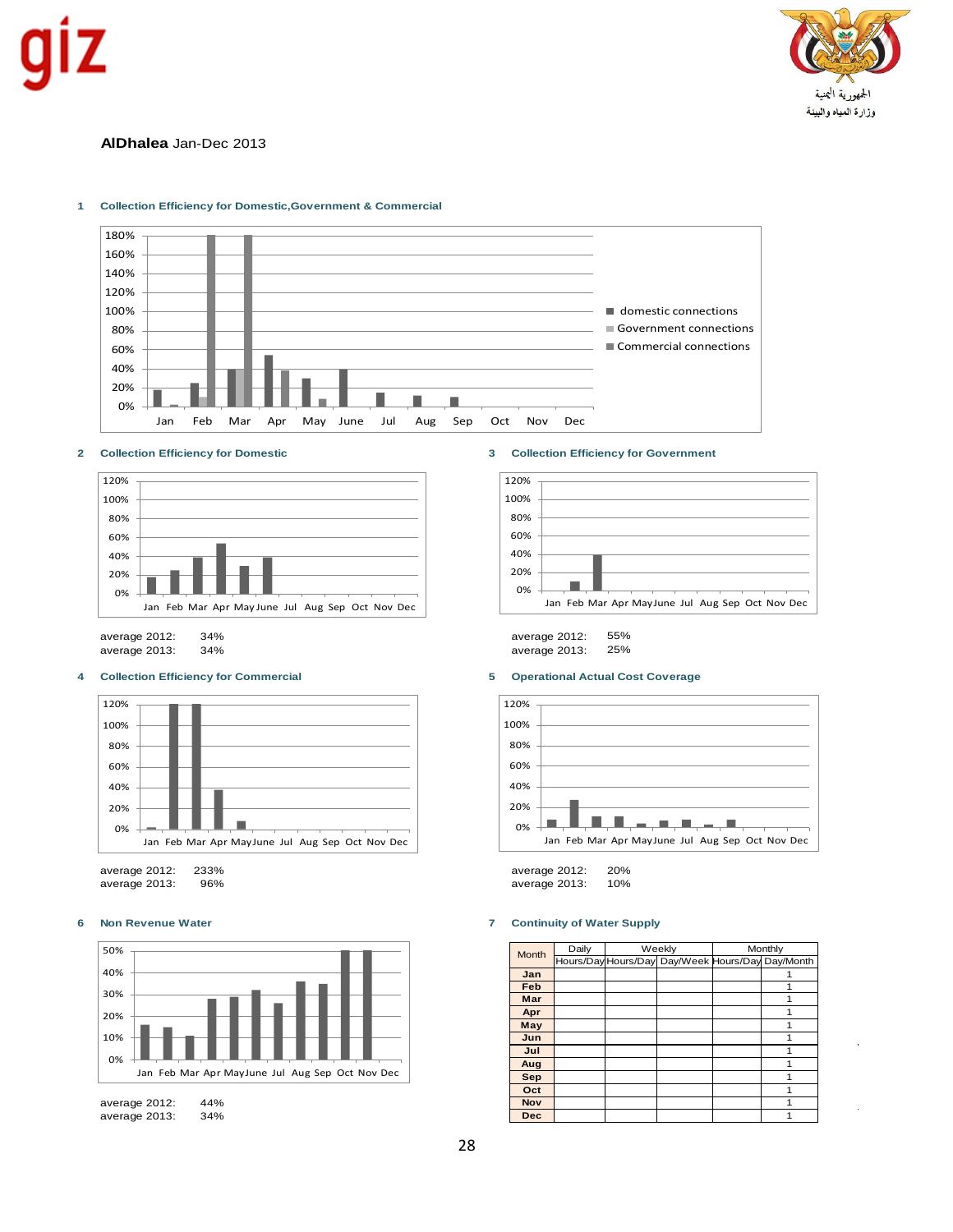



## **Yareem** Jan-Dec 2013



### **1 Collection Efficiency for Domestic,Government & Commercial**



average 2012: 98% average 2012: 26%

## **4 Collection Efficiency for Commercial 5 Operational Actual Cost Coverage**



average 2012: 81% average 2012: 87%

## **6 Non Revenue Water 7 Continuity of Water Supply**



## **2 Collection Efficiency for Domestic 3 Collection Efficiency for Government**



88% average 2013:



average 2013:

|              | Daily | Weekly                                           | Monthly |                |  |
|--------------|-------|--------------------------------------------------|---------|----------------|--|
| <b>Month</b> |       | Hours/Day Hours/Day Day/Week Hours/Day Day/Month |         |                |  |
| Jan          |       |                                                  |         | 2              |  |
| Feb          |       |                                                  |         | 2              |  |
| Mar          |       |                                                  |         | 2              |  |
| Apr          |       |                                                  |         | 2              |  |
| May          |       |                                                  |         | $\overline{2}$ |  |
| Jun          |       |                                                  |         | 2              |  |
| Jul          |       |                                                  |         | 2              |  |
| Aug          |       |                                                  |         | 2              |  |
| Sep          |       |                                                  |         | 2              |  |
| Oct          |       |                                                  |         | 2              |  |
| <b>Nov</b>   |       |                                                  |         | $\overline{2}$ |  |
| Dec.         |       |                                                  |         | 2              |  |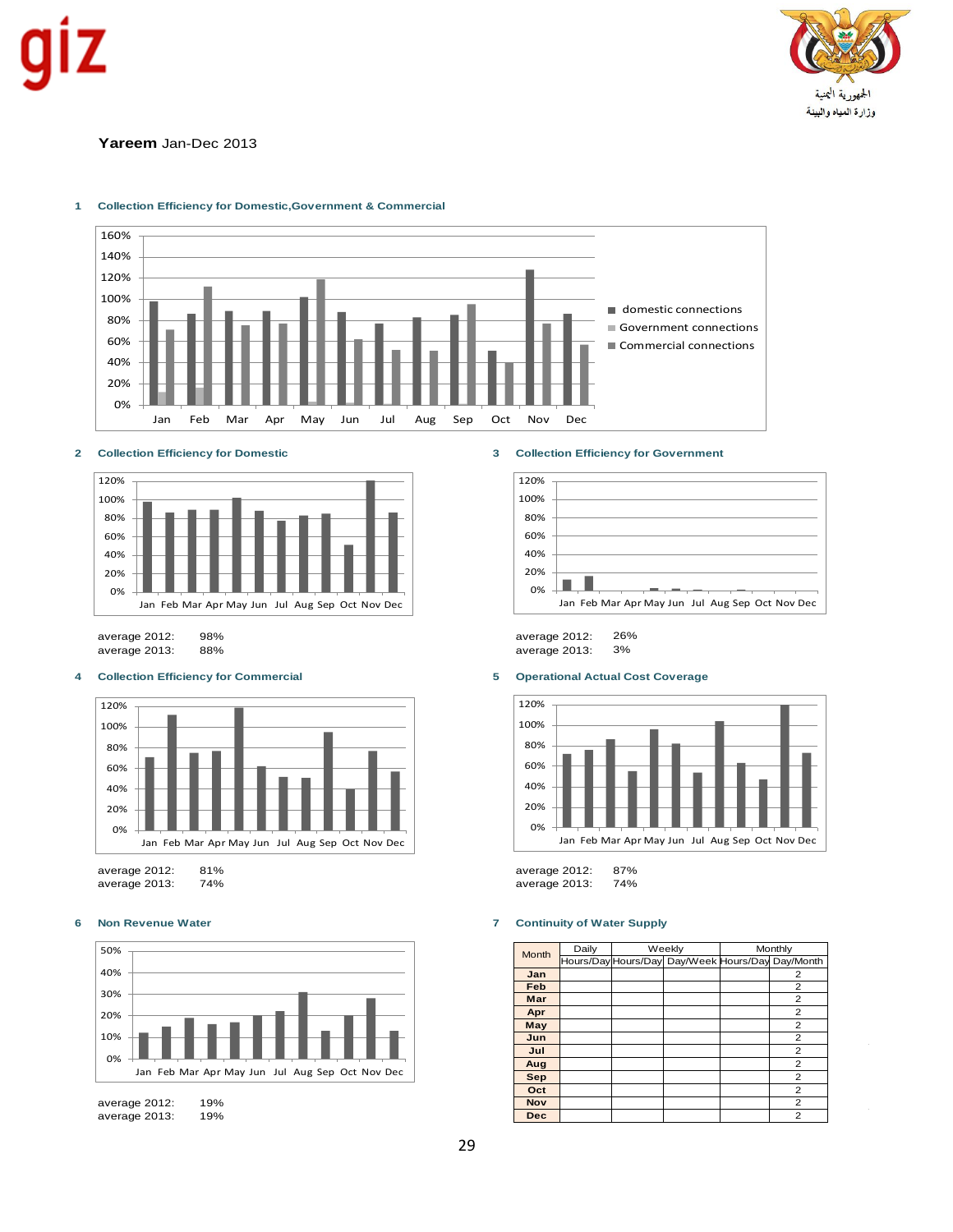



## **Al-Mansouria U** Jan-Dec 2013



### **1 Collection Efficiency for Domestic,Government & Commercial**



average 2012: 90% average 2012: 652% average 2013: 90% 300 average 2013:

## **4 Collection Efficiency for Commercial 5 Operational Actual Cost Coverage**



average 2012: 78% average 2012: 162%



## **2 Collection Efficiency for Domestic 3 Collection Efficiency for Government**





average 2013:

| <b>Month</b> | Daily | Weekly                                           | Monthly |  |  |
|--------------|-------|--------------------------------------------------|---------|--|--|
|              |       | Hours/Day Hours/Day Day/Week Hours/Day Day/Month |         |  |  |
| Jan          | 9     |                                                  |         |  |  |
| Feb          | 8     |                                                  |         |  |  |
| Mar          | 8     |                                                  |         |  |  |
| Apr          | 9     |                                                  |         |  |  |
| May          | 8     |                                                  |         |  |  |
| Jun          | 9     |                                                  |         |  |  |
| Jul          | 9     |                                                  |         |  |  |
| Aug          | 7     |                                                  |         |  |  |
| Sep          | 8     |                                                  |         |  |  |
| Oct          | 7     |                                                  |         |  |  |
| <b>Nov</b>   | 8     |                                                  |         |  |  |
| <b>Dec</b>   | 7     |                                                  |         |  |  |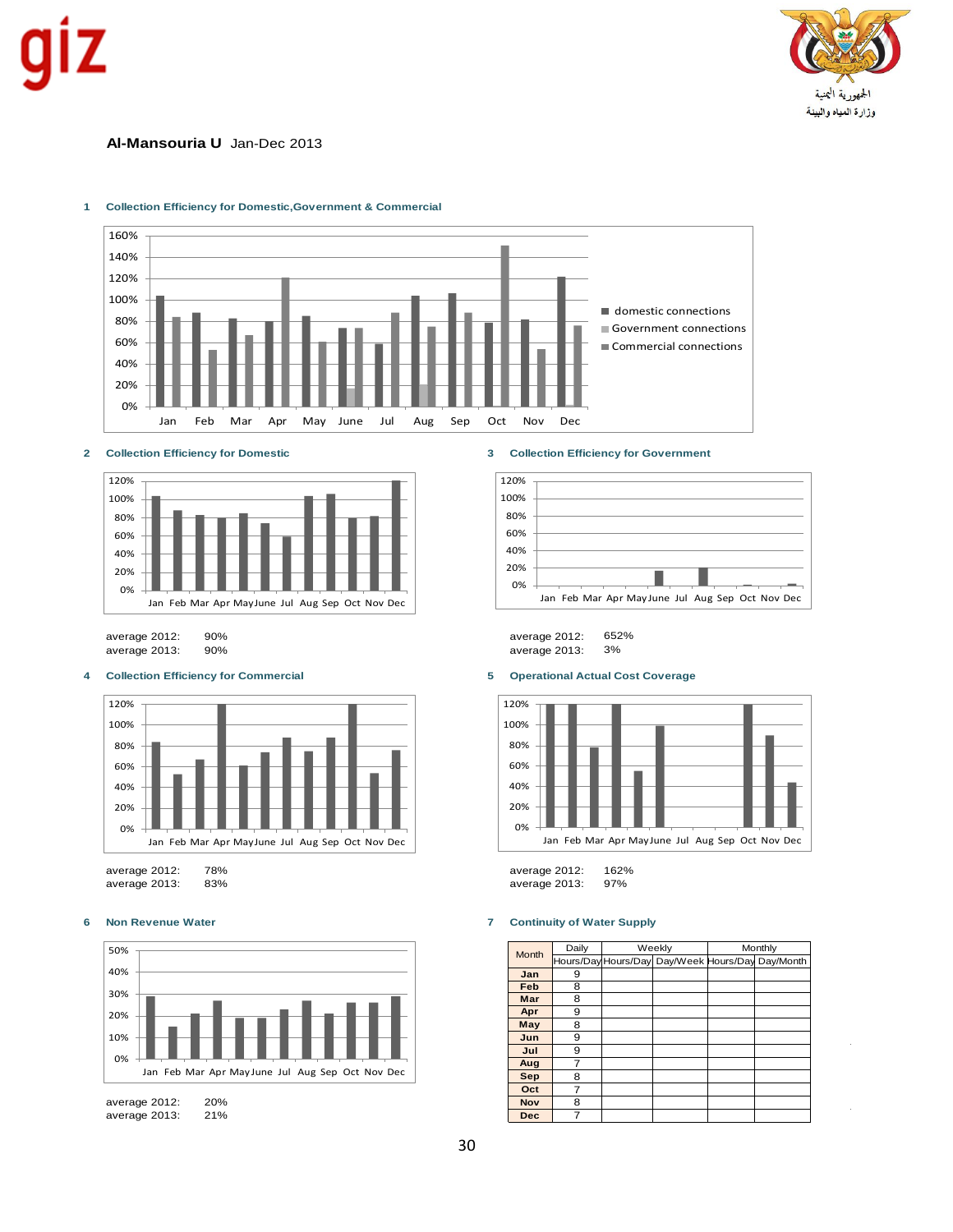

# Annex 2 Details analysis per each indicator

# Sana'a

- Collection Efficiency
	- 1. Domestic collection: shows improvement from 81% in 2012 to 87% in 2013. The improvement in collection revenues is a result of improved water supply services.
	- 2. Governmental collection: drops from 89% in 2012 to 81% in 2013.
	- 3. Commercial: increased steadily from 77% in 2012 to 93% in 2013 due to improved service provision.
- Operational actual cost coverage: decreased slightly from 93% in 2012 to 90% in 2013.
- Non-Revenue Water: improved significantly to 33% in 2013 compared to 40% in 2012.
- Continuity of water supply: Provide water once time a week.

## Aden

- Collection Efficiency
	- 1. Domestic collection: shows no significant improvement in the domestic collection from the previous year. The domestic collection efficiency is 53% in 2012 and 51% in 2013.
	- 2. Governmental collection: dropped considerably from 194% in 2012 to 59% in 2013.
	- 3. Commercial: decreased from an average of 93% in 2012 to 89% in 2013.
- Operational actual cost coverage: also decreased significantly from an average of 124% in 2012 to 71% in 2013.
- Non-Revenue Water: increased slightly from 35% to 37% in 2013.
- Continuity of water supply: increase 2 hours to be 17 hours a day.

# **Taiz**

- Collection Efficiency
	- 1. Domestic collection: A slight increase of 3% from 2012 to reach 78% in 2012 compared to 75% in 2012.
	- 2. Governmental collection: decreases dramatically from 151% in 2012 to 54% in 2013.
	- 3. Commercial: declined over the last year to become 63% in 2013 compared to 123% in 2012.
- Operational actual cost coverage: decreases from 124% in 2012 to 71% in 2013.
- Non-Revenue Water: slightly increased from 35% to 37% in 2013.
- Continuity of water supply: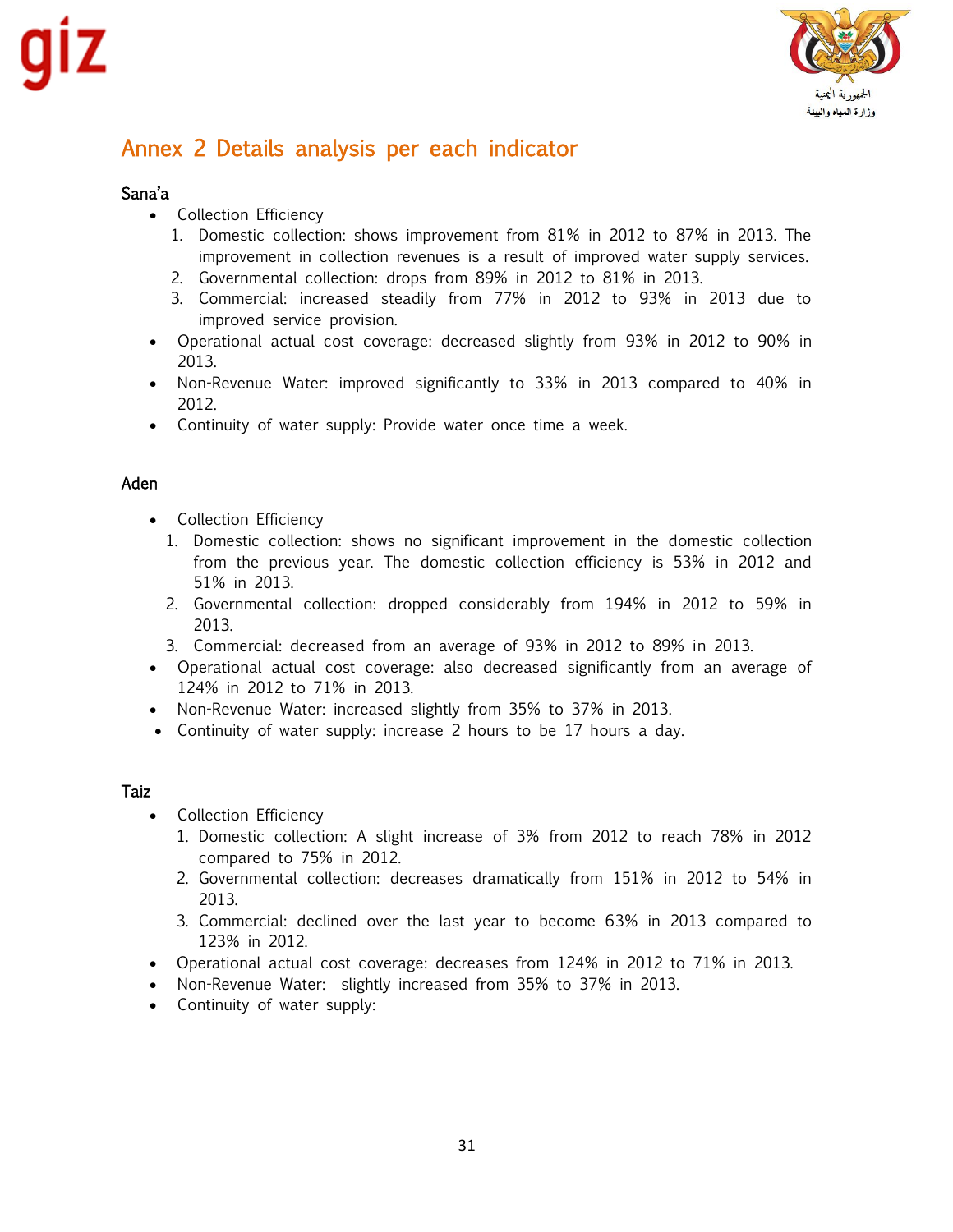

## Mukala

- Collection Efficiency
	- 1. Domestic collection: decrease slightly from 92% in 2012 to 84% in 2013.
	- 2. Governmental collection: decreases from 123% in 2012 to 100% in 2013.
	- 3. Commercial: drops slightly to 85% in 2013 compared to 91% in 2012.
- Operational actual cost coverage: decreased significantly by 35% from 2012 to be 81% in 2013.
- Non-Revenue Water: increased 1% in average from 39% 2012 to 40% in 2013.
- Continuity of water supply: is constantly supplied at a rate of 12 hours daily.

## Hodeidah

- Collection Efficiency
	- 1. Domestic collection: decreased from 79% in 2012 to 62% in 2013.
	- 2. Governmental collection: declined significantly to 52% in 2013 from 249% in 2012.
	- 3. Commercial: decreased 6% in average from 78% in 2012 to 72% in 2013.
- Operational actual cost coverage: was significantly decreased from 140% in 2012 to 66% in 2013.
- Non-Revenue Water: decreased in average from 40% 2012 to 36% in 2013.
- Continuity of water supply: 24 hours a day.

# Dhamar

- Collection Efficiency
	- 1. Domestic collection: decreased to 79% in 2013 compared to 84% in 2012.
	- 2. Governmental collection: reduced remarkably to 93% in 2013 compared to 214% in 2012.
	- 3. Commercial: decreased slightly by 4% to be 76% in 2013.
- Operational actual cost coverage: dropped from 101% in 2012 to 80% in 2013.
- Non-Revenue Water: decreased by 1% in average from 46% in 2012 to 45% in 2013.
- Continuity of water supply: 24 hours a day.

# Rada'a

- Collection Efficiency
	- 1. Domestic collection: increased from 85% in 2012 to 95% in 2013..
	- 2. Governmental collection: declined from 106% in 2012 to 53% in 2013.
	- 3. Commercial: increased from 88% in 2012 to 108% in 2013.
- Operational actual cost coverage: dropped slightly to reach 79% in 2013 compared to 81% in 2012.
- Non-Revenue Water: decreased significantly by 10% which was 21% in 2013 compared to 31% in 2012.
- Continuity of water supply: supplied to the customer one/two times a month.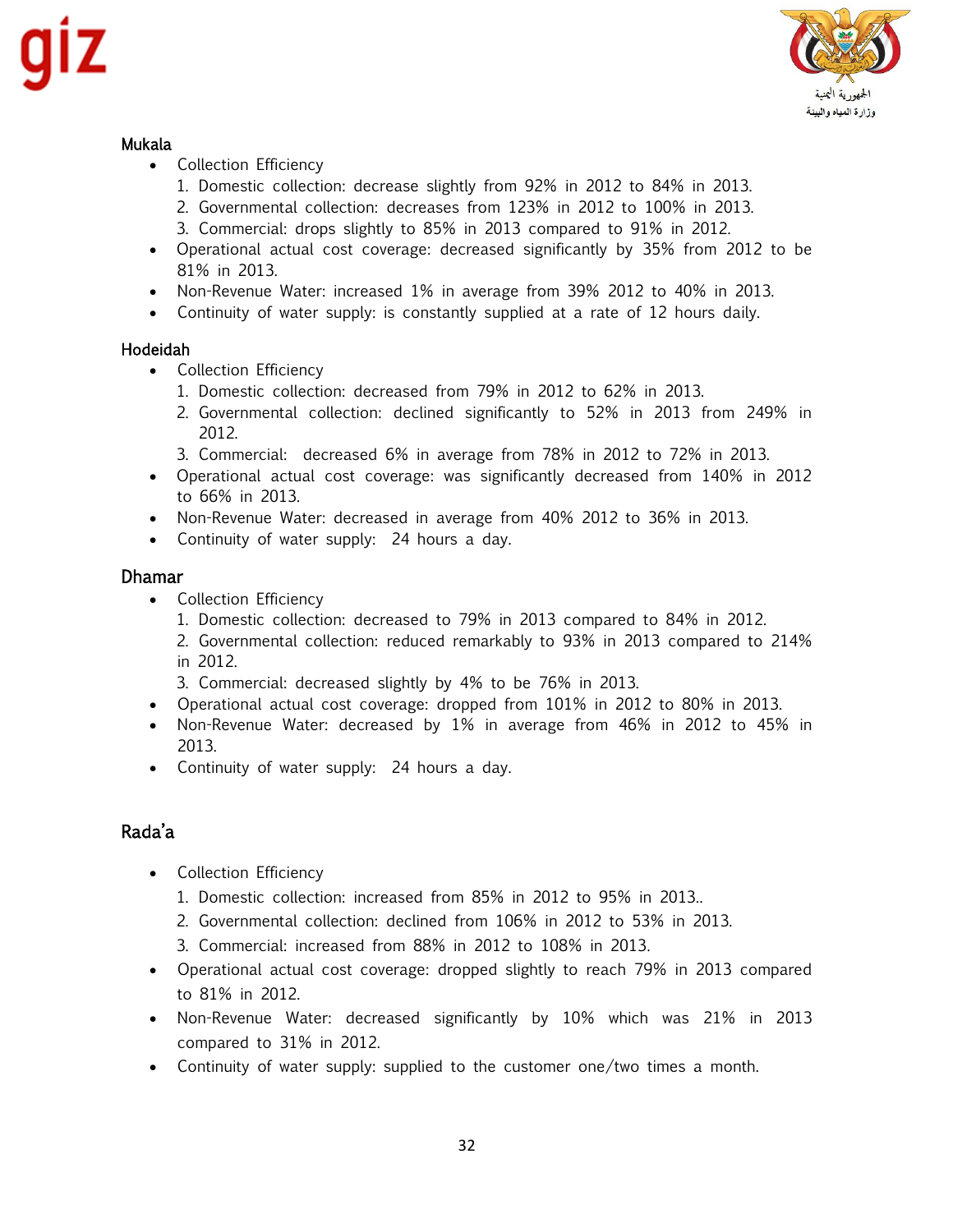

# Al Mansouriah

- Collection Efficiency
	- 1. Domestic collection: showed stability 90% in 2013 compared to the average of 90% in 2012.

2. Governmental collection: It is 3% compared to the average of 652% in 2012(need further investigation from the utility).

- 3. Commercial: increased 5% to be 83% in 2013 compared to 78% in 2012.
- Operational actual cost coverage: decreased significantly by 65% in average in 2013 to reach 97% compared to 162% in 2012.
- Non-Revenue Water: increased slightly 1% to reach 21% in 2013.
- Continuity of water supply: average of 12 h per day.

# Ibb

- Collection Efficiency
	- 1. Domestic collection: decreased 3% in 2013 to reach 91%
	- 2. Governmental collection: decreased dramatically from 134% in 2012 to 85% in 2013.
	- 3. Commercial: decreased to 87% in 2013 compared to 88% in 2012.
- Operational actual cost coverage: stayed above 100% in both years with 16% decrease in 2013 compared to 2012.
- Non-Revenue Water: decreased 1% in average from 25% in 2012 to 24% in 2013.
- Continuity of water supply: two days in a week.

# Al-Sheher

- Collection Efficiency
	- 1. Domestic collection: decreased by 7% from 89% in 2012 to 82% in 2013.
	- 2. Governmental collection: showed incredible decrement from 131% in 2012 to 27% in 2013.
	- 3. Commercial: dropped by 8% from 82% in 2012 compared to 74% in 2013.
- Operational actual cost coverage: decreased to 74% in 2013 compared to 82% in 2012.
- Non-Revenue Water: increased by 2% in 2013 to reach 32%.
- Continuity of water supply: supplied 18-24 hours a day.

# Seyuon

- Collection Efficiency
	- 1. Domestic collection: decreased 9% in average to reach 79% in 2013.
	- 2. Governmental collection: dropped to half from 167% in 2012 to 84% in 2013.
	- 3. Commercial: decreased slightly from 90% 2012 to 82% 2013.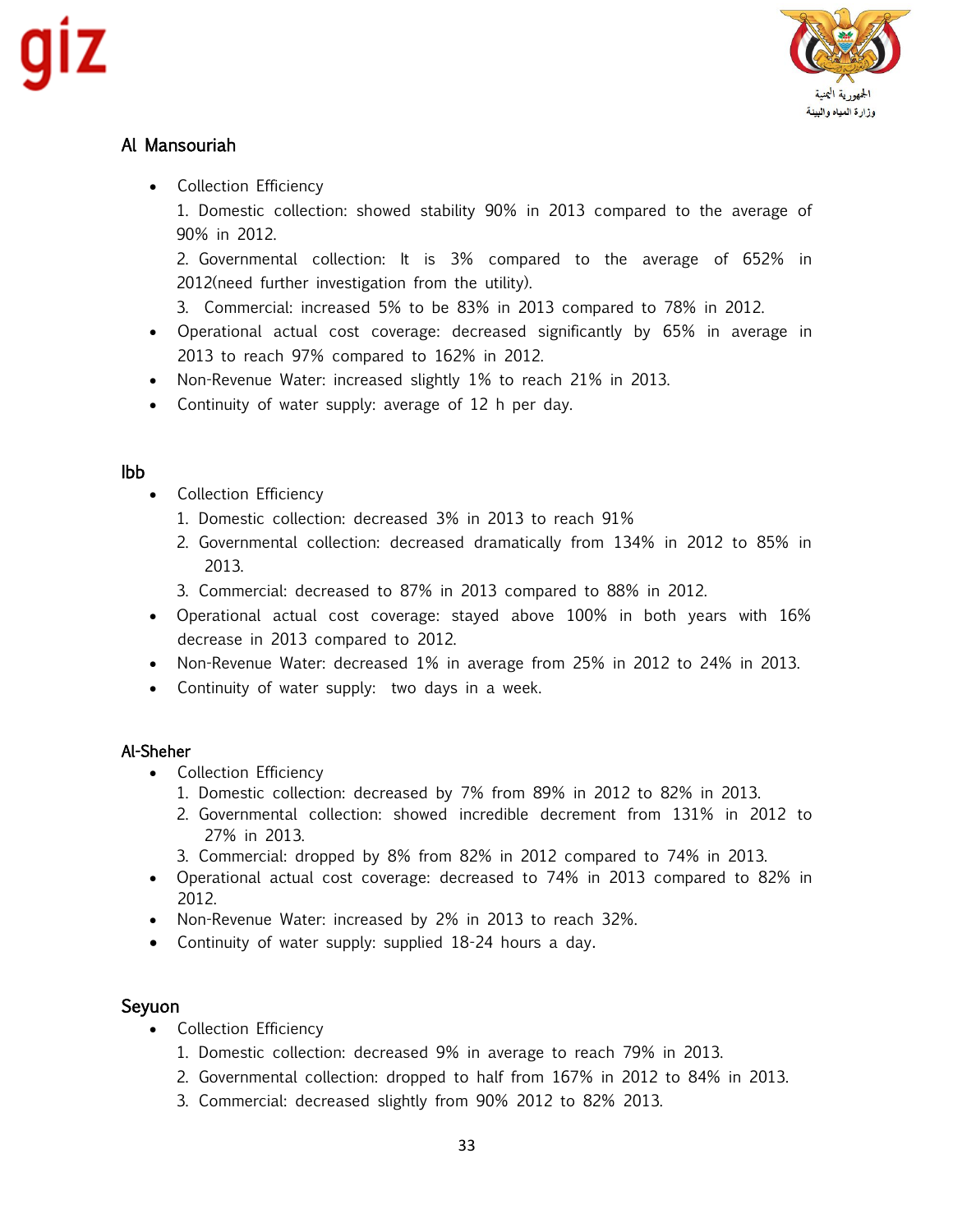

- Operational actual cost coverage: dropped from 106% in 2012 to 87% in 2013.
- Non-Revenue Water: increased by 4% to reach 33% in 2013.
- Continuity of water supply: in average supplied 24 hours a day.

## Mocha

- Collection Efficiency
	- 1. Domestic collection: increased from 96% 2012 to 100% in 2013.
	- 2. Governmental collection: dropped from 172% in 2012 to 49% in 2013.
	- 3. Commercial: rose from 93% in 2012 to 100% in 2013.
- Operational actual cost coverage: showed a revival from 109% in 2012 to 183% in 2013 as a result of improved collection efficiency.
- Non-Revenue Water: minor changes by 1% from 23% in 2012 to 24% 2014.
- Continuity of water supply: 24 hours a day.

# Zabid

- Collection Efficiency
	- 1. Domestic collection: decreased slightly by 8% in average of 92% in 2013 compared to 100% 2012.
	- 2. Governmental collection: dropped hugely from 225% 2012 to 19 % in 2013.
	- 3. Commercial: falls from 96% in 2012 and to 85% in 2013.
- Operational actual cost coverage: dropped from 114% in 2012 to 93% in 2013.
- Non-Revenue Water: no changes 19% in 2012 & 2013.
- Continuity of water supply: 6 hours a day.

# Bajil

- Collection Efficiency
	- 1. Domestic collection: improved to reach 90% in 2013 compared to 87% in 2012.
	- 2. Governmental collection: decreased safely from 292% in 2012 to 175% in 2013.
	- 3. Commercial: increased from 87% in 2012 to 93% in 2013.
- Operational actual cost coverage: increased by 26% in average to reach 130% in 2013 compared to 104% in 2012.
- Non-Revenue Water: increased by 4% in 2013 to reach 28 %.
- Continuity of water supply: water provided once a week.

# Bait Alfaqih

- Collection Efficiency
	- 1. Domestic collection: decreased slightly from 97% in 2012 to 85% in 2013.
	- 2. Governmental collection: increased significantly from 12% 2012 to 212% in 2013.
	- 3. Commercial: decreased by 4% from 98% in 2012 to 94% in 2013.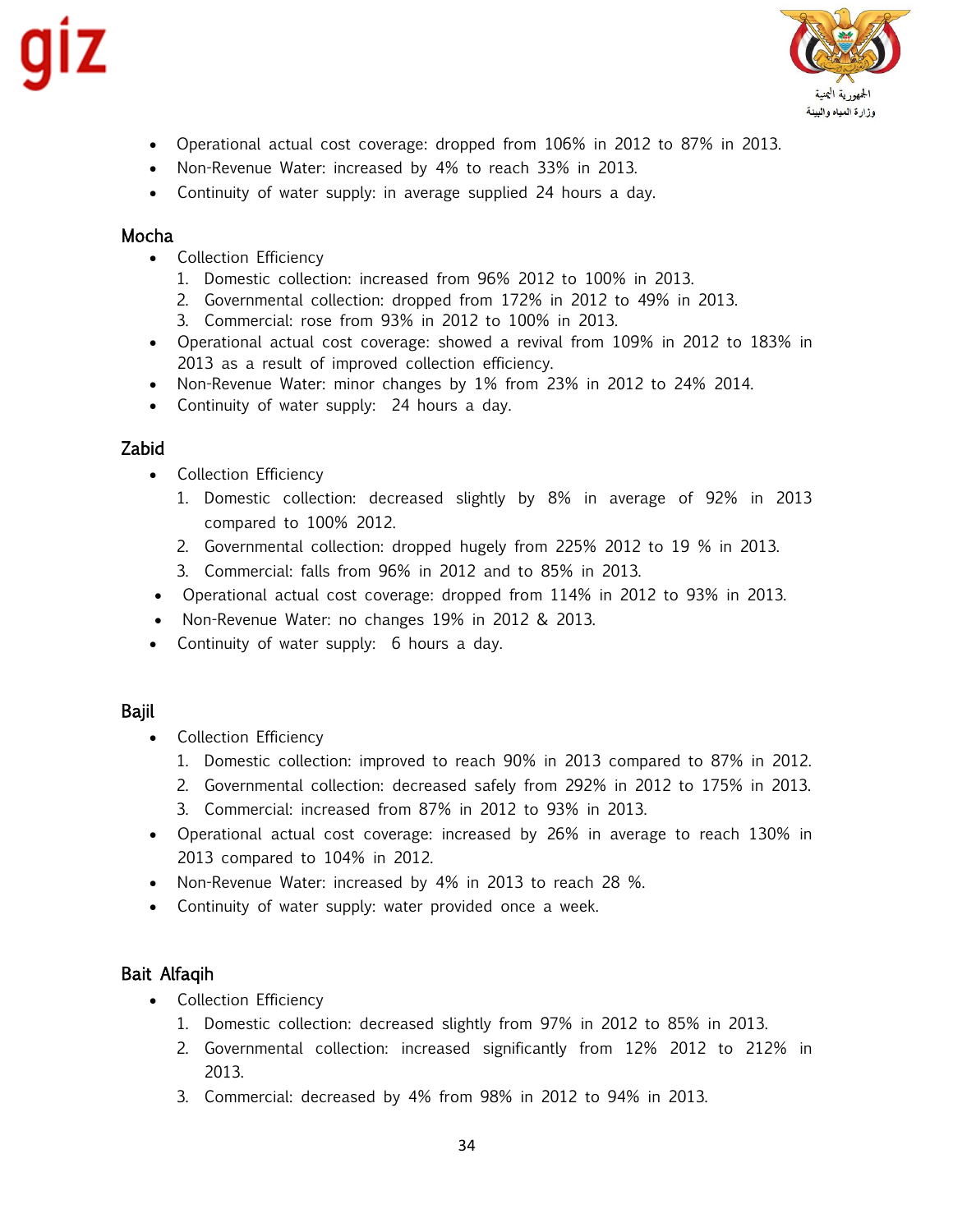

- Operational actual cost coverage: increased to 85% in 2012 and was 76% in 2012 due to the intensive collection.
- Non-Revenue Water: receded by 7% in 2013 from 18% in 2012 compared to 25% in 2013.
- Continuity of water supply: stayed at the same level of 16 hours per day

# AlMahweet

- Collection Efficiency
	- 1. Domestic collection: fall back by 10% in average and reached to 76% in 2013 compared to 86% 2012.
	- 2. Governmental collection: decreased dramatically to 42% in 2013 compared to 241% in 2012.
	- 3. Commercial: regressed to 23% in 2013 compared to 86% in 2012.
- Operational actual cost coverage: decreased sharply from an annual average of 80% 2012 to 46% in 2013 as a result of low collection efficiency.
- Non-Revenue Water: improved by 3% in average to reach 22% in 2013 compared to 25% in 2012
- Continuity of water supply: one day per month.

# Hajjah

- Collection Efficiency
	- 1. Domestic collection: decreased by 6% in average to reach 90% in 2013.
	- 2. Governmental collection: dropped remarkably to 95% in 2013 compared to 184% in 2012 of collection efficiency.
	- 3. Commercial: increased significantly from 107% in 2012 to 215% in 2013.
- Operational actual cost coverage: decreased to 98% in 2013 compared to 121% in 2013.
- Non-Revenue Water: no changes 13% in 2012 & 2013.
- Continuity of water supply: Once a week.

# Amran

- Collection Efficiency
	- 1. Domestic collection: stayed in a good level at 98% in 2013.
	- 2. Governmental collection: dropped significantly from 285% in 2012 to 22% in 2013.
	- 3. Commercial: almost the same as 102% in 2013 compared to 103% in 2012.
- Operational actual cost coverage: decreased considerably in 2013 to reach 103% compared to 136% in 2012.
- Non-Revenue Water: dropped by 1% to 15 % in 2013 compared to 16% in 2012.
- Continuity of water supply: Once a week.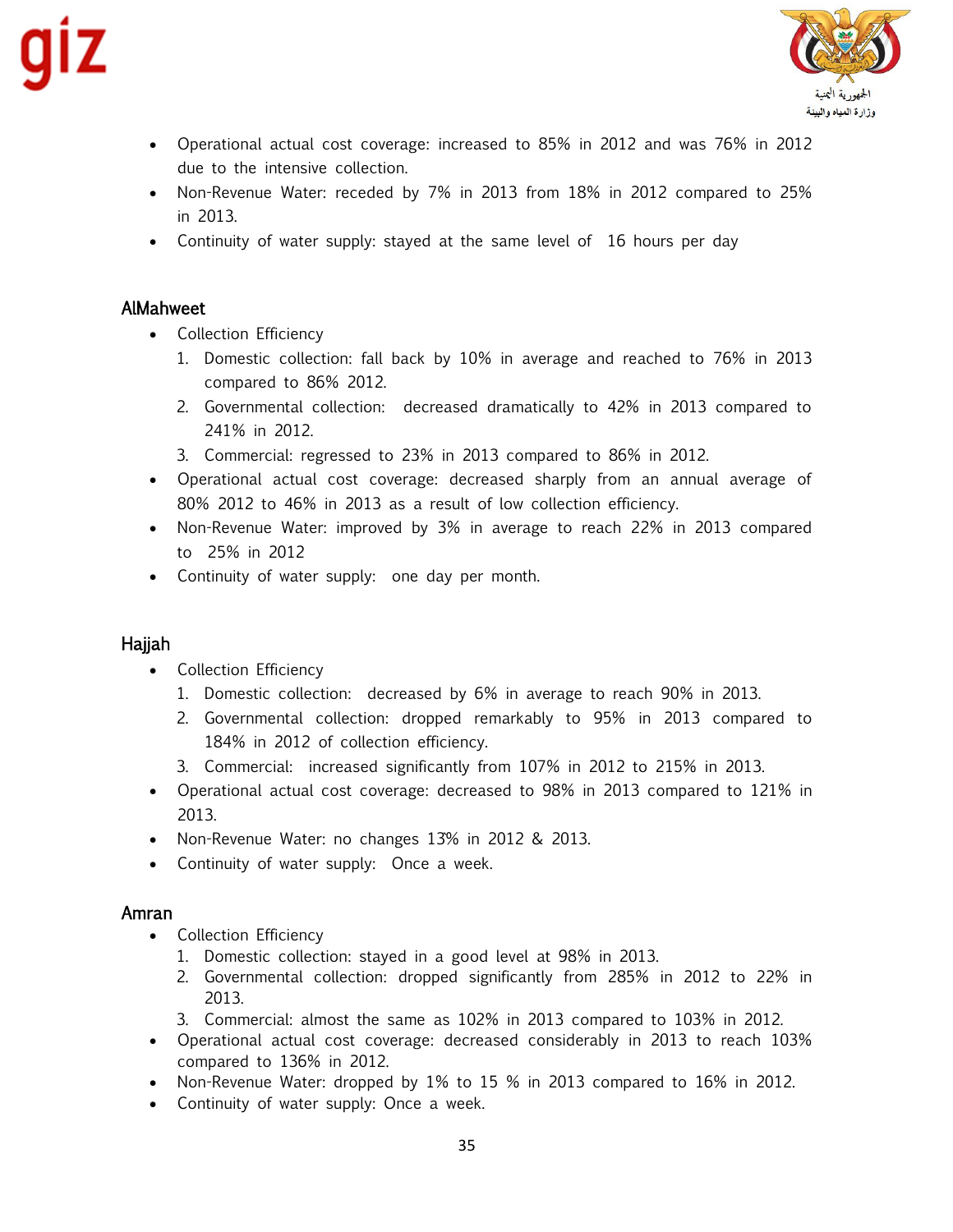

# Al-Dalea

- Collection Efficiency
	- 1. Domestic collection: weak collection about 34% for 2012 and 2013.
	- 2. Governmental collection: approximately reached to 25% in 2013 (Feb & Mar) compared to 55% in 2012.
	- 3. Commercial collection: collection reached to 96% in 2013.
- Operational actual cost coverage: disastrous average of collection 12% in 2013 for cost coverage.
- Non-Revenue Water: low rate of water loss about 22% in 2013.
- Continuity of water supply: 1 time in a month.

# Yareem

• Collection Efficiency

1. Domestic collection: no improvement to be 88% in 2013 compare to 98% in 2012.

- 2. Governmental collection: low collection reached to 6% in 2013.
- 3. Commercial: increased to 85% in 2013.
- Operational actual cost coverage: collection covers about 104% of cost in 2013.
- Non-Revenue Water: showed good rate of water losses 22%.
- Continuity of water supply: twice per month.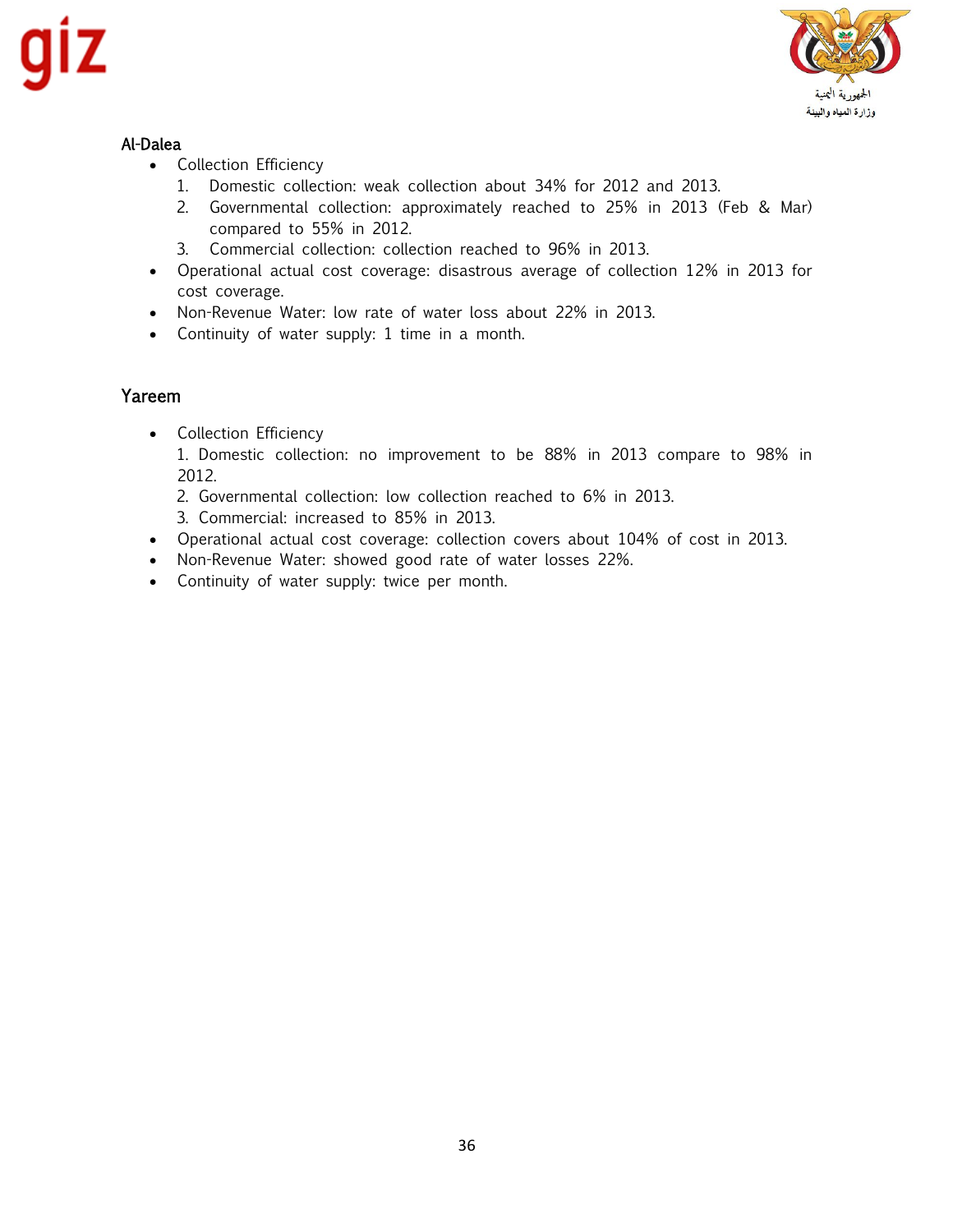

# Annex 3 Summary table of Indicators

# PIIS 2012-2013

| No.            | LC/Utility       |      | <b>Collection Effeciency</b><br><b>Domestic (Average)</b> |      | <b>Collection Effeciency</b><br>Government<br>(Average) |      | <b>Collection Effeciency</b><br><b>Commercial (Average)</b> | <b>Operational actual cost</b><br>coverage (Average) |      |      | Non-revenue water<br>(Average) |
|----------------|------------------|------|-----------------------------------------------------------|------|---------------------------------------------------------|------|-------------------------------------------------------------|------------------------------------------------------|------|------|--------------------------------|
|                |                  | 2012 | 2013                                                      | 2012 | 2013                                                    | 2012 | 2013                                                        | 2012                                                 | 2013 | 2012 | 2013                           |
|                | Aden             | 53%  | 51%                                                       | 194% | 59%                                                     | 93%  | 89%                                                         | 124%                                                 | 71%  | 35%  | 37%                            |
| $\overline{2}$ | Sana'a           | 81%  | 87%                                                       | 89%  | 81%                                                     | 77%  | 93%                                                         | 93%                                                  | 90%  | 40%  | 33%                            |
| 3              | Taiz             | 75%  | 78%                                                       | 151% | 54%                                                     | 123% | 63%                                                         | 102%                                                 | 57%  | 23%  | 19%                            |
| 4              | Mukala           | 92%  | 84%                                                       | 123% | 100%                                                    | 91%  | 85%                                                         | 116%                                                 | 81%  | 39%  | 40%                            |
| 5              | Hodeidah         | 79%  | 62%                                                       | 249% | 52%                                                     | 78%  | 72%                                                         | 140%                                                 | 66%  | 40%  | 36%                            |
| 6 <sup>1</sup> | Dhamar           | 84%  | 79%                                                       | 214% | 93%                                                     | 80%  | 76%                                                         | 101%                                                 | 80%  | 46%  | 45%                            |
| 7              | Rada'a           | 85%  | 95%                                                       | 106% | 53%                                                     | 88%  | 108%                                                        | 81%                                                  | 79%  | 31%  | 21%                            |
| 8              | Ibb              | 94%  | 91%                                                       | 134% | 85%                                                     | 88%  | 87%                                                         | 152%                                                 | 136% | 25%  | 24%                            |
| 9              | Alsheher         | 89%  | 82%                                                       | 131% | 27%                                                     | 82%  | 74%                                                         | 98%                                                  | 74%  | 30%  | 32%                            |
| 10             | Seyuon           | 88%  | 79%                                                       | 167% | 84%                                                     | 90%  | 82%                                                         | 106%                                                 | 87%  | 29%  | 33%                            |
| 11             | Mocha            | 96%  | 100%                                                      | 172% | 49%                                                     | 93%  | 100%                                                        | 109%                                                 | 183% | 23%  | 24%                            |
| 12             | Zabid            | 100% | 92%                                                       | 225% | 19%                                                     | 96%  | 85%                                                         | 114%                                                 | 93%  | 19%  | 19%                            |
| 13             | Bajil            | 87%  | 90%                                                       | 292% | 175%                                                    | 87%  | 93%                                                         | 104%                                                 | 130% | 24%  | 28%                            |
| 14             | Bait Alfaqih     | 97%  | 85%                                                       | 12%  | 212%                                                    | 98%  | 94%                                                         | 76%                                                  | 85%  | 18%  | 25%                            |
| 15             | AlMahweet        | 86%  | 76%                                                       | 241% | 42%                                                     | 86%  | 23%                                                         | 80%                                                  | 46%  | 25%  | 22%                            |
| 16             | Hajjah           | 96%  | 90%                                                       | 184% | 95%                                                     | 107% | 215%                                                        | 121%                                                 | 98%  | 13%  | 13%                            |
| 17             | Amran            | 101% | 98%                                                       | 285% | 22%                                                     | 103% | 102%                                                        | 136%                                                 | 103% | 16%  | 15%                            |
| 18             | <b>AlDalea</b>   | 34%  | 34%                                                       | 55%  | 25%                                                     | 233% | 96%                                                         | 20%                                                  | 10%  | 44%  | 34%                            |
| 19             | Yareem           | 98%  | 88%                                                       | 26%  | 3%                                                      | 81%  | 74%                                                         | 87%                                                  | 74%  | 19%  | 19%                            |
|                | 20 Al Mansouriah | 90%  | 90%                                                       | 652% | 3%                                                      | 78%  | 83%                                                         | 162%                                                 | 97%  | 20%  | 21%                            |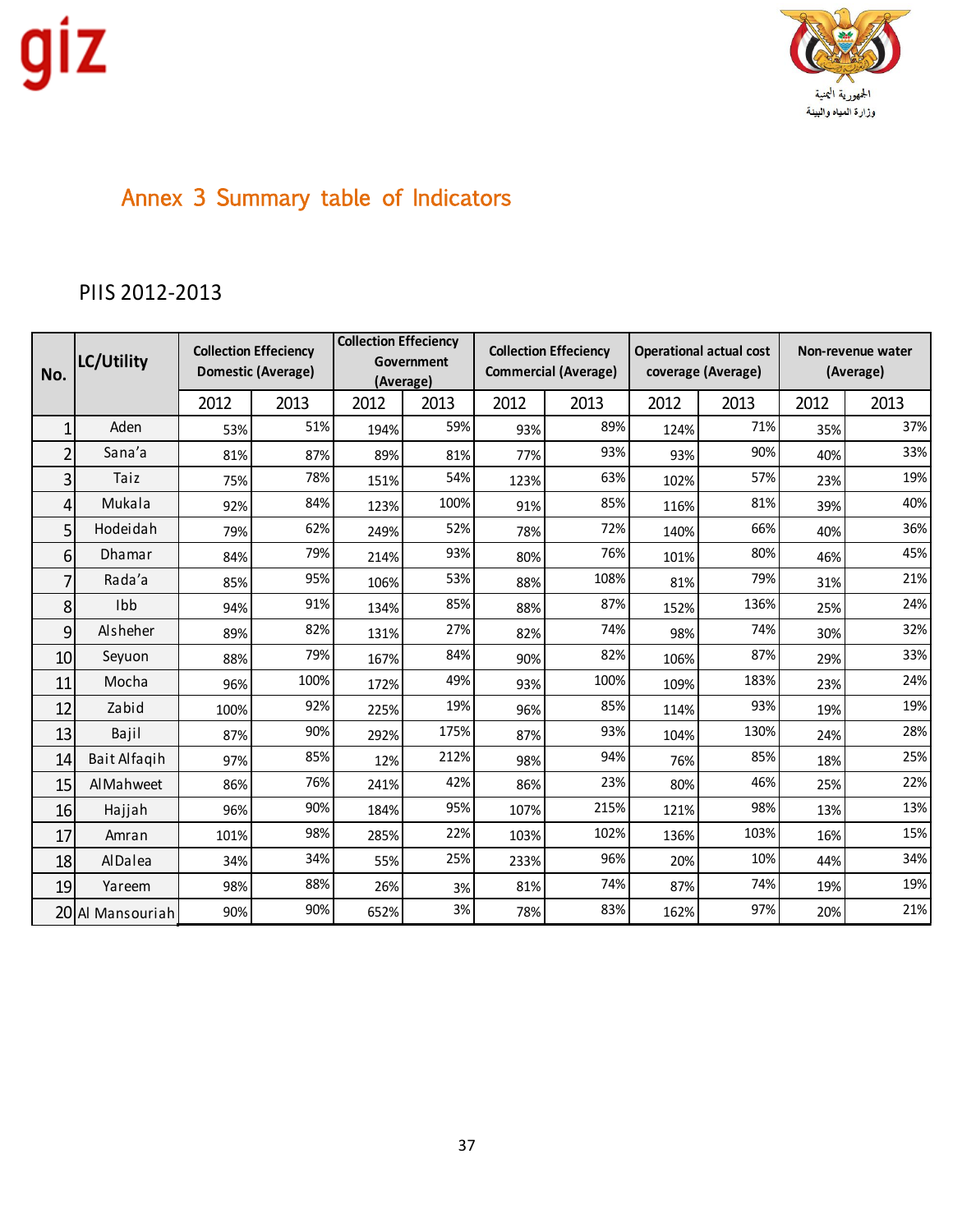

# Annex 4 Table of frequency of water supply

|                         |                     | 2012   |        |                |                                          |                | 2013  |        |                |     |                                                      |
|-------------------------|---------------------|--------|--------|----------------|------------------------------------------|----------------|-------|--------|----------------|-----|------------------------------------------------------|
| No.                     | LC/Utility          | Daily  | Weekly |                |                                          | Monthly        | Daily | Weekly |                |     | Monthly                                              |
|                         |                     |        |        |                | Hours/Day Hours/Day Day/Week   Hours/Day | Day/Month      |       |        |                |     | Hours/Day Hours/Day Day/Week   Hours/Day   Day/Month |
| $\overline{1}$          | Aden                | 15     |        |                |                                          |                | 17    |        |                |     |                                                      |
| $\overline{2}$          | Sana'a              |        |        |                | 5.25                                     | 3.5            |       | $8\,$  | $\mathbf{1}$   |     |                                                      |
| $\overline{\mathbf{3}}$ | <b>Taiz</b>         |        |        |                |                                          | 2d/2month      |       |        |                |     | $1/2$ month                                          |
| 4                       | <b>Mukala</b>       | $10\,$ |        |                |                                          |                | 10    |        |                |     |                                                      |
| 5                       | <b>Hodeidah</b>     | 24     |        |                |                                          |                | 24    |        |                |     |                                                      |
| $6\phantom{1}6$         | <b>Dhamar</b>       | 21     |        |                |                                          |                | 24    |        |                |     |                                                      |
| $\overline{7}$          | Rada'a              |        | 24     | $\overline{2}$ |                                          |                |       |        |                |     | 1 <sub>2</sub>                                       |
| $\boldsymbol{8}$        | Al Mansouriah       | 21     |        |                |                                          |                | 12    |        |                |     |                                                      |
| $\overline{9}$          | $I$ <sub>b</sub>    |        | 24     | $\overline{2}$ |                                          |                |       | 24     | $\overline{2}$ |     |                                                      |
| 10                      | Alsheher            | 21     |        |                |                                          |                | 20    |        |                |     |                                                      |
| 11                      | Seyuon              | 24     |        |                |                                          |                | 24    |        |                |     |                                                      |
| 12                      | <b>Mocha</b>        | 24     |        |                |                                          |                | 24    |        |                |     |                                                      |
| 13                      | Zabid               | 15     |        |                |                                          |                | 6     |        |                |     |                                                      |
| 14                      | <b>Bajil</b>        |        | 24     | $\,1\,$        |                                          |                |       | 24     | $\mathbf{1}$   |     |                                                      |
| 15                      | <b>Bait Alfaqih</b> | 14     |        |                |                                          |                | 16    |        |                |     |                                                      |
| 16                      | AlMahweet           |        |        |                | 24                                       | $\mathbf{1}$   |       |        |                |     | $\mathbf{1}$                                         |
| 17                      | <b>Hajjah</b>       |        | 17     | $\,1\,$        |                                          |                |       |        |                |     | 4 5                                                  |
| 18                      | Amran               |        |        |                |                                          |                |       | 24     | $\mathbf{1}$   |     |                                                      |
| 19                      | <b>AlDalea</b>      |        |        |                | $\overline{2}$                           | $1.5\,$        |       |        |                | 1.5 | $1\,$                                                |
| 20                      | Yareem              |        |        |                |                                          | $\overline{2}$ |       |        |                | 12  | $\overline{2}$                                       |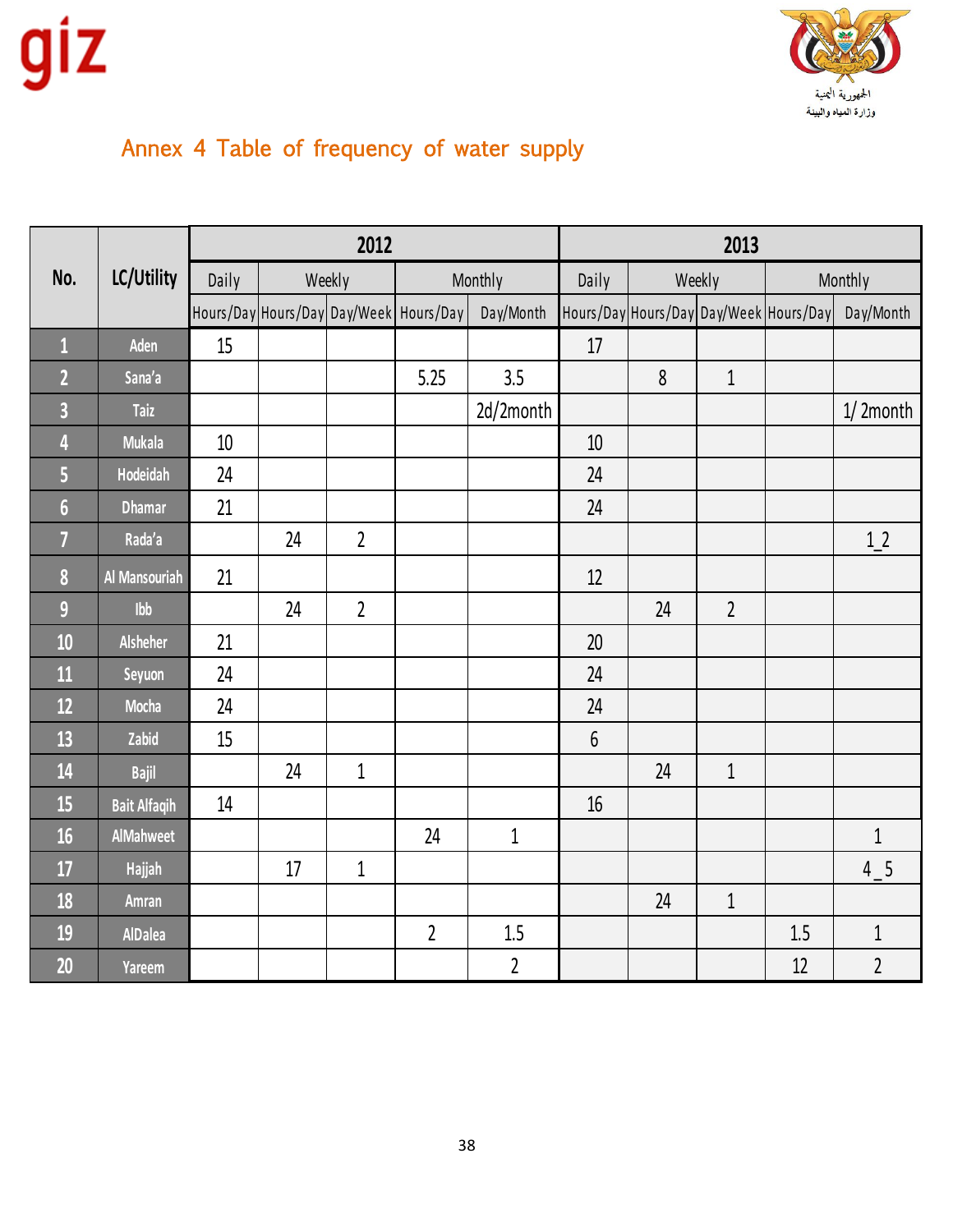

# Annex 5 Lists of 60 PIIS Performance Indicators

| No.          | Performance Indicator                                                                                | <b>Unit</b> | Calculation                                   | Local        | <b>National</b> |
|--------------|------------------------------------------------------------------------------------------------------|-------------|-----------------------------------------------|--------------|-----------------|
| A.1.1        | Total number of staff per 1000 water<br>connections                                                  | $\sharp$    | (PAY1+PAY51) /<br>(BIL2 / 1000)               | ✓            | ✓               |
| A.1.2        | Total number of staff per 1000 water and<br>sanitation connections                                   | #           | (PAY1+PAY51) /<br>$((BIL2 + BIL3) /$<br>1000) | $\checkmark$ | ✓               |
| A.2.1        | Training plan implementation progress ratio                                                          | %           | $(TR4 / TR41) * 100$                          | ✓            | X               |
| A.2.2        | Training expenses per total personnel costs                                                          | %           | (ACC5 / ACC25) *<br>100                       | $\checkmark$ | $\checkmark$    |
| A.2.3        | Total number of implemented training days<br>per 100 number of staff                                 | days        | (TR4 / PAY1) * 100                            | ✓            | X               |
| A.2.4        | Number of staff that received training per<br>total number of staff                                  | %           | (TR42 / PAY1) *<br>100                        | $\checkmark$ | $\mathsf{X}$    |
| B.1          | Non-revenue water                                                                                    | %           | $((BIL6-BIL7) / BIL6)$<br>$*100$              | $\checkmark$ | ✓               |
| B.2.1        | Number of average monthly reported<br>overflows in sewerage network per 1000<br>sewerage connections | #           | OM8 / (BIL3 /<br>1000)                        | ✓            | X               |
| B.2.2        | Number of repaired overflows per number<br>of reported overflows in sewerage network                 | %           | (OM8 / OM9) *<br>100                          | $\checkmark$ | X               |
| <b>B.3.1</b> | Number of average monthly reported<br>leakages in water supply network per 1000<br>water connections | #           | OM10 / (BIL2 /<br>1000)                       | $\checkmark$ | X               |
| B.3.2        | Number of repaired leakages per number of<br>reported leakages in water supply network               | %           | $(OM10 / OM11)$ *<br>100                      | ✓            | X               |
| <b>B.4.1</b> | Total hours of operating wells                                                                       | Hr          | OM <sub>52</sub>                              | ✓            | X               |
| <b>B.4.2</b> | Total number of operating wells                                                                      | no          | OM72                                          | ✔            | X               |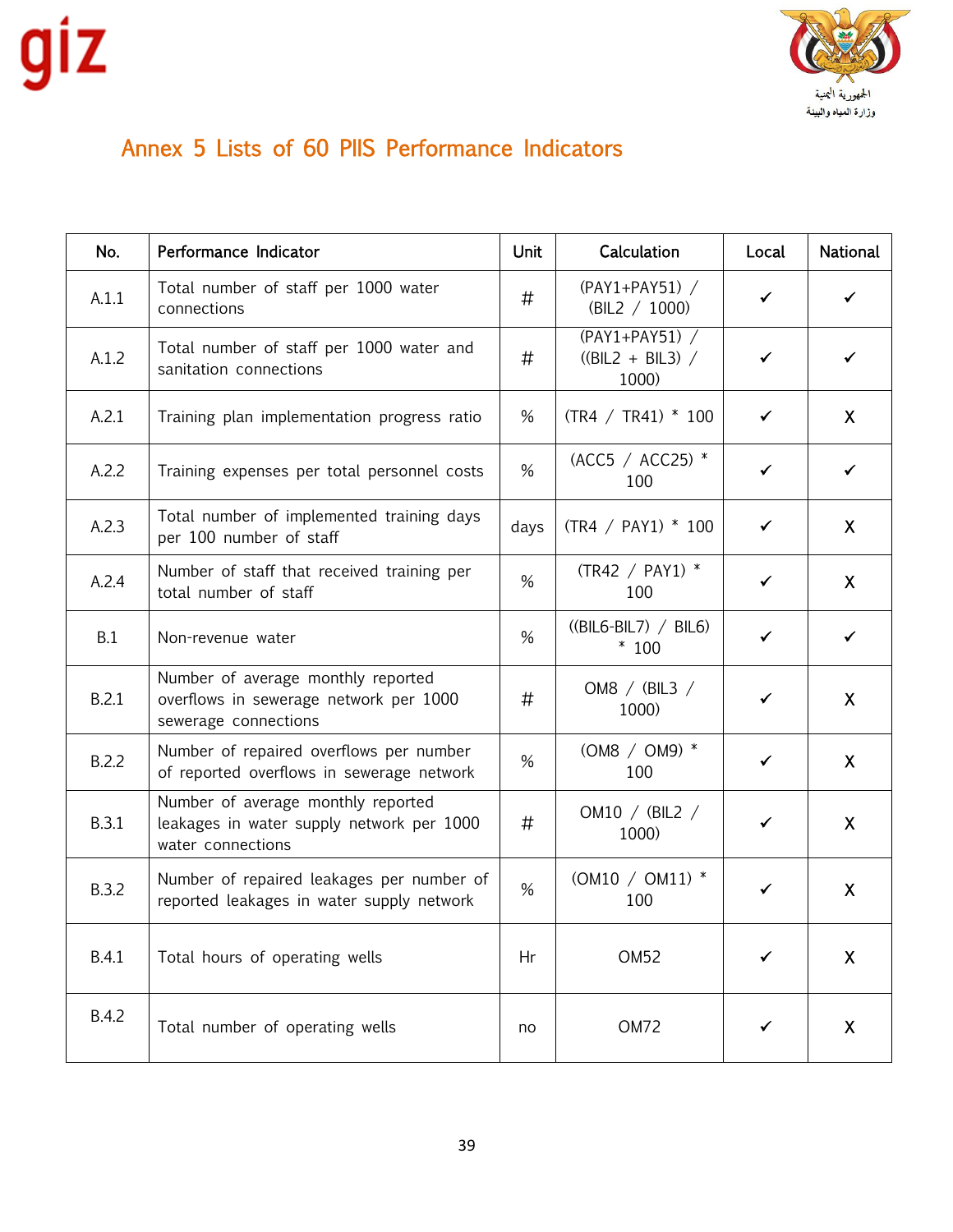

| C.1   | Bacteriological quality of water distributed:<br>Number of residual chlorine samples<br>according to standards per total number of<br>samples taken | %                 | $(M13 / M12)$ *<br>100               | ✓            |                  |
|-------|-----------------------------------------------------------------------------------------------------------------------------------------------------|-------------------|--------------------------------------|--------------|------------------|
| C.2   | Effluent quality of wastewater treatment<br>plants: Number of BOD-samples according<br>to standards per total number of samples<br>taken            | %                 | $(M15/M14) * 100$                    | ✔            | ✓                |
| C.2.1 | Effluent quality of wastewater treatment<br>plant 1                                                                                                 | %                 | (M53/ M54) * 100                     | ✓            | X                |
| C.2.2 | Effluent quality of wastewater treatment<br>plant 2                                                                                                 | %                 | (M55/ M56) * 100                     | $\checkmark$ | $\mathsf{X}$     |
| C.2.3 | Effluent quality of wastewater treatment<br>plant 3                                                                                                 | %                 | (M57/ M58) * 100                     | ✓            | $\mathsf{X}$     |
| D.1.1 | Number of average monthly billing<br>complaints per 1000 water connections                                                                          | #                 | OM16 $/$<br>(BIL2/1000)              | ✓            | $\mathsf{X}$     |
| D.1.2 | Number of average monthly non-billing<br>complaints per 1000 water connections                                                                      | #                 | OM17 $/$<br>(BIL2/1000)              | ✓            | $\boldsymbol{X}$ |
| D.2   | Continuity of water supply services:<br>A: 12-24 hr/d; B:6-12 hr/d; C: 1-6 hr/d;<br>D: at least once a week; E: less than once<br>a week            | Cat.<br>A to<br>E | OM18                                 | $\checkmark$ | $\checkmark$     |
| D.3   | Total water produced                                                                                                                                | m <sup>3</sup>    | BIL <sub>6</sub>                     | $\checkmark$ | ✓                |
| D.4   | Total effluent produced                                                                                                                             | m <sup>3</sup>    | <b>BIL45</b>                         | $\checkmark$ | ✓                |
| D.5   | Effluent treatment ratio                                                                                                                            | %                 | (BIL45/BIL6) * 100                   | ✔            |                  |
| E.1.1 | Total actual cost coverage                                                                                                                          | %                 | (ACC19 / (ACC20 +<br>$ACC23)$ * 100  |              |                  |
| E.1.2 | Total billed cost coverage                                                                                                                          | %                 | $(ACC21 / (ACC20 +$<br>ACC23)) * 100 | ✓            |                  |
| E.2.1 | Operational actual cost coverage                                                                                                                    | %                 | (ACC22 / ACC23) *<br>100             | ✓            |                  |
| E.2.2 | Operational billed cost coverage                                                                                                                    | %                 | (ACC24 / ACC23) *<br>100             |              |                  |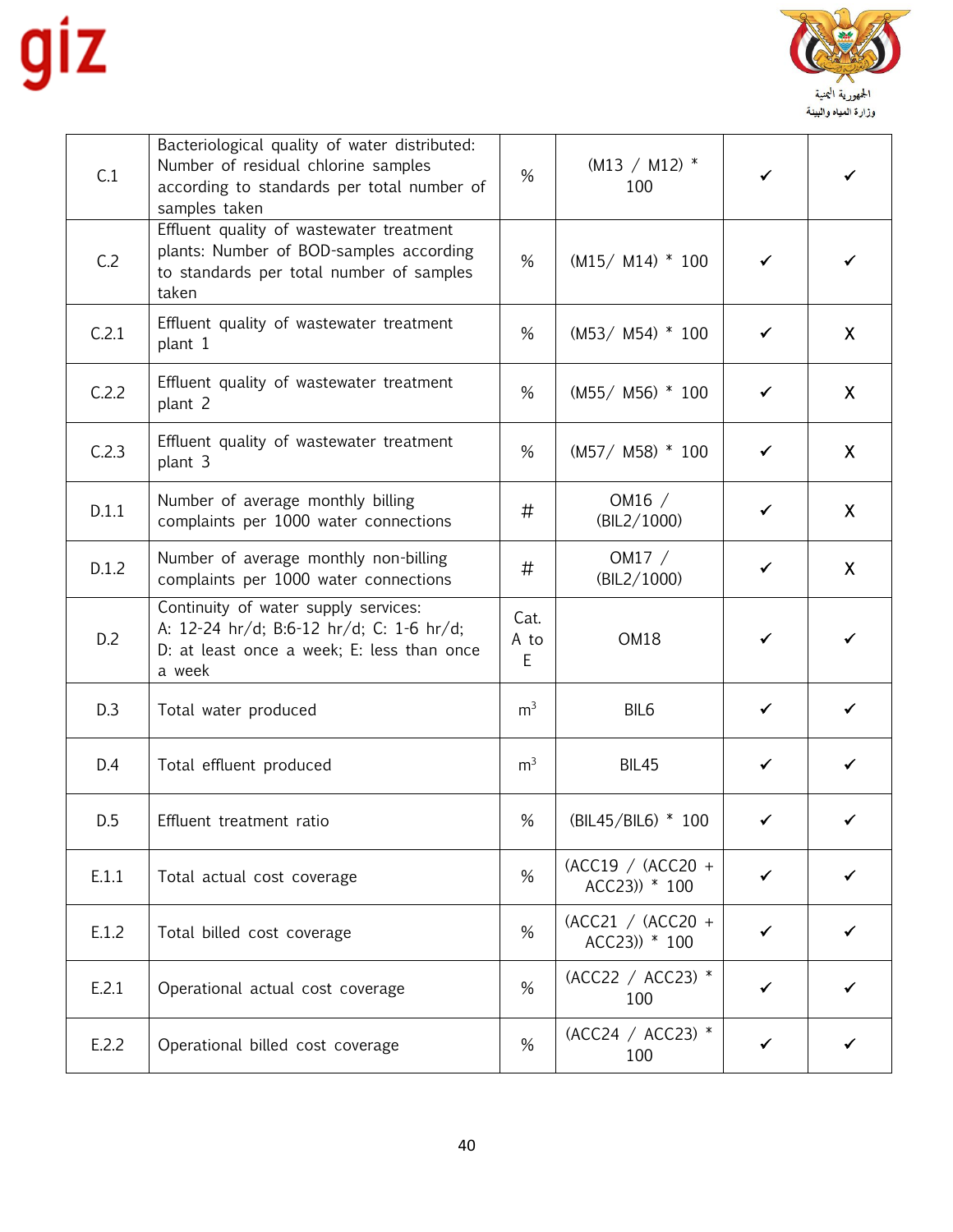$\mathbf{r}$ 



| E.2.3 | Actual cost coverage of O&M and electro-<br>mechanical equipment      | %         | (ACC19/<br>$(ACC23+ACC78)$ ) *<br>100 | $\checkmark$ |              |
|-------|-----------------------------------------------------------------------|-----------|---------------------------------------|--------------|--------------|
| E.2.4 | Billed cost coverage of O&M and electro-<br>mechanical equipment      | %         | $(ACC21/(ACC23+)$<br>$ACC78)$ ) * 100 | ✓            |              |
| E.3   | Personnel cost per total operational cost                             | %         | (ACC25 / ACC23) *<br>100              | $\checkmark$ | ✓            |
| E.4   | Energy cost per total operational cost                                | %         | (ACC26 / ACC23) *<br>100              | $\checkmark$ | $\checkmark$ |
| E.5   | Investment disbursement progress ratio                                | %         | (ACC27 / ACC28) *<br>100              | $\checkmark$ | ✓            |
| E.6.1 | Energy costs per m3 water produced                                    | <b>YR</b> | ACC43 / BIL6                          | $\checkmark$ | $\mathsf{X}$ |
| E.6.2 | Energy costs per m3 water treated                                     | <b>YR</b> | ACC44 / BIL45                         | $\checkmark$ | $\mathsf{X}$ |
| E.7.1 | Amount on current account (revenue +<br>expenditure)                  | <b>YR</b> | ACC47+ACC48                           | $\checkmark$ | $\checkmark$ |
| E.7.2 | Amount on connection account                                          | <b>YR</b> | ACC49                                 | $\checkmark$ | ✓            |
| E.7.3 | Amount on depreciation account                                        | <b>YR</b> | ACC50                                 | $\checkmark$ | $\checkmark$ |
| F.1   | Collection efficiency                                                 | %         | (ACC22 / ACC24) *<br>100              | $\checkmark$ | ✓            |
| F.1.1 | Collection efficiency domestic                                        | %         | (BIL64/BIL61) * 100                   | $\checkmark$ | $\mathsf{X}$ |
| F.1.2 | Collection efficiency government                                      | %         | (BIL65/BIL62) * 100                   | $\checkmark$ | $\mathsf{X}$ |
| F.1.3 | Collection efficiency commercial                                      | %         | (BIL66/BIL63) * 100                   | $\checkmark$ | X.           |
| F.2   | Amounts receivable expressed as debt<br>period                        | days      | BIL29 /<br>(ACC24 / NOPD)             | ✓            | ✓            |
| F.2.1 | Debt period for domestic                                              | days      | BIL67/(BIL61/NOPD)                    | $\checkmark$ | X.           |
| F.2.2 | Debt period for government                                            | days      | BIL68/(BIL62/NOPD)                    | ✓            | $\mathsf{X}$ |
| F.2.3 | Debt period for commercial                                            | days      | BIL69/(BIL63/NOPD)                    | $\checkmark$ | $\mathsf{X}$ |
| F.3   | Water expenses for first 5 m3 per<br>household income for the poor    | %         | (BIL32 / M31) $*$<br>100              | ✓            |              |
| F.4   | Sewerage expenses for first 5 m3 per<br>household income for the poor | %         | (BIL40 / M31) $*$<br>100              | ✔            |              |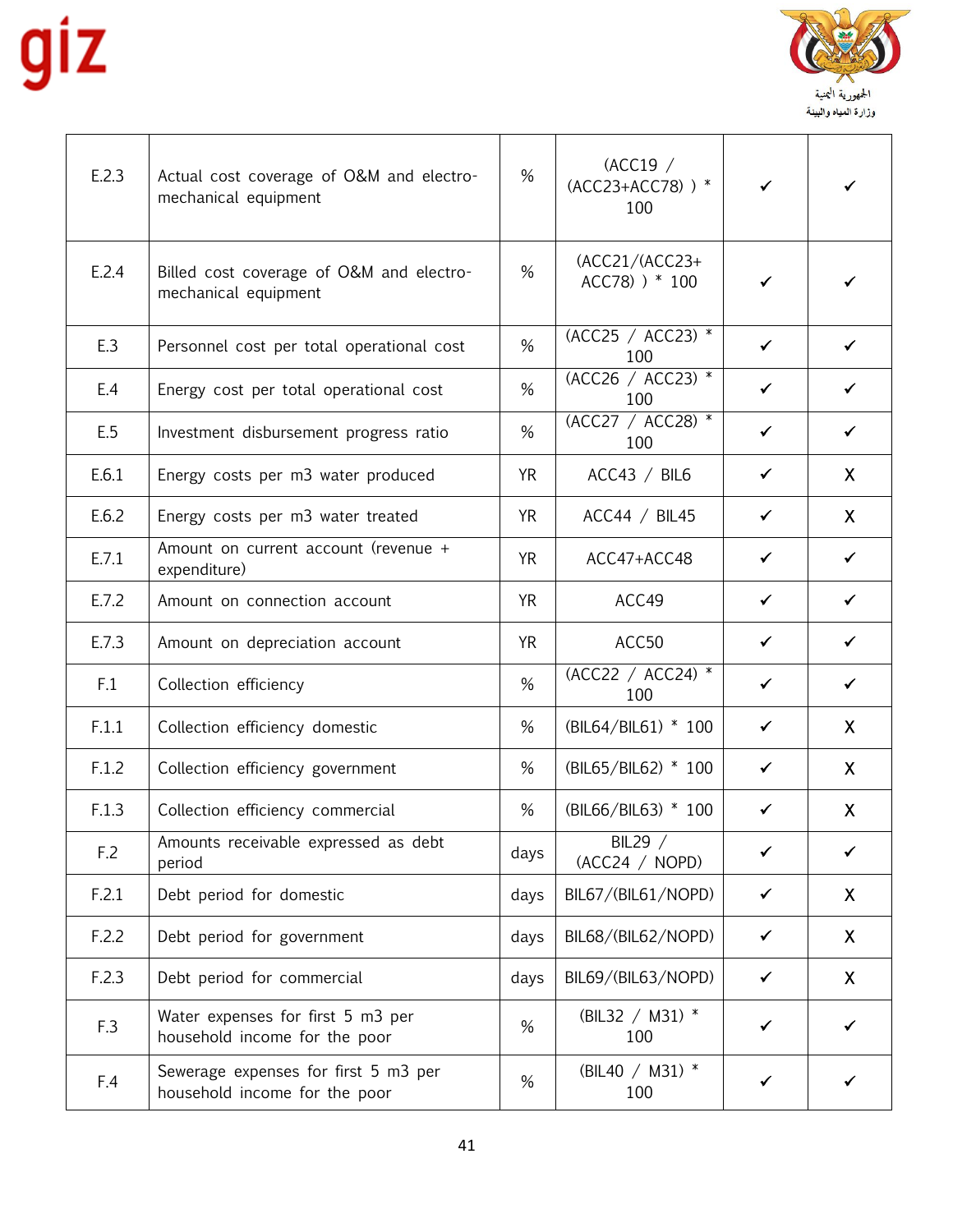

| F.5   | Average applied tariff per m3 for total<br>water billed                       | YR/<br>m <sup>3</sup>  | ACC24/BIL7                                  | ✓            | ✓            |
|-------|-------------------------------------------------------------------------------|------------------------|---------------------------------------------|--------------|--------------|
| F.5.1 | Average applied tariff per m3 for water<br>billed domestic                    | YR/<br>m <sup>3</sup>  | BIL61/BIL33                                 | ✓            | X            |
| F.5.2 | Average applied tariff per m3 for water<br>billed government                  | YR/<br>m <sup>3</sup>  | <b>BIL62/BIL59</b>                          | ✓            | X            |
| F.5.3 | Average applied tariff per m3 for water<br>billed commercial                  | yr/m<br>$\overline{3}$ | BIL63/BIL60                                 | ✓            | X            |
| G.1   | Average total water consumption                                               | lpcd                   | (BIL7 / (BIL2 * M34<br>* NOPD)) * 1000      | ✓            |              |
| G.2   | Average domestic water consumption                                            | lpcd                   | (BIL33 / (BIL30 *<br>M34 * NOPD)) *<br>1000 | ✓            | ✔            |
| H.1   | Combined services (water and sanitation)<br>ratio                             | %                      | (BIL35 / BIL2) $*$<br>100                   | ✓            | $\mathsf{X}$ |
| H.2   | Water supply services coverage                                                | %                      | $((BIL30 * M34) /$<br>M37) * 100            | ✓            | $\checkmark$ |
| H.3   | Sewerage services coverage                                                    | %                      | ((BIL36 * M34) /<br>M37) * 100              | $\checkmark$ | $\checkmark$ |
| H.4   | Population served with water supply services                                  | #                      | BIL30 * M34                                 | $\checkmark$ | ✓            |
| H.5   | Population served with sewerage services                                      | #                      | BIL36 * M34                                 | $\checkmark$ | $\checkmark$ |
| H.6   | Length of water supply network                                                | Km                     | FIX38                                       | $\checkmark$ | $\checkmark$ |
| H.7   | Length of sewerage network                                                    | Km                     | <b>FIX39</b>                                | ✓            | ✔            |
| H.8   | Number of total water connections                                             | #                      | BIL <sub>2</sub>                            | ✓            |              |
| H.9   | Number of total sewerage connections                                          | #                      | BIL3                                        |              |              |
| 1.1   | Implementation progress ratio for approved<br>investments (local and foreign) | %                      | (INV83/ACC28) *<br>100                      |              |              |
| 1.2   | Implementation progress ratio for approved<br>investments local-financed      | %                      | (INV80/INV79) *<br>100                      | ✓            |              |